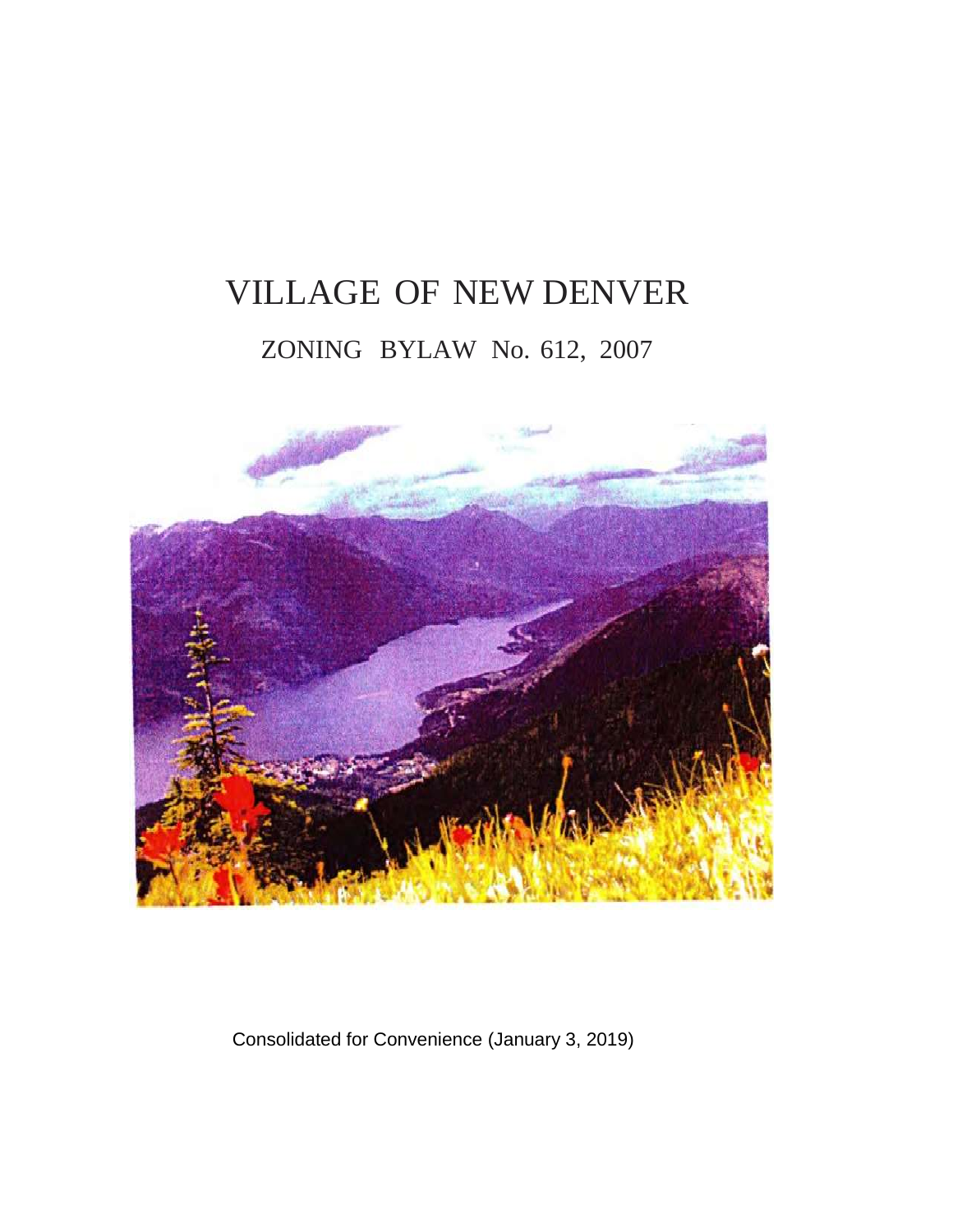# **BASIC PROVISIONS** SECTION 1

# **1.1 Application**

This Bylaw applies to all land, buildings, structures and the surface of water within the boundaries of the Village of New Denver as defined on Schedule "B", incorporated and forming part of this Bylaw.

# **1.2 Conformity**

Land, including the surface of water, shall not be used and buildings and structures shall not be constructed, altered, located or used except as specifically permitted in this Bylaw.

# **1.3 Severability**

If any section, subsection, clause, sentence or phrase of this Bylaw is for any reason held to be invalid by the decision of any court of competent jurisdiction, the invalid portion shall be severed and the decision that it is invalid shall not affect the validity of the remaining portions of this Bylaw.

# **1.4 Units of Measure**

Metric units are used for all measurements in this Bylaw. The approximate imperial measurement equivalents are shown in brackets for convenience only.

# **1.5 Applicable Regulations**

- .1 Where this bylaw sets out two or more regulations that could apply to a situation, the most stringent regulation shall apply.
- .2 Where this bylaw sets out both general and specific regulations that could apply to a situation, the specific regulation shall apply.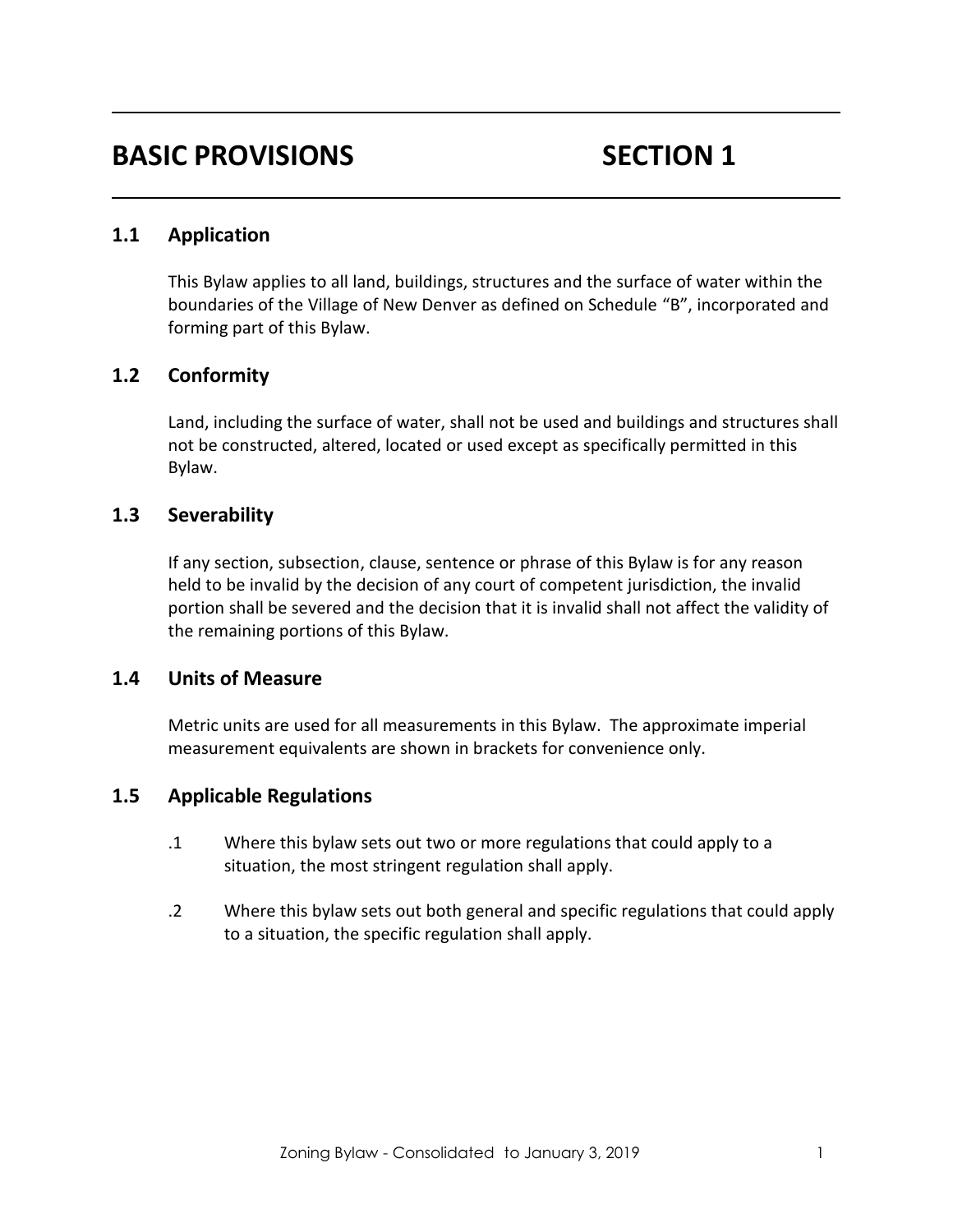# **ADMINISTRATION SECTION 2**

### **2.1 Inspection**

The municipal clerk, the building inspector, or other officer of the Village of New Denver who may be appointed by Council, is hereby authorized to enter at any reasonable time, on any property that is subject to regulations under this Bylaw to ascertain whether the provisions of this Bylaw are being observed.

#### **2.2 Violation**

Every person who:

- .1 violates any of the provisions of this Bylaw;
- .2 causes or permits any act or thing to be done in contravention or violation of any of the provisions of this Bylaw;
- .3 neglects or omits to do anything required under this Bylaw;
- .4 carries out, causes or permits to be carried out any development in a manner prohibited or contrary to any of the provisions of this Bylaw;
- .5 fails to comply with an order, direction or notice given under this Bylaw; or
- .6 prevents or obstructs attempts to prevent or obstruct the authorized entry of an officer onto property under section 2.1;

shall be deemed guilty, upon summary conviction, of an offence under this Bylaw.

# **2.3 Offence**

Each day's continuance of an offence under Section 2.2 constitutes a new and distinct offence.

# **2.4 Penalty**

Every person who commits an offence under this Bylaw is liable, on summary conviction, to a fine not exceeding \$2,000 plus the cost of prosecution.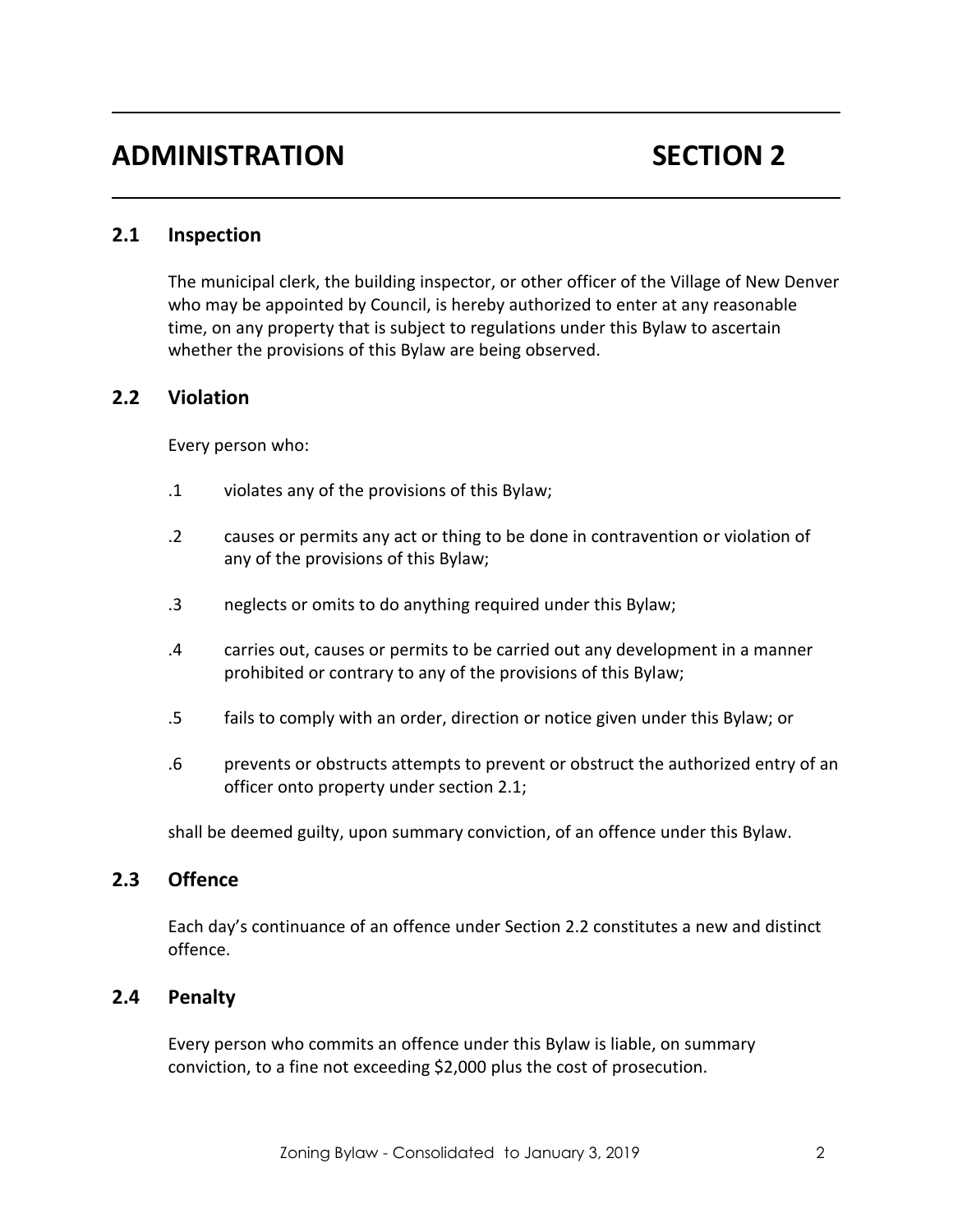# **DEFINITIONS SECTION 3**

**3.1** In this Bylaw, all words or phrases shall have their normal or common meaning except where this is changed, modified or expanded by the definitions set forth below:

**ACCESSORY USE** means a use subordinate, customarily and normally incidental to and exclusively devoted to a main use of land or building and located on the same parcel.

**ACCESSORY BUILDING OR STRUCTURE** means a detached building or structure located on the same parcel or site as the principal building, the use of which is subordinate and incidental to that of the main building, which is not used for human habitation and includes a private garage or implement shed.

**ACCESSORY RESIDENCE** means a dwelling unit in a stand-alone building on a residential property that also contains a single detached principal building. The accessory residence may be purpose-built, or may be a conversion of, or an addition to, an existing garage or accessory building.

**APPROVING OFFICER** means the person appointed from time to time under the Land Title Act for the Municipality.

**AUTOMOBILE SHOW ROOM AND SALES LOT** means a building and lot used for the display and sale of automobiles. This use may also include service bays for the repair and servicing of automobiles.

**BED AND BREAKFAST ACCOMMODATION** means an accessory use of a single family dwelling wherein not more than two rooms are rented to provide temporary lodging for tourists and visitors, where the room rate includes an on-premise meal served before noon.

**BOARDER OR LODGER** means a person or persons other than members of a family which occupy a guest room or rooms without kitchen facilities.

**BUILDING** means a structure wholly or partly enclosed by a roof or roofs supported by walls or columns which is permanently affixed to the land and is intended for supporting or sheltering any use or occupancy by persons, animals or property.

**BUS TERMINAL** means a building where commercial motor vehicles pick up and discharge fare paying passengers. Accessory uses may include ticket offices, luggage checking facilities and similar uses.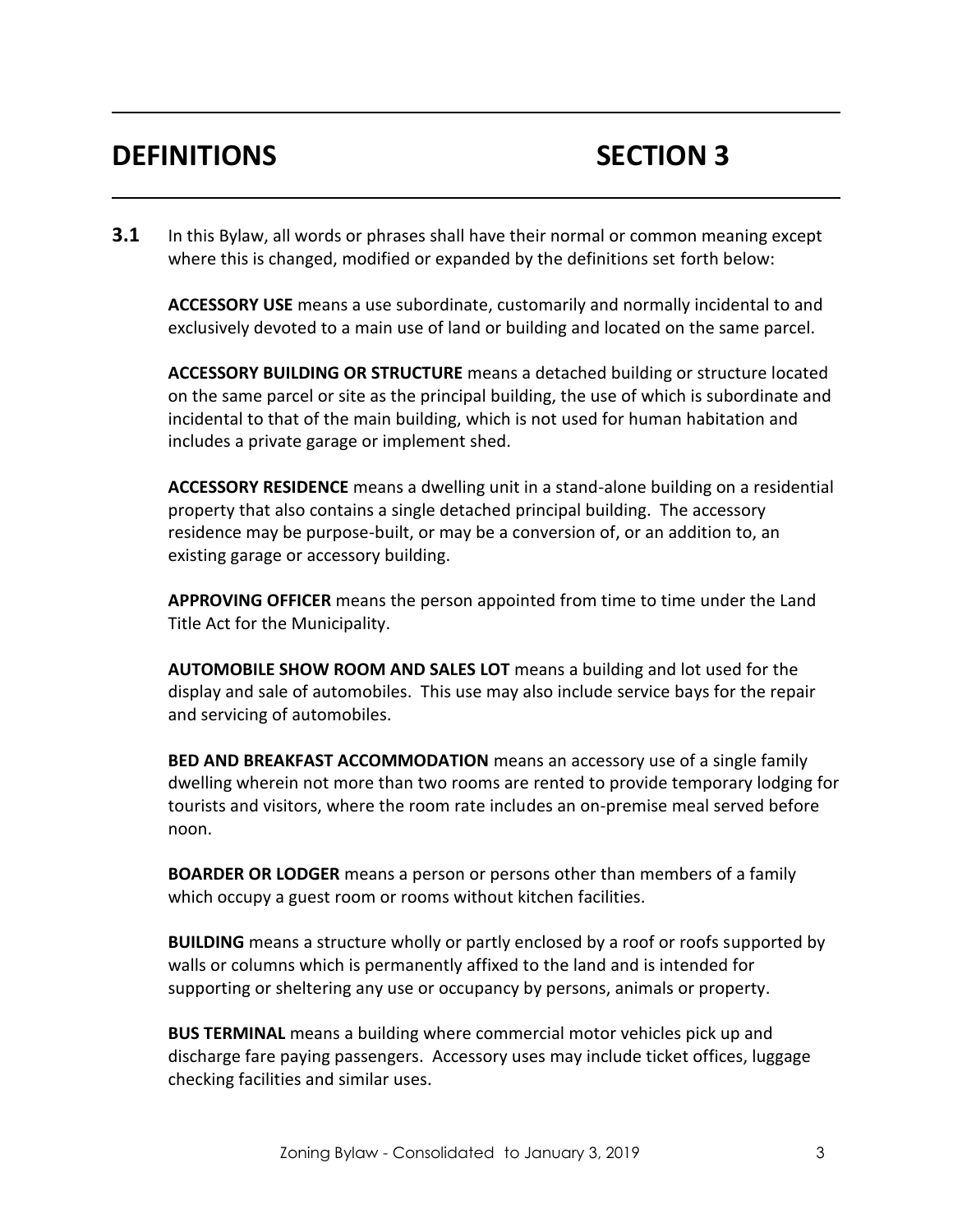**CAMPGROUND** means a use of land for commercial purposes for the temporary (less than 30 consecutive days) accommodation of tents, tent trailers, travel trailers, recreational vehicles and campers.

**CHURCH** means a building wherein persons regularly assemble for religious worship, and which is maintained and controlled by a religious body organized to sustain public worship.

**CIVIC USE** means a use for public purposes under the auspices of a government body except for public utility uses.

**CLINIC** means a public or private building used for medical, dental, physiotherapeutic, chiropractic or other human health treatment by one or more practitioners.

**CLUB OR LODGE** means an association of persons, whether incorporated or not, united by some common interest, meeting periodically for cooperation and conviviality. Club and lodge shall also mean, where the context requires, a building or establishment owned or occupied by members of such association and their guests within which the activities of the club or lodge are conducted.

**COMMERCIAL USE** means an occupation, employment or enterprise that is carried on for gain or monetary profit by any person. A commercial use includes uses located in a C1 or C2 zone except for single family, two family and multi-family dwellings. Commercial use in a C3 Zone shall allow only those permitted uses as listed in this bylaw.

**COMMUNITY HALL** means a building used for community meetings, gatherings, and functions.

**COMMUNITY WATER SYSTEM** means a system of waterworks, within the meaning of the Health Act, which is owned, operated and maintained by the Municipality, an Improvement District under the Water Act, or the Municipal Act, or which is regulated under the Water Utility Act, and authorized by the Municipal Council.

**CONVENIENCE STORE** means a retail commercial establishment, not exceeding 225 square metres (2,422 sq. ft.) of gross floor area, supplying groceries and other daily household necessities, including but not limited to food, beverages, magazines, books, toiletries, stationary, tobacco products, plants and flowers. A convenience store may also include an automated teller machine.

**DAYCARE** means an establishment licensed as required under the Community Care Facilities Act intended to provide care, education, and supervision of children during the day or evening. This use includes drop-in centres and group daycare centres for 8 or more patrons.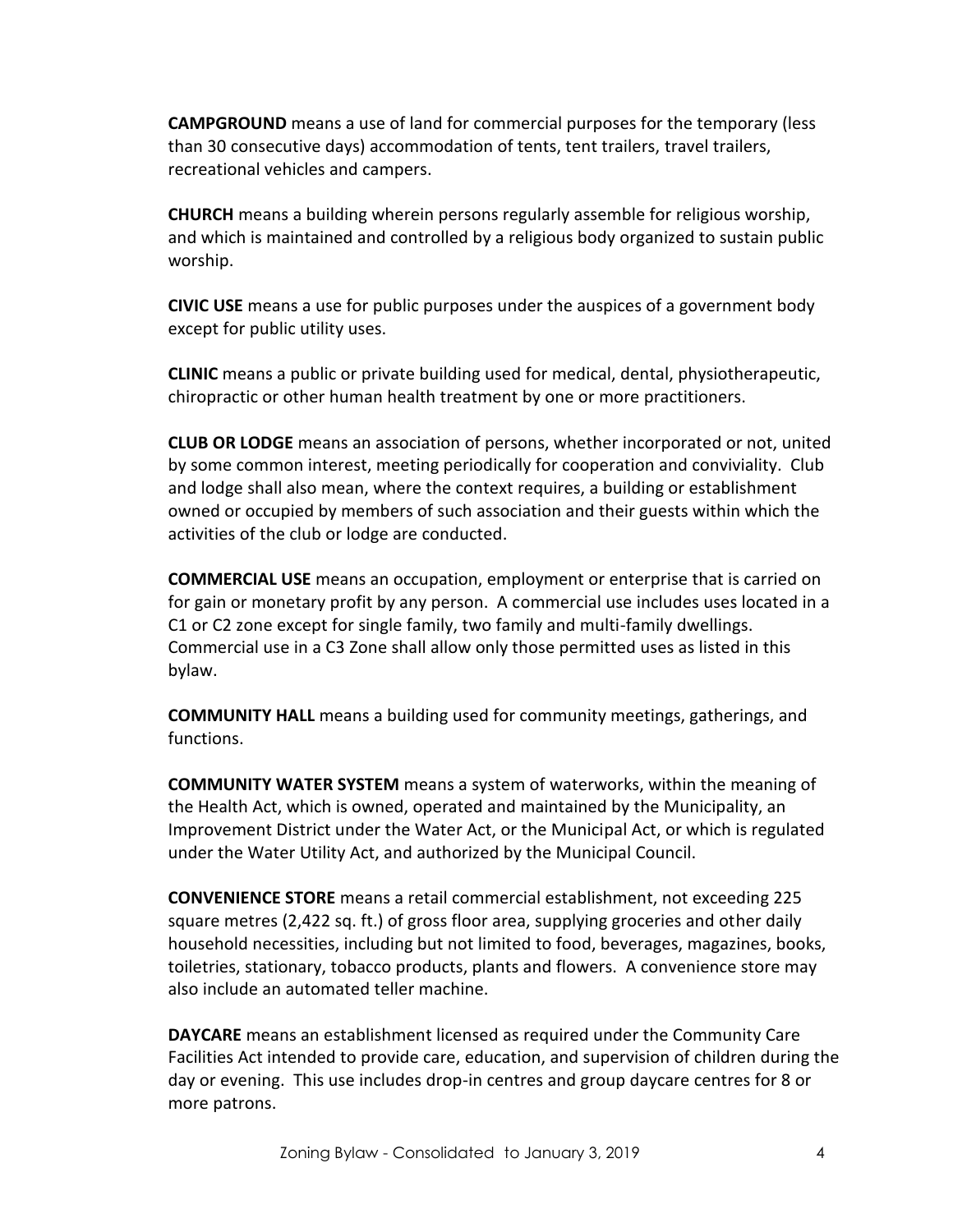**DWELLING, MULTI-FAMILY** means a building used for residential purposes consisting of three or more dwelling units, each containing not more than one set of cooking equipment, either with private individual access or common access and hallways. This includes townhouses, triplexes and apartment buildings.

**DWELLING, SINGLE FAMILY** means a residential use where the building on a parcel is used for one dwelling unit.

**DWELLING, TWO FAMILY** means a residential use where the building on a parcel is used for two dwelling units. This use may include duplexes.

**DWELLING UNIT** means one or more habitable rooms used for the residential accommodation of only one family when such room or rooms contain or provide for the installation of only one set of cooking facilities.

**ENVIRONMENTAL RESERVE (E1)** means lands that are zoned for the development of Village water infrastructure and the protection of the source.

**FAMILY** means:

- a) two or more persons related by blood, marriage, common-law, adoption, or foster parenthood sharing one dwelling; or
- b) three or fewer unrelated persons sharing one dwelling.

**FINANCIAL INSTITUTION** means the premises of a bank, trust company, investment dealer, credit union, mortgage broker or related business.

**FRONTAGE** means the horizontal distance between the intersection of two side parcel lines and the front parcel line.

**GASOLINE SERVICE STATION** means a building or land used or intended for use for the retail sale of motor fuels and lubricants and may include a convenience store, car wash facilities, the servicing and minor repair of motor vehicles and the sale of automobile accessories.

**GRADE** means the average of the elevations of finished ground taken at the midpoint of each of the exterior walls of the building.

**GROSS FLOOR AREA** means the sum of the areas of each storey in each building on a parcel measured between the exterior walls of such buildings.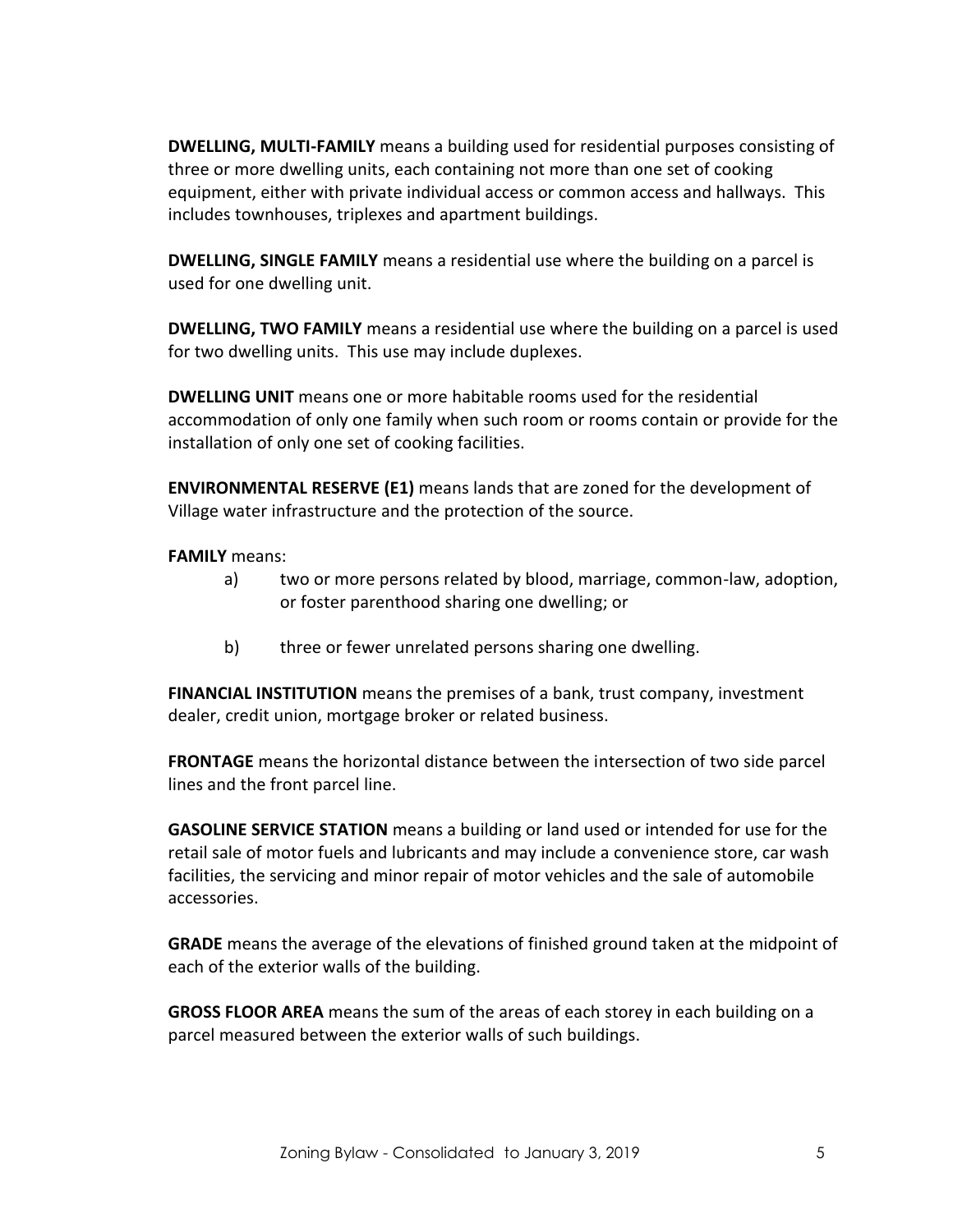**GUEST HOUSE** means a premises with six rooms or less that can be used temporarily by guests where individual rooms have access either through a common area or direct access from outside.

**HABITABLE ROOM** means a room used for cooking, eating, sleeping, or living; includes kitchen, dining room, bedroom, living room, family room and den; excludes recreation room, bathroom, utility room, workroom, furnace room and storage room.

**HEIGHT** as illustrated in Diagram 3.1, means the vertical distance measured from grade to the highest point of the roof surface of a flat roof, to the deck line of a mansard roof or to the mean level between the eaves and the ridge of a gable, hip, gambrel or other sloping roof, and in the case of a structure without a roof, to the highest point of the structure.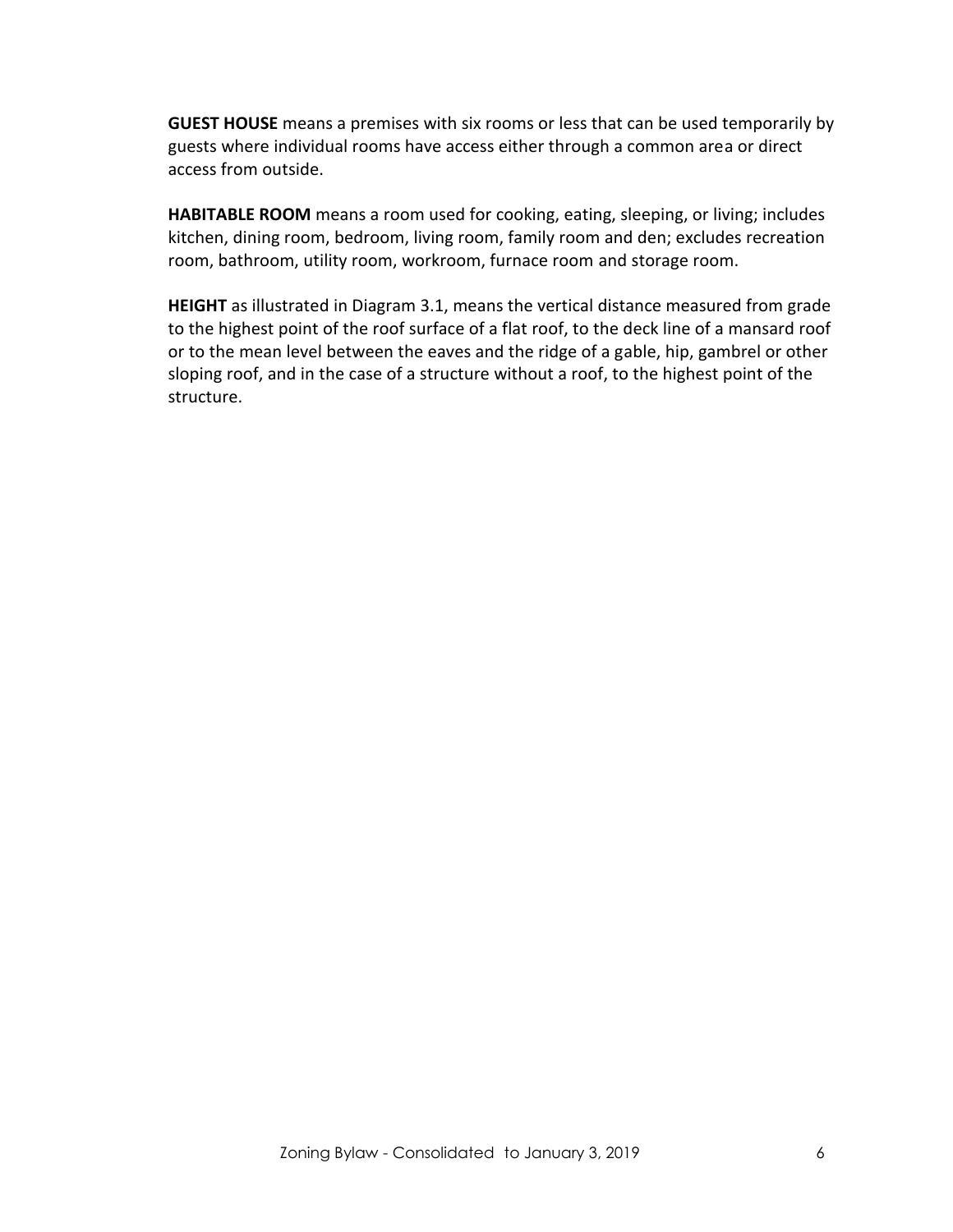**DIAGRAM 3.1 ILLUSTRATION OF HEIGHT** 



**HIGHWAY** means a street, road, land, bridge, viaduct and any other way open to public use, but does not include a private right of way on private property.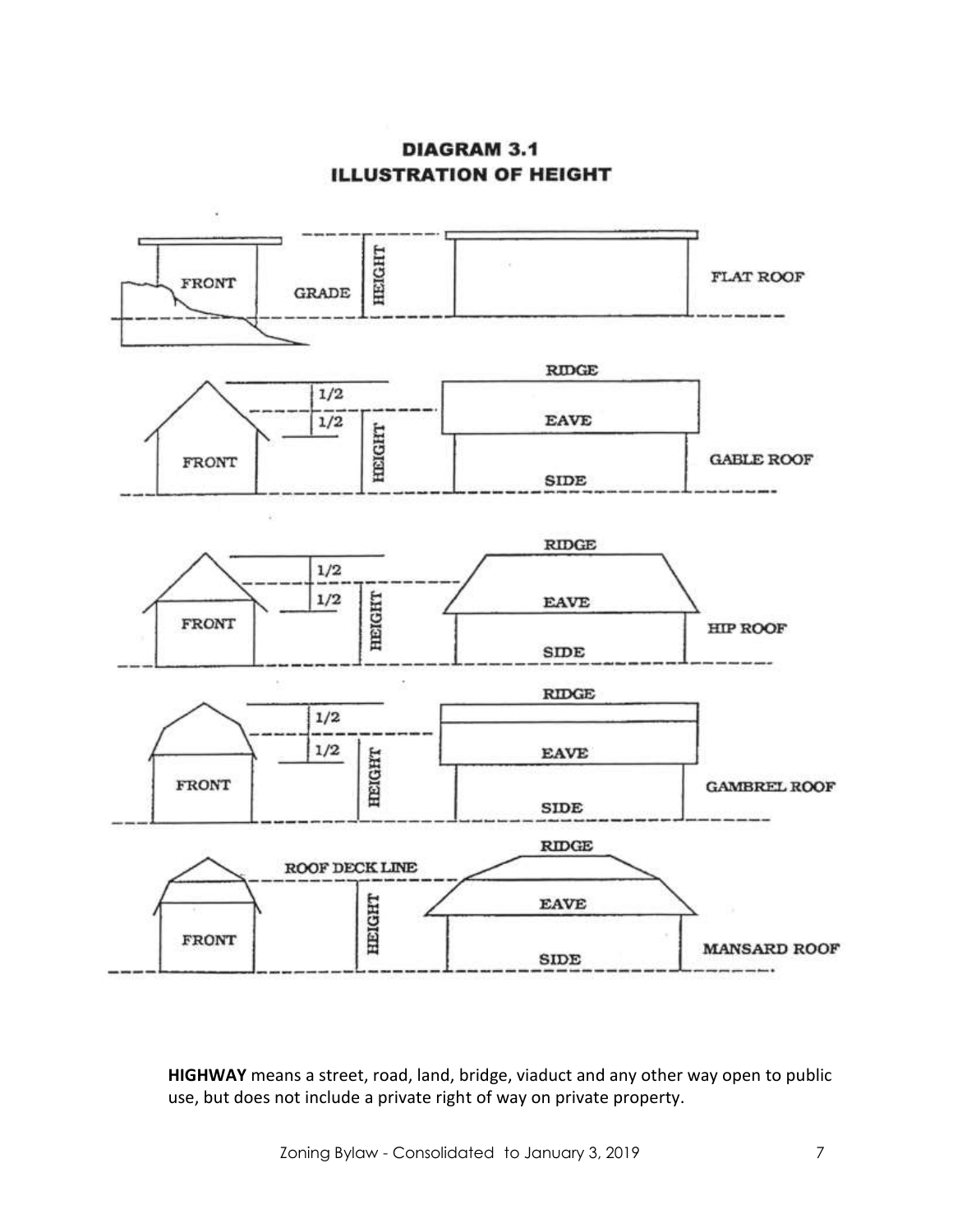**HOME OCCUPATION** means the use of a portion of a dwelling as an office, studio or work room to conduct trade, business profession or other occupation which is secondary to the principal use of the dwelling unit.

**HOSPITAL** means any institution, building or other premises or place established for the maintenance, observation, medical and dental care and supervision and skilled nursing care of persons suffering from sickness, disease or injury or for the convalescent or chronically ill persons.

**HOTEL** means a building or part thereof wherein accommodation is provided for transient lodgers without individual cooking facilities, and with or without restaurants, licensed beverage rooms, banquet halls, ballrooms and meeting rooms.

**LANDSCAPE SCREEN** means a fence, wall, compact evergreen hedge, or combination thereof, that would effectively screen the property which it encloses and is broken only by access drives, walks, and lanes.

**LANDSCAPED** means improvements consisting of a combination of trees, shrubs, flowers, grass or other horticultural elements, decorative stonework, paving, screening or other architectural elements, all of which are designed to enhance the visual amenity of a property.

**LANE** means a road allowance more than 3m (9.8 ft.) but less than 10m (32.8 ft.) in width which is intended to provide only a secondary means of access to a site, at the side or rear of the property.

**LIBRARY** means a building containing printed, pictorial, audio, video and other reference materials for public use for the purposes of study, reference and recreation.

**MARINA** means a private commercial or government establishment or premise, containing docking or mooring facilities where boats and other water vessels and their accessories are berthed, stored, serviced, repaired, constructed or kept for sale or rent. A marina may include facilities for the sale of fuel and oil for the operations of boats or other vessels.

**MOBILE HOME** means a transportable, single or multiple-section single family dwelling conforming to the CSA Z240 or CSA A277 certified standards at the time of manufacture for residential occupancy designed to be transportable on its own chassis and is ready for occupancy upon arrival at its site except for incidental improvements such as placement on foundations, addition of steps, and connection to utilities.

**MODULAR HOME** means construction in which the super-structure of a building is fabricated fully in a factory, transported to the building site and connected together to form a complete building.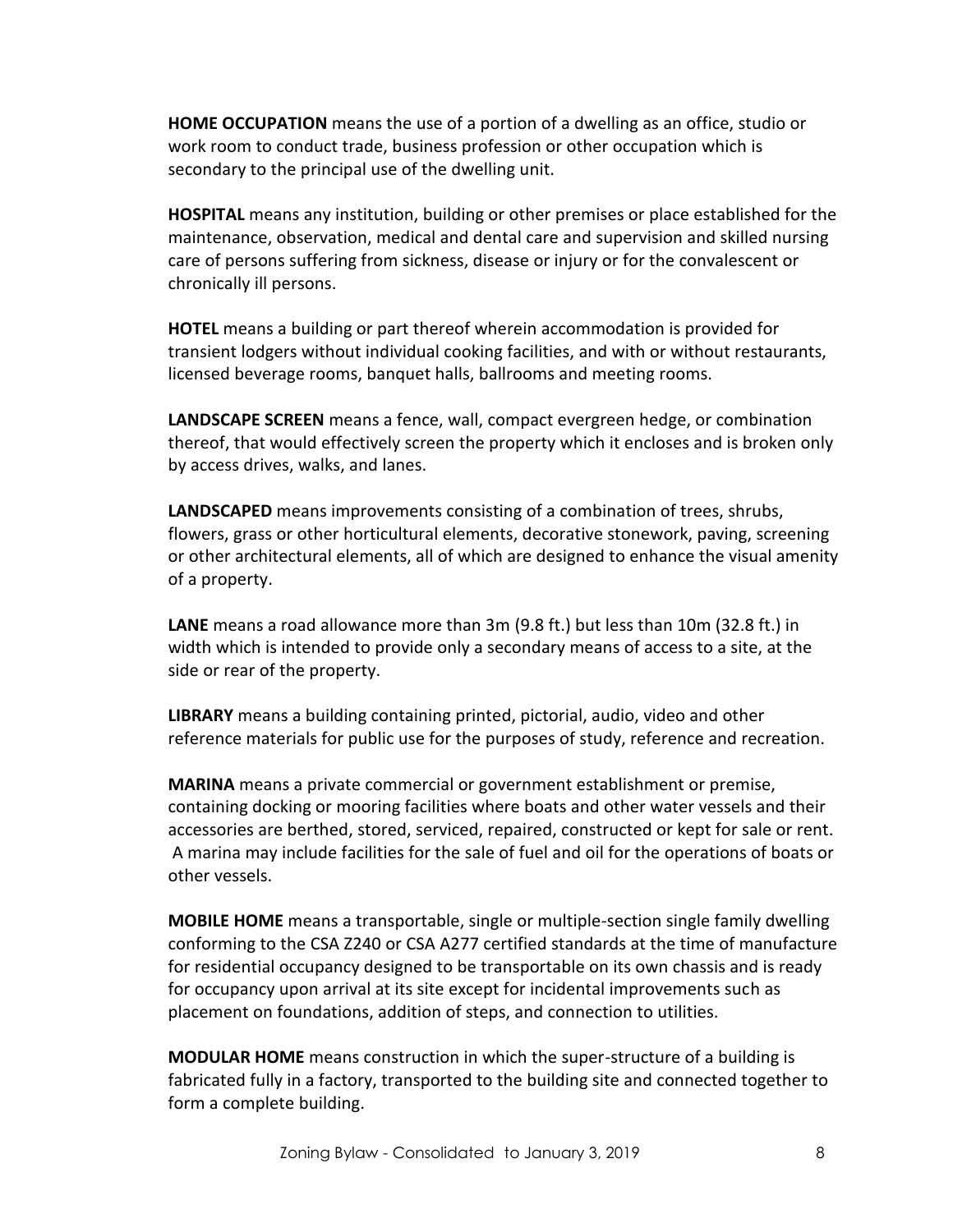**MOTEL** means a building or group of buildings containing sleeping units, occupied or intended to be occupied temporarily by automobile tourists or transients, with each unit having its own individual outside access and parking space, with each dwelling unit being self-contained having its own bathroom, with or without cooking facilities.

**MUNICIPALITY** means the Municipality of the Corporation of New Denver.

**MUSEUMS, HERITAGE SITES, MEMORIAL CENTRES** means a building or group of buildings, whether private or public, which is devoted to procurement, care and display of objects of lasting interest or value, and serving to preserve remembrance, which may include the sale of commodities relevant to the function of the site.

**NURSERY** means land and buildings used for the growing of flowers, trees, shrubs, bushes, sod and other gardening and landscaping supplies intended for retail or wholesale trade.

**OFFICE** means a building or part thereof, designed, intended or used for the practice of a profession, the carrying on of a business, the conduct of public administration, or, where not conducted on the site thereof, the administration of an industry, but shall not include a retail commercial use, any industrial use, clinic, financial institution, place of amusement, or place of assembly.

**OFF-STREET PARKING** means a use providing parking spaces for the temporary storage of vehicles, not located within a public right of way.

**OPEN SPACE** means the open, unobstructed space on a parcel, including the open unobstructed space accessible to all occupants of any residential or commercial building or the structure on the parcel, which is suitable and used for the growth and maintenance of grass, flowers, bushes, and other landscaping and may include a watercourse, trail, surface pedestrian walk, patio, pool or similar area, but does not include any driveway, ramp or parking area.

**OUTDOOR RECREATION EQUIPMENT RENTAL** means a building used for the rental or sale of outdoor recreation equipment including non-motorized water vehicles such as kayaks, canoes, paddle wheels, row boats, sail boats, and sail boards, fishing boats with small outboard motors of less than 10 horsepower; bicycles, in-line skates, mountain climbing gear, hiking supplies and other similar products, but does not include the sale or rental of motorized products such as motorcycles, houseboats, jet skis, seadoos, ski boats and other noisy water uses.

**PARCEL** means any lot, block or other area in which land is held, including Crown Land, which is legally defined either by registered plan or description, but does not include a highway.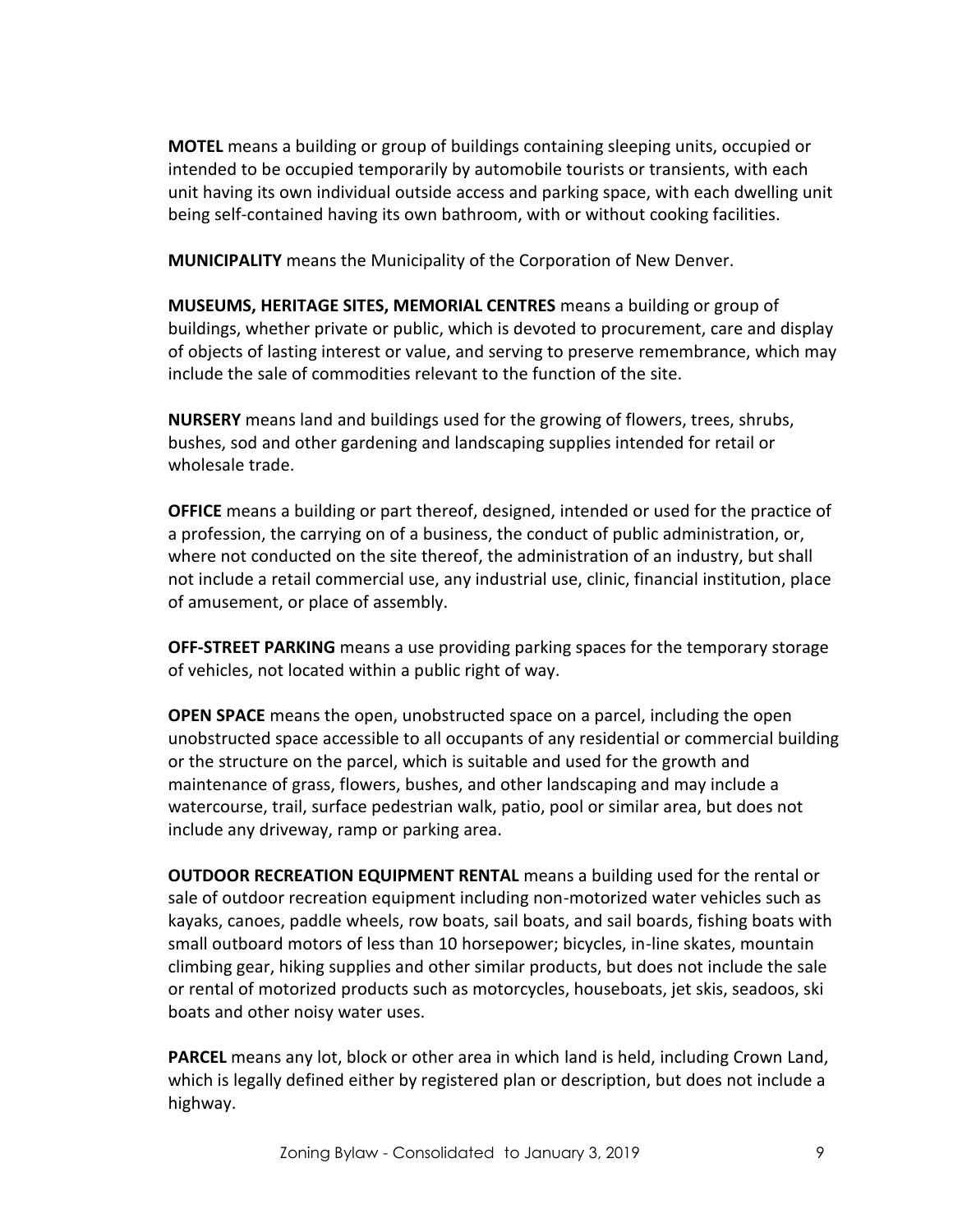**PARCEL AREA** means the total horizontal area within the parcel lines of a parcel.

**PARCEL COVERAGE, SURFACE** means the percent of the parcel area covered by principal buildings, accessory buildings and structures.

**PARCEL LINE, EXTERIOR SIDE** as illustrated in Diagram 3.2, means a parcel line which abuts a highway other than a lane on a corner parcel.

**PARCEL LINE, FRONT** as illustrated in Diagram 3.2, means the shortest parcel line common to a parcel and a highway other than a lane.

**PARCEL LINE, INTERIOR SIDE** as illustrated in Diagram 3.2, means a parcel line between two or more parcels, other than a front or rear parcel line. The interior side parcel line also includes a parcel line between the parcel and a lane along the side of the parcel.



**DIAGRAM 3.2 ILLUSTRATION OF PARCEL LINES** 

**PARCEL LINE, REAR** as illustrated in Diagram 3.2, means the boundary of a parcel which lies the most opposite to and is not connected to the front parcel line.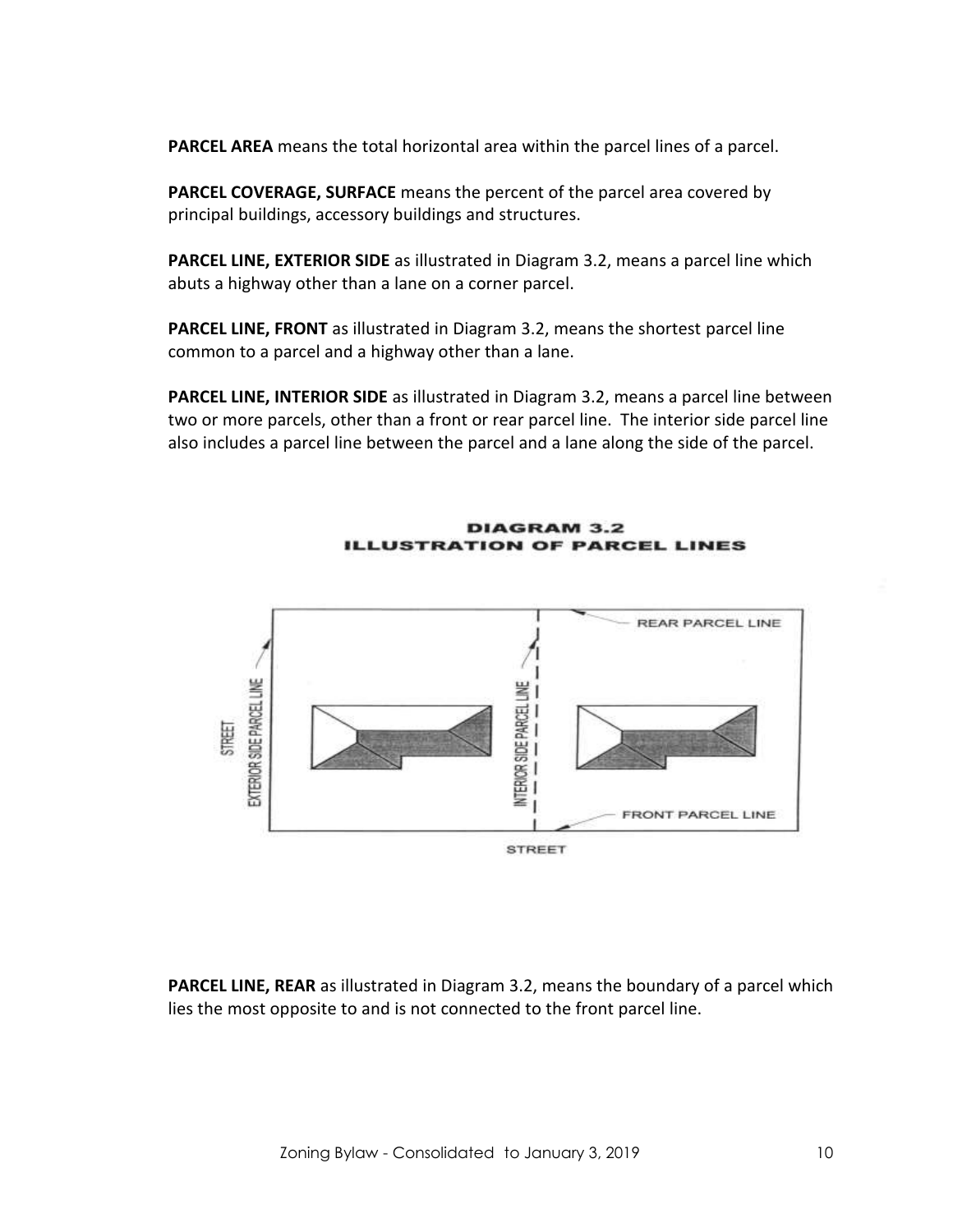**PARK** means an area permanently devoted to recreational uses and is generally characterized by its natural, historic or landscaped features, and used for both passive and active forms of recreation.

**PARKING SPACE** means an area identified for the parking of one motor vehicle and does not include an aisle space.

**PERSONAL SERVICE ESTABLISHMENT** means a business where personal services are provided for gain and where the retail sale of goods is only accessory to the provision of such services, including but not limited to: barber shops, beauty shops, shoe repair shops, electrical and electronic repair shops, photographic studios, artist studios, optical and watch repair shops.

**PLAYGROUND** means an open landscaped area containing children=s equipment such as slides, swings and wading pools.

**POST OFFICE** means a building where mail and parcels are delivered to and from, where mail is sorted for delivery, and from which mail and parcels may also be sent to other destinations.

**PRINCIPAL BUILDING** means a building which:

- a) occupies the major or central portion of a parcel;
- b) is the chief or main building on the parcel;
- c) constitutes, by reason of its use, the primary purpose for which the parcel is used.

**PRINTING AND PUBLISHING** means a retail establishment that provides duplicating services, using photocopy, blueprint, and offset printing equipment, including collating of booklets and reports.

**PUBLIC UTILITY** means a use providing for the essential servicing of the Municipality with water, sewer, electrical, telephone, and similar services where such a use is established by the Corporation, by another government body, or by a company operating under the Public Utilities Act; includes sewer, water main, power line easements, and traffic controls.

**RESIDENTIAL** means a use providing for the accommodation and home life of a person or persons.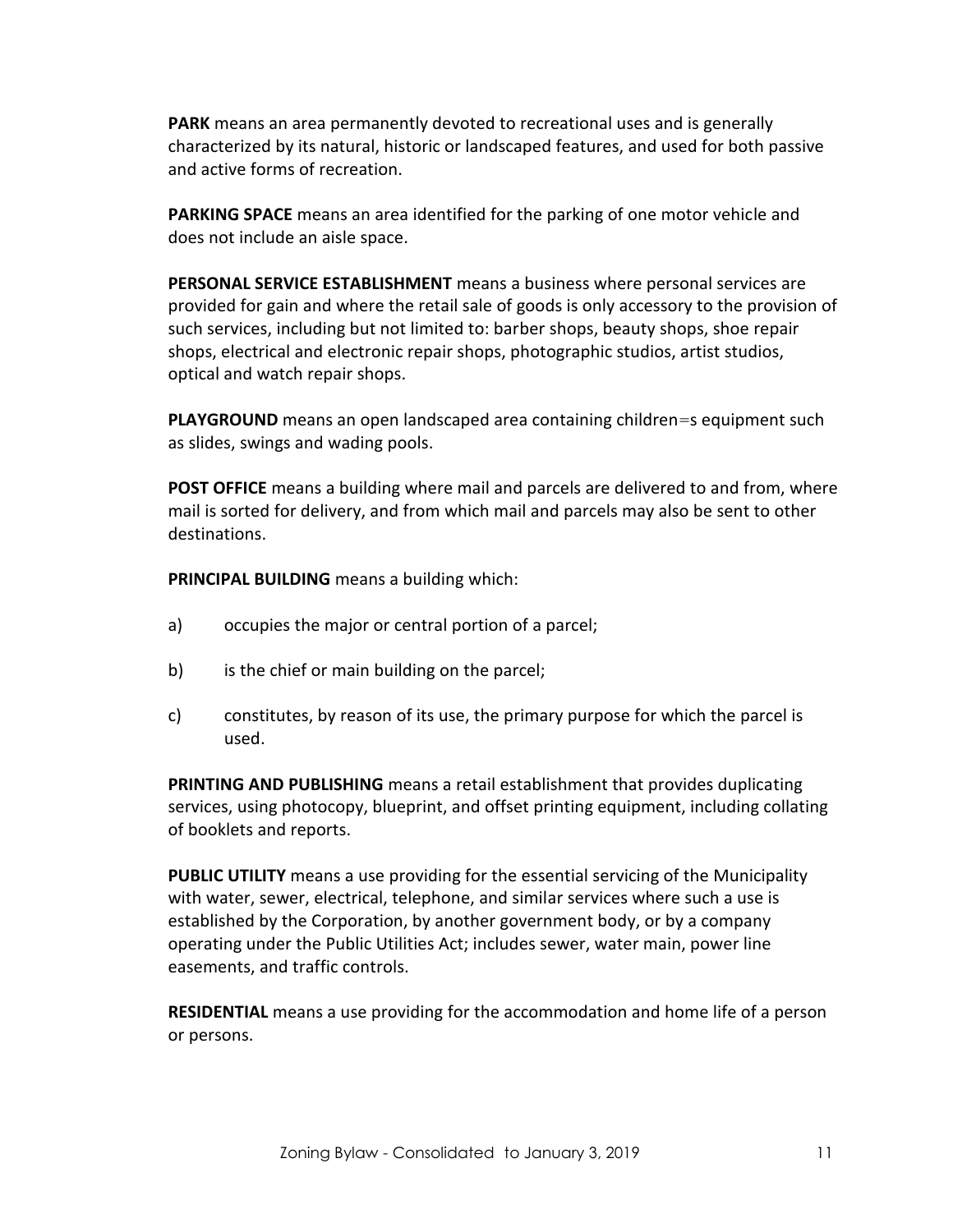**RESTAURANT** means a building where prepared food is offered for sale to the public and includes cafes, coffee shops, cafeterias, dairy bars, refreshment stands, fast food take-out establishments, or tea rooms.

**RETAIL STORE** means a building where goods, wares, merchandise, substances, articles or things are offered or kept for sale at retail, including storage of limited quantities of such goods, wares, merchandise, substances, articles or things, sufficient only to service such store.

**SCHOOL** means a public school, a separate school, a university or college or a private school authorized by the authority having jurisdiction.

**SECONDARY SUITE** means a self-contained, accessory dwelling unit located within a single detached dwelling that is utilized for long term residential rentals. A secondary suite has its own separate cooking, sleeping and bathing facilities. It has direct access to outside without passing through any part of the principal unit.

**SENIOR CITIZEN HOME** means accommodation constructed and financed in accordance with the provisions of The Housing Construction (Elderly Citizens) Act of the Province of British Columbia.

**SETBACK** means the horizontal distance measured at right angles to the parcel line, between the parcel line and the building, structure, or use.

**SIDE YARD** means the area of a parcel between a building or structure and the side parcel lines in depth and between two parcel lines intersecting the subject parcel line in width.

**SIGHT TRIANGLE** means the area formed by a triangle in the angle formed by the right of way boundaries or boundaries produced and two points on those boundaries 6.0 m (20 ft.) from the point of intersection.

**SIGN** means a name, identification, description, device, display or illustration which is affixed to or represented directly or indirectly upon a building, structure or parcel and which directs attention to an object, product, place activity, person, institute, organization or business.

**STOREY** means that portion of a building which is situated between the top of any floor and the top of the floor next above it, and if there is no floor above it, that portion between the top of such floor and the ceiling above it.

**STOREY, HALF** as illustrated in Diagram 3.3 means a storey under a sloping roof, the walls of which, on at least two opposite walls, are not more than 0.6 m (2.0 ft.) high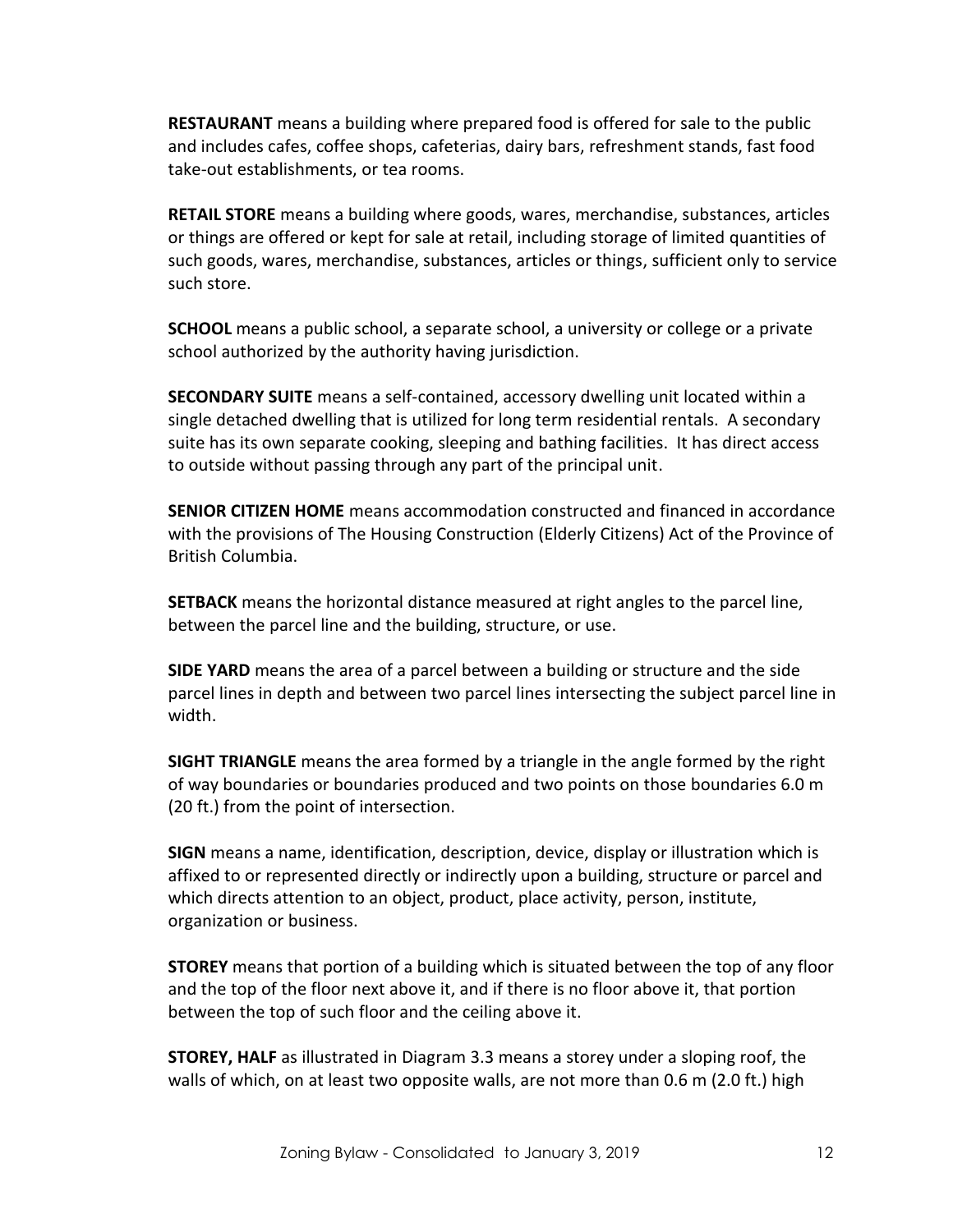above the finished floor of such a storey. A half storey also includes a basement





projecting less than 1.5 m (4.9 ft.) above grade.

**STREET** means a road allowance 10 m (32.8 ft.) or more in width.

**STRUCTURE** means any construction fixed to, supported by, or sunk into land or water.

**THEATRE** means a building or structure devoted to showing motion pictures, or dramatic, musical or live performances.

**TRAVEL TRAILER** means any portable structure or vehicle used or designed and equipped to be used for living or sleeping purposes while travelling or vacationing and which is designed or intended to be mobile on land, whether or not self-propelled.

**UNDERTAKING ESTABLISHMENT** means a building used by an undertaker for the cremation or preparation of a dead human body for interment.

**VIDEO RENTAL STORE** means a building used for the rental or sale of videocassettes and videocassette recorders and related accessories.

**WIDTH** means the distance from a main wall to the opposite main wall of a building or structure. Specifically for a mobile home; the width of the building is its width when it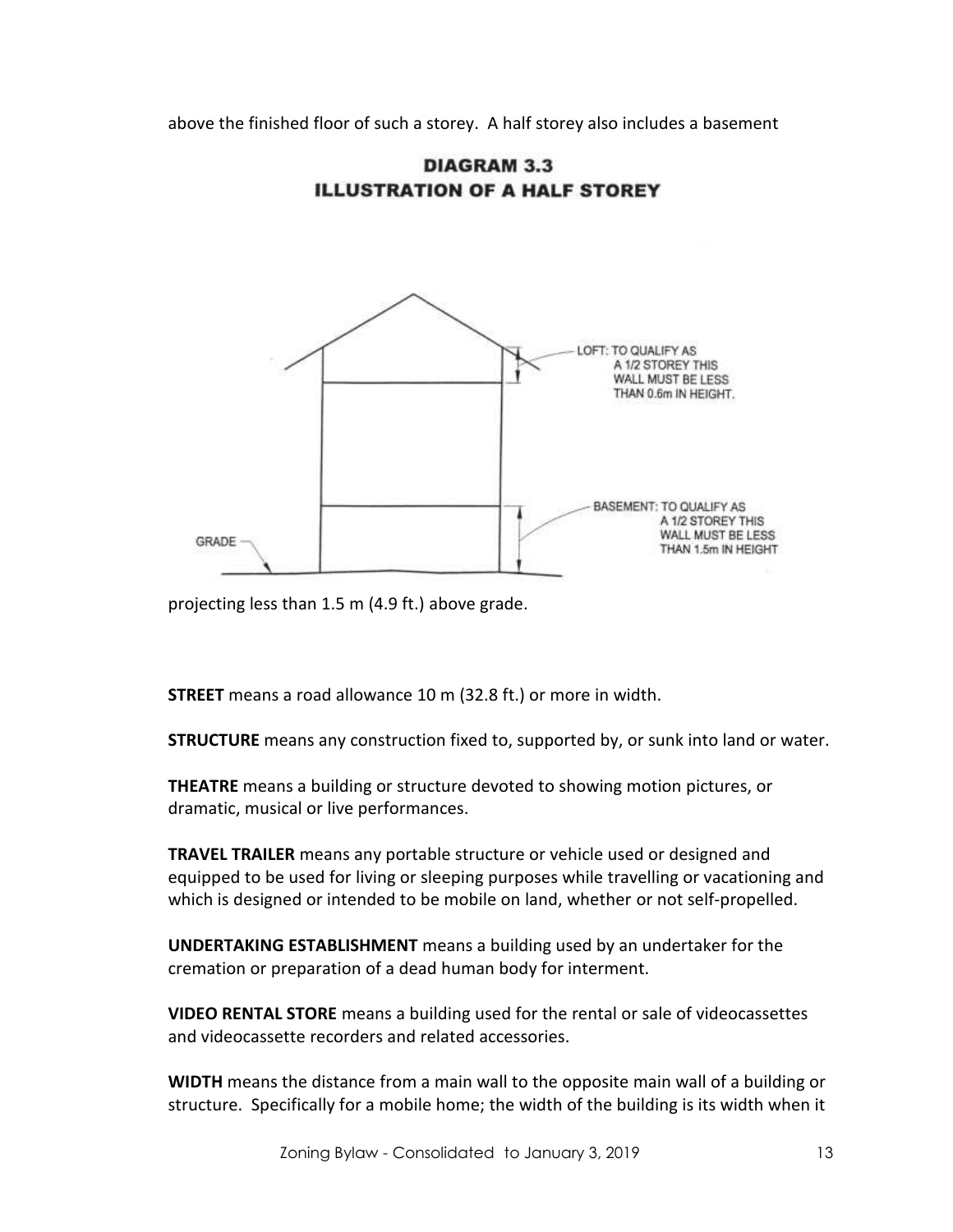is placed on the parcel, before vestibules, garages, decks or other additions are added to the mobile home.

**YARD, FRONT** as illustrated in Diagram 3.4, means the area of setback required from the front parcel line.

**YARD, REAR** as illustrated in Diagram 3.4, means the area of setback required from the rear parcel line.



# **DIAGRAM 3.4** ILLUSTRATION OF FRONT, SIDE AND REAR YARD

**YARD, SIDE** as illustrated in Diagram 3.4, means the area of setback required from the interior or exterior side parcel line.

**ZONE** means an area established under this Bylaw.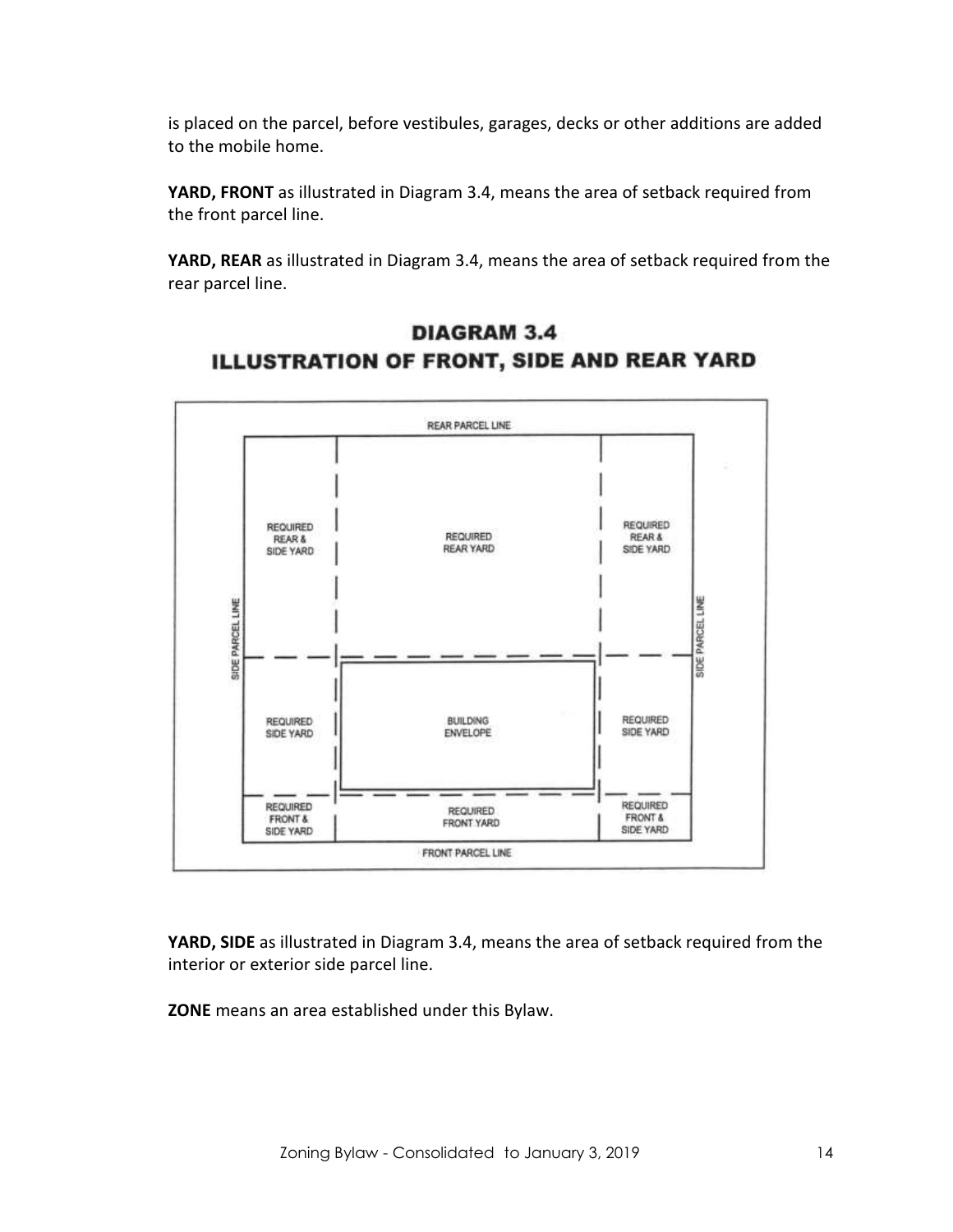# **GENERAL REGULATIONS SECTION 4**

# **4.1 Applicability of General Regulations**

Except as otherwise specified by this Bylaw, Section 4 applies to all zones established under this Bylaw.

# **4.2 Consolidation of Parcels Prior to Development**

Where the construction of a building that will straddle two or more parcels is proposed, development shall not proceed until the separate parcels are consolidated to form one property with a single Certificate of Indefeasible Title.

# **4.3 Exemption of Existing Parcels**

The parcel area and parcel width requirements of this Bylaw shall not apply to any parcel which has an area or width less than that required by this Bylaw if such a parcel was described on the official records on file in the Land Registry Office on or before the effective date of this Bylaw.

# **4.4 Minimum Parcel Area Requirements**

- .1 Minimum parcel area requirements apply upon creation of the parcel at subdivision.
- .2 If a use located on an existing parcel changes to a new use that requires a larger minimum parcel area, then the existing parcel must contain the larger minimum parcel area required for the new use.

# **4.5 Exemption from Minimum Parcel Area**

The provisions of this Bylaw pertaining to minimum parcel area do not apply in the case where:

- .1 Two or more parcels are to be consolidated into one parcel;
- .2 The parcel being created is to be used solely for an unattended building or equipment necessary for the operation of:

a community water system;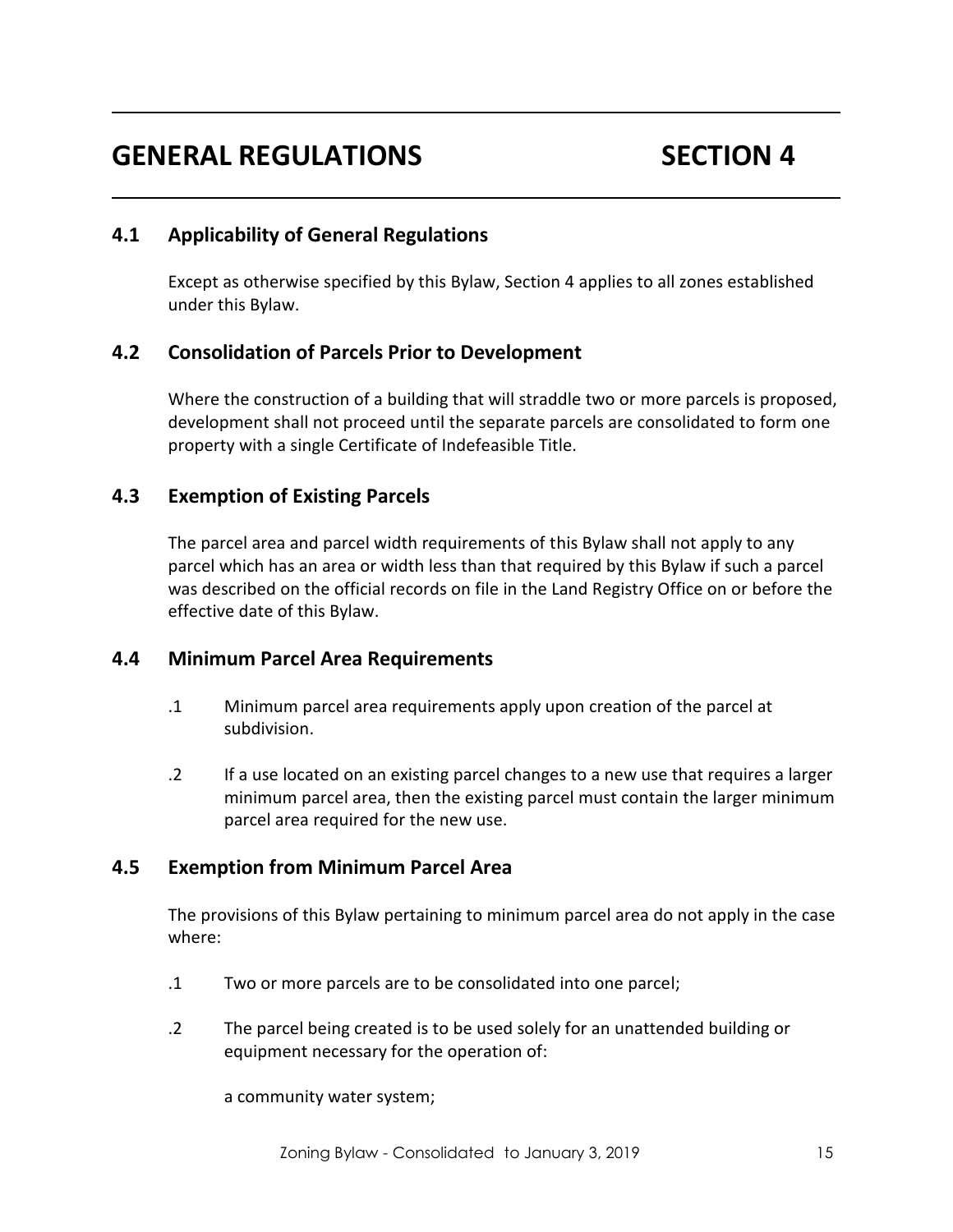a community sewer system; a community gas distribution system; a radio or television receiving or broadcasting antenna; an air navigation aid; a marine navigation aid; an electrical substation or power generating station; parks or playgrounds; or any other similar public service facility or utility

# **4.6 Setback Exceptions**

No features shall project into the setback required by this Bylaw, except the following:

- .1 Chimneys, cornices, leaders, gutters, columns, belt courses, sills, bay windows, or other similar features may intrude no more than 0.6 m (2.0 ft.) into the required setback area.
- .2 Steps, eaves, sunlight control projections, canopies, balconies, or porches may project no more than:
	- (a) 1.2 m (3.9 ft.) into a front or rear yard; or
	- (b)  $0.6 \text{ m}$  (2.0 ft.) into a side yard.
- .3 Where a common wall shared by two or more units within a building for a residential use or a commercial use coincides with an interior side parcel line of a parcel or of a strata shown on a registered strata plan as provided in the Condominium Act, the setbacks for the principal building specified in the Bylaw with respect to the side parcel line shall not apply.
- .4 An accessory building or structure 9.3 m<sup>2</sup> (100 sq. ft.) or less may project no more than 0.9 m (2.9 ft.) into a side or rear yard measured from the eaves of the accessory building or structure.

# **4.7 Siting Exceptions**

- .1 An underground structure may be sited in any portion of a parcel provided that the top surface of such structure shall at no point extend above the average finished ground elevation.
- .2 Free-standing lighting poles, flag poles, warning devices, antennas, masts, signs and sign structures, except as otherwise limited in this or other bylaws, may be sited on any portion of a parcel.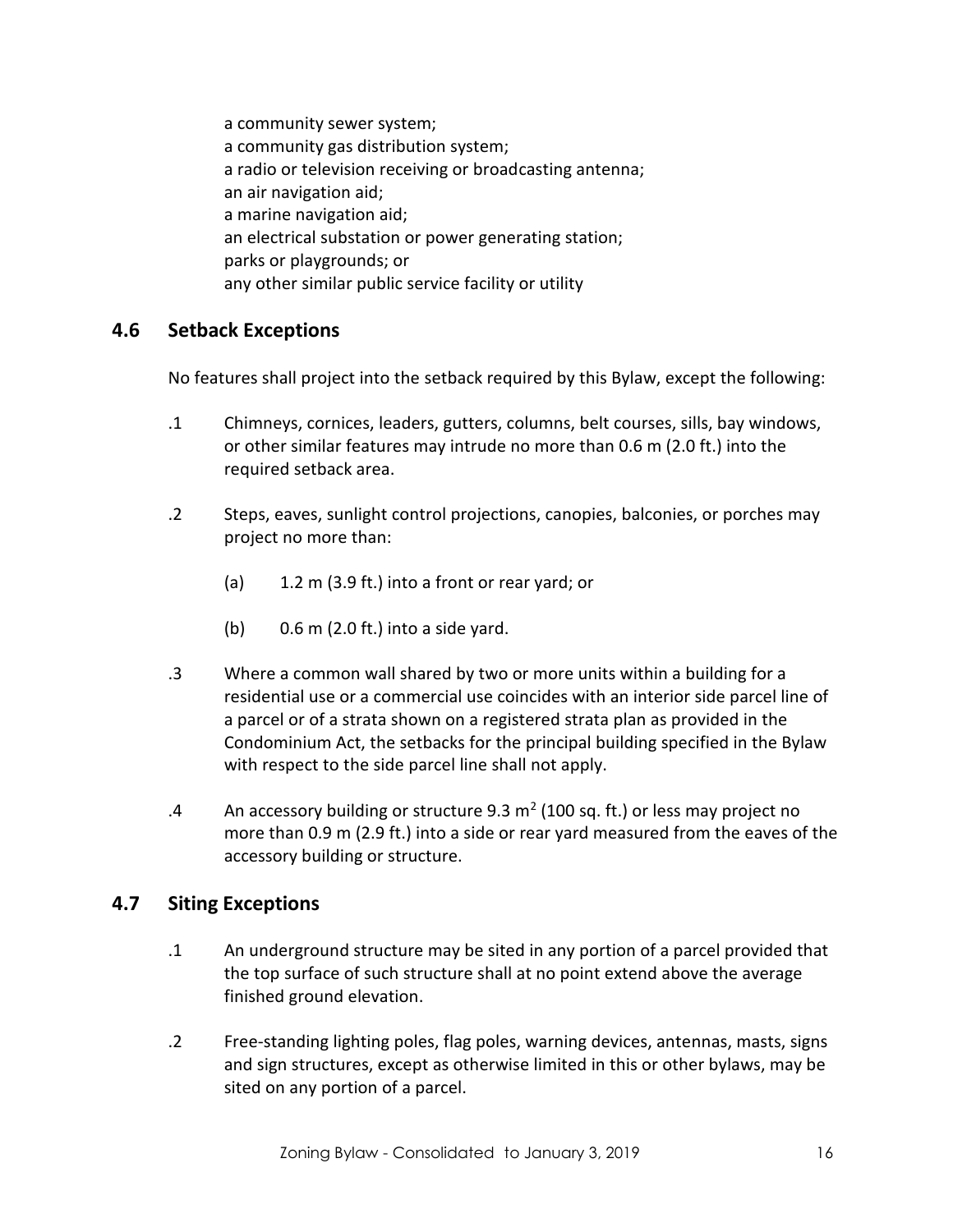# **4.8 Landscape Screening and Fences**

Landscape screening and fences are subject to the following regulations:

- .1 Landscape screens comprised of evergreen hedges may be sited on any portion of a parcel without a height limit.
- .2 Landscape screens comprised of fences and/or walls not exceeding a height of 2.0 m (6.6 ft.) may be sited on any portion of a parcel.
- .3 Arbors, trellises, gateways and other similar structures less than 2.4 m (8 ft.) in in height may be sited on any portion of a parcel.

# **4.9 Height Regulation Exemptions**

The following structures are exempt from the height limitations specified in each zone in this Bylaw:

- .1 flag pole;
- .2 flood light;
- .3 water tower;
- .4 spire, steeple, belfry;
- .5 chimney, smoke stack;
- .6 dome, cupola;
- .7 monument or sculpture;
- .8 retaining walls;
- .9 industrial cranes;
- .10 antenna or mast for the transmission or reception of radio and television signal;

provided that no exempted structure:

- (a) exceeds 20 m in height;
- (b) covers more than 20% of the parcel; or
- (c) if located on a building, covers more than 10% of the roof area of the building.

# **4.10 Panhandle Parcels**

.1 On a panhandle parcel, the Apanhandle@ part of the parcel (the access route to the main portion of the parcel) shall not be included in the parcel area for the purpose of determining if the parcel meets the minimum parcel size. The end of the panhandle is deemed to be a line drawn perpendicular to the sides of the panhandle at the point where the two sides of the panhandle are no longer parallel (or within  $15 <$  of being parallel) as shown in Diagram 4.10.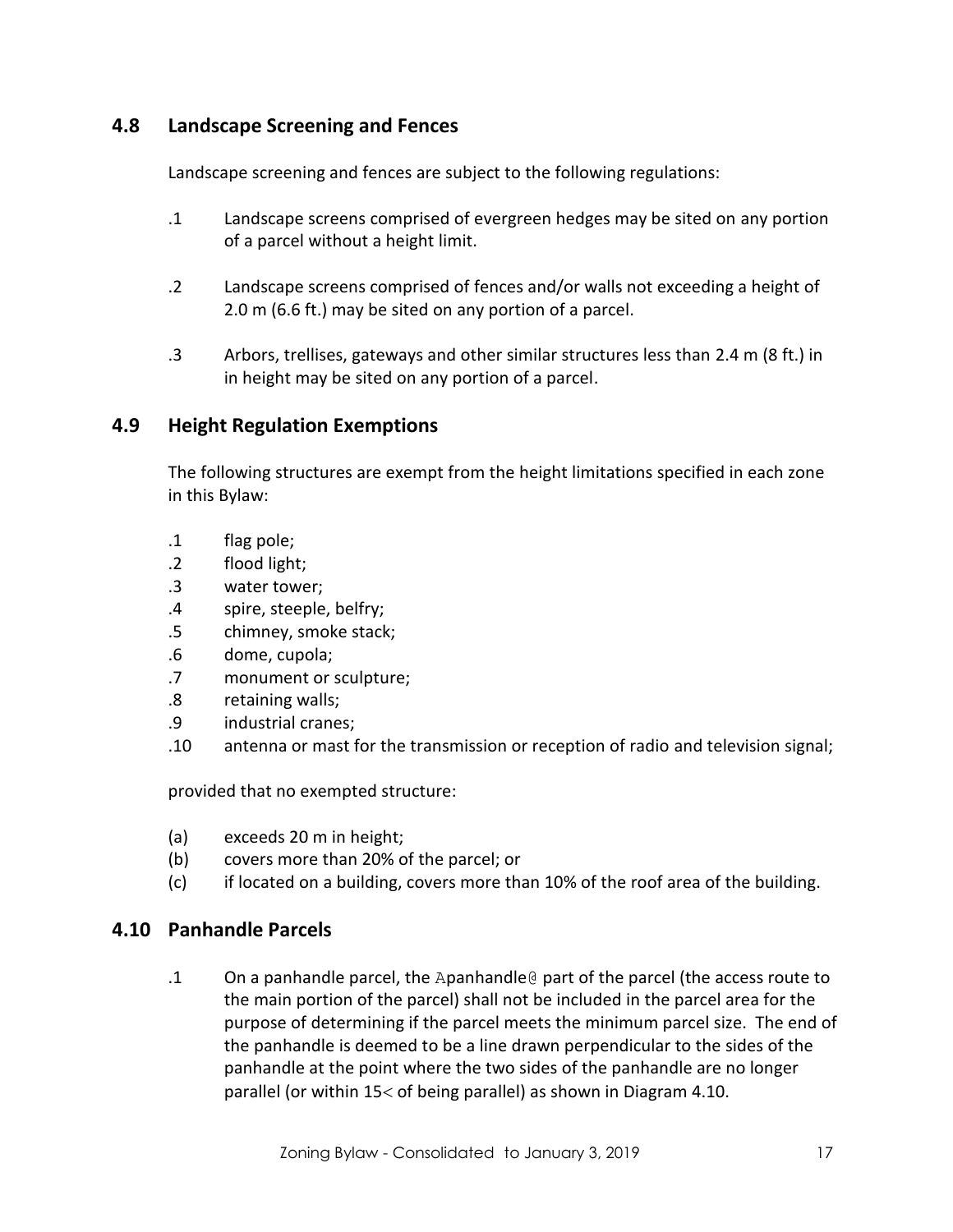# DIAGRAM 4.10 **PANHANDLE PARCEL**



- .2 The minimum width of a panhandle for a parcel that cannot be further subdivided is 9 m (30 ft.).
- .3 The minimum width of a panhandle for a parcel that can be further subdivided into two or more parcels is 20 m (66 ft.).

# **4.11 Area and Frontage of Parcels**

The minimum area of a parcel and a parcel's frontage on a highway shall be increased when necessary to ensure that the gradient on access driveways to service the proposed parcels shall not exceed 15%.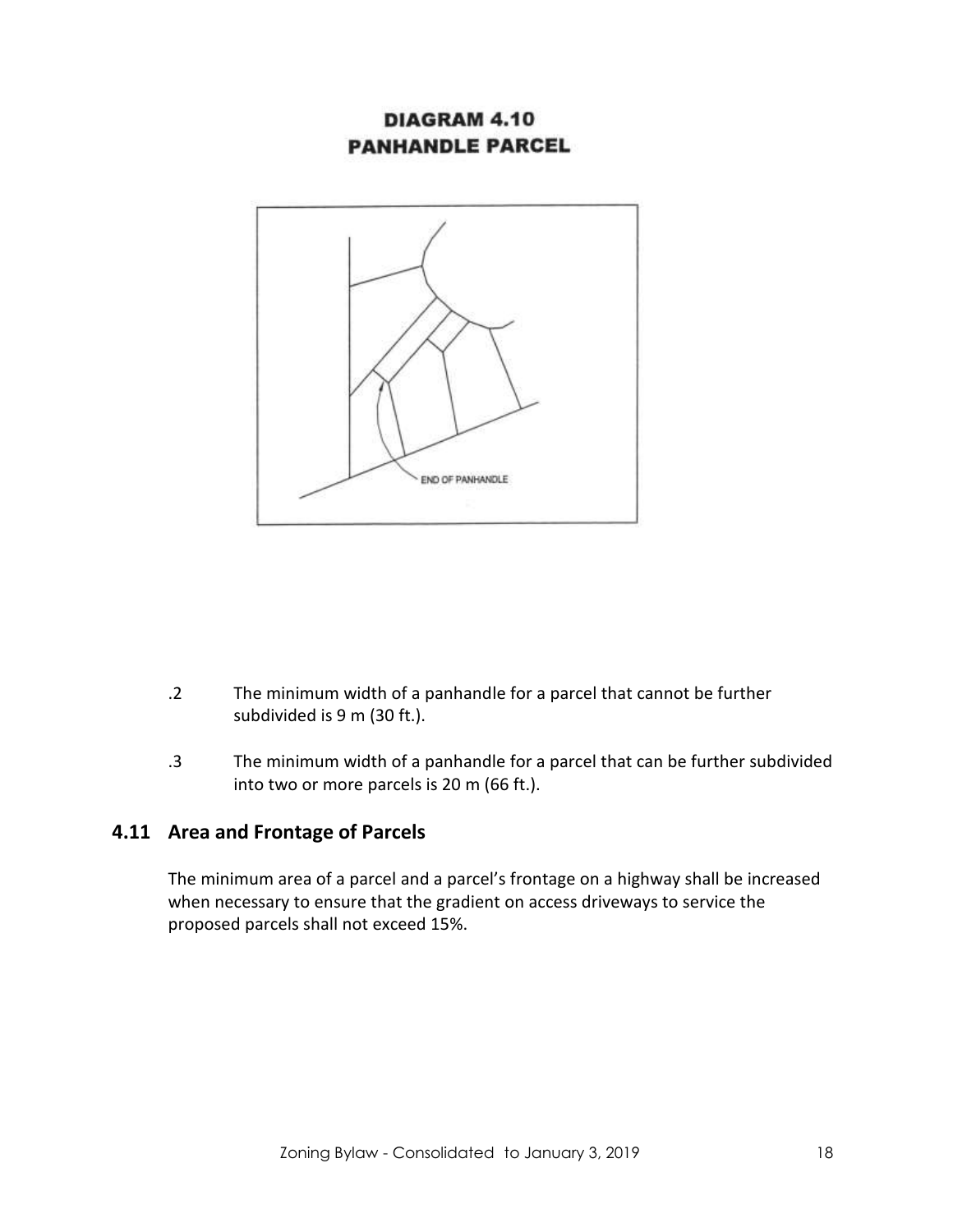# **4.13 Home Occupation Regulations**

A home occupation is subject to the following regulations:

- .1 A home occupation shall be entirely enclosed within a building.
- .2 In the R1 and R2 zones, a home occupation shall be entirely enclosed within the dwelling unit to which it is an accessory.
- .3 A home occupation shall not occupy more than 40% or 500 sq. ft., whichever is the lesser, of the gross floor area of the dwelling unit in which it is accessory.
- .4 A home occupation shall not involve the external storage or display of materials or finished products associated with the home occupation use.
- .5 In the R1 and R2 zones, not more than one person is permitted to be engaged in a home occupation in addition to members of the family resident in the dwelling unit in which it is conducted.
- .6 No change, except for a sign, is permitted to the outside appearance of the building which would indicate that a home occupation is being conducted therein.
- .7 A home occupation shall not discharge or emit odorous, noxious or toxic matter or vapours; heat, glare, noise or radiation; or recurrently generated ground vibrations.
- .8 A home occupation shall not result in traffic congestion, parking problems, electrical interference, fire hazard or health hazards.
- .9 A home occupation shall not produce a public offence or nuisance of any kind.
- .10 A home occupation shall not consist of the salvage or sale of motor vehicles or motor vehicle engines or parts.
- .11 A home occupation shall not include the sale of a commodity produced off the premises, except that telephone or mail order sales of goods for home distribution services shall be permitted provided that customers do not enter the premises to inspect, purchase or take possession of the goods.

# **4.14 Bed and Breakfast Accommodation Regulations**

A bed and breakfast accommodation shall comply with the following regulations: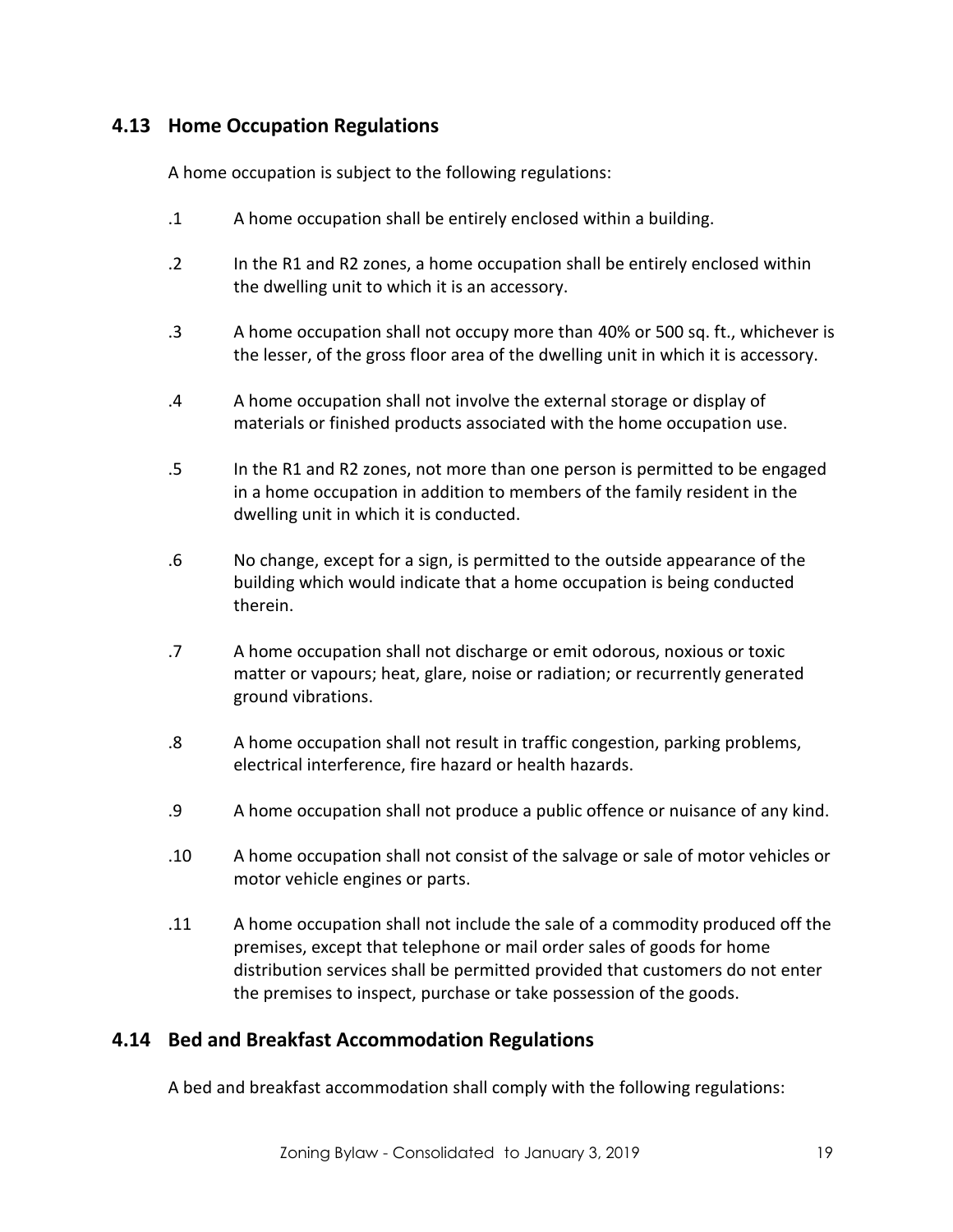- .1 The principal use of the building shall be for occupation by a single family.
- .2 Bed and breakfast accommodations are not permitted in two-family or multifamily dwellings.
- .3 The family residing in the dwelling, or a member of that family, shall be engaged in the operation of the bed and breakfast business, but the operator or operators may hire employees to work on the premises.
- .4 Not more than two bedrooms in the dwelling shall be used for bed and breakfast accommodation.
- .5 The maximum occupancy of the bedrooms used for bed and breakfast accommodation is not more than six persons in total.
- .6 No meals shall be provided to customers of the operator of the bed and breakfast other than one meal daily, served before noon.
- .7 No liquor shall be offered for sale to customers.

# **4.15 Secondary Suite Regulations**

A secondary suite shall comply with the following regulations:

- .1 No more than one secondary suite shall be permitted per principal dwelling unit.
- .2 A secondary suite shall not be permitted in two-family dwellings or in multifamily dwellings.
- .3 The secondary suite shall not occupy more than 40% of the gross floor area of the dwelling unit.
- .4 A secondary suite will only be permitted in a principal dwelling located on a parcel which is equal to or greater than 510  $m^2$  in area.
- .5 All secondary suites must meet B.C. Building Code requirements.
- .6 All secondary suites must be registered with the Village of New Denver.

# **4.16 Permanent Uses Prohibited in a Tent or Travel Trailer**

A permanent use located in part or in total in a tent or travel trailer shall be prohibited in all zones except as specifically permitted in this Bylaw.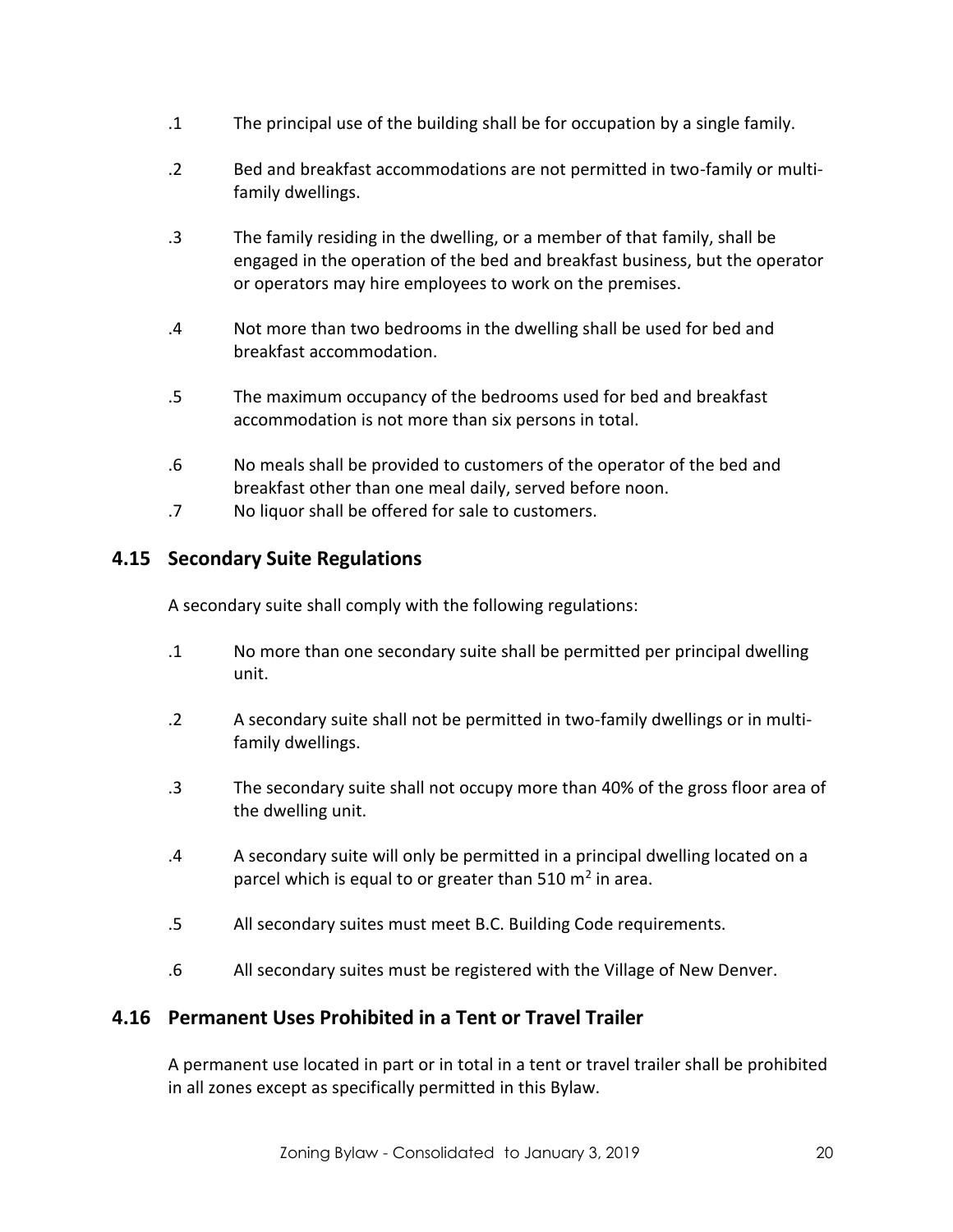# **4.17 Accessory Buildings and Structures**

- .1 No accessory building, structure or use shall be permitted on any parcel unless the principal building to which the building, structure or use is an accessory has been erected or will be erected simultaneously with the accessory building, structure or use.
- .2 Where an accessory building or structure is attached to the principal building, it shall be considered part of the principal building and shall comply in all respects with the requirements of the Bylaw applicable to principal buildings.
- .3 In a R1 or R2 zone, an accessory building shall not exceed a gross floor area of 75 m<sup>2</sup> (800 sq. ft.).

# **4.18 Accessory Residences**

An accessory residence shall comply with the following regulations:

- .1 An accessory residence, when permitted, shall not be occupied as a residence except where the registered owner of the subject property resides in the accessory residence or in the principal residence/building on the property.
- 2. If the registered owner of the subject property ceases to reside in either the principal residence/building or the accessory residence, the accessory residence must not be used for any purpose except storage of goods.
- .3 Only one accessory residence is allowed per residential property, and shall not be allowed in conjunction with a secondary suite in the principal dwelling unit.
- .4 No accessory residence will be allowed without meeting the requirements as defined in the British Columbia Health Act for septic disposal capacity.
- .5 All accessory residences must meet BC Building Code requirements.
- .6 An accessory residence shall not be sited or located on a separate parcel form the principal building/residence.
- .7 An accessory residence shall not exceed 5.0 m (16.4 ft.) in height.
- .8 An accessory residence shall be permitted in R1 (Single and Two Family Residential) Zones.
- .9 An accessory residence shall only be permitted in R2 (Low-Density Multi-Family Residential) Zones on parcels that contain one principal dwelling unit.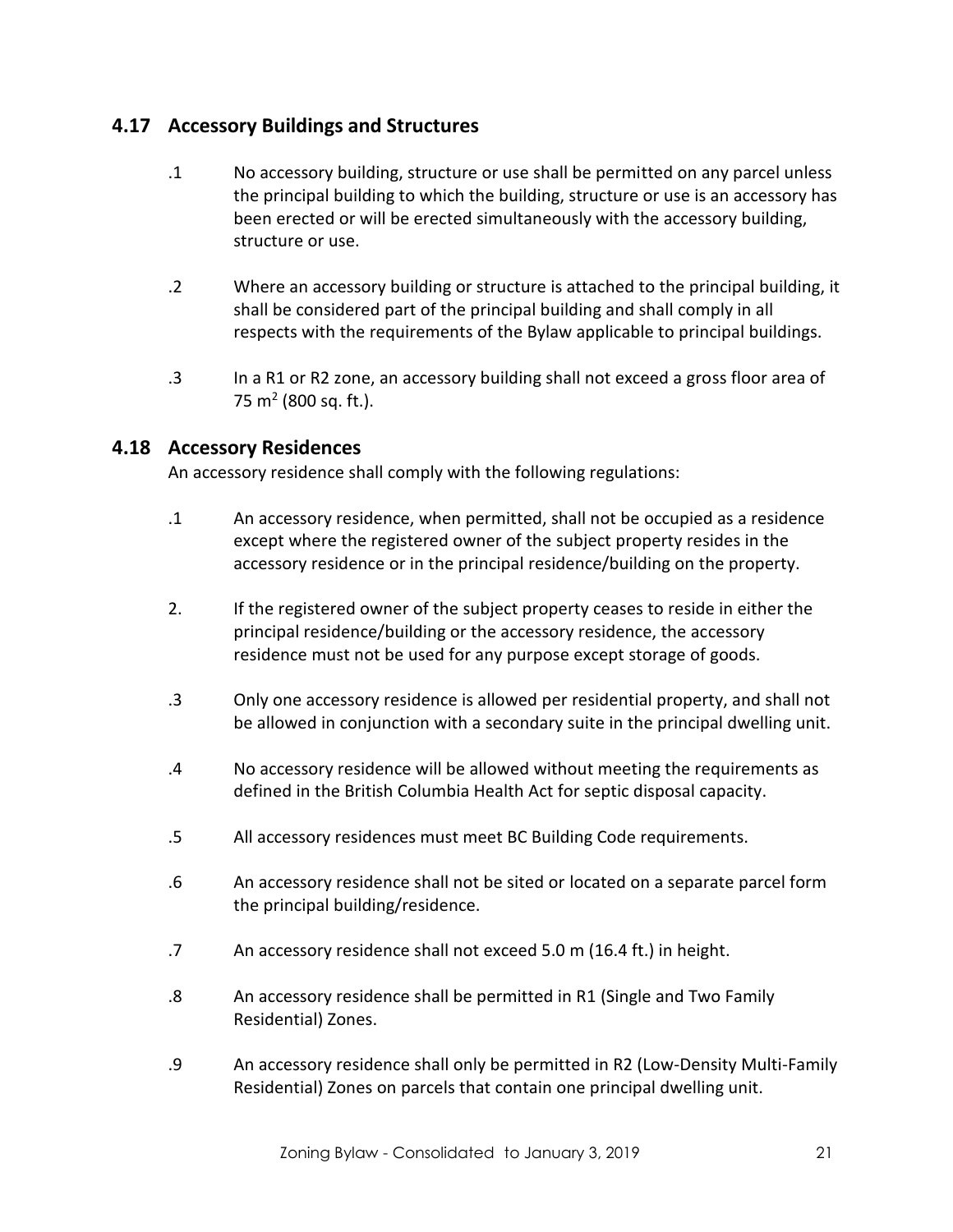- .10 Subject to Section 4.17.3, the floor area of an accessory residence shall not exceed 40% of the total main floor area of the principal residence or 600 sq. ft., whichever is greater, provided the maximum parcel coverage for all buildings located on the parcel does not exceed 45% of the total parcel area, and provided the accessory residence conforms to the maximum square footage as set out in Section 4.17.3.
- .11 Parking and Access Requirements:
	- (i) One on-site parking space is required for the accessory residence in addition to those spaces required for the principal residence;
	- (ii) All required parking spaces shall be located on the subject parcel.
- .12 An accessory residence shall meet the minimum setback provisions for the zone in which the subject property is located. If attached to a garage or other structure, the entire building containing the accessory residence shall meet the minimum setback provisions for the principal building on the site.
- .13 All accessory residences must be registered with the Village of New Denver.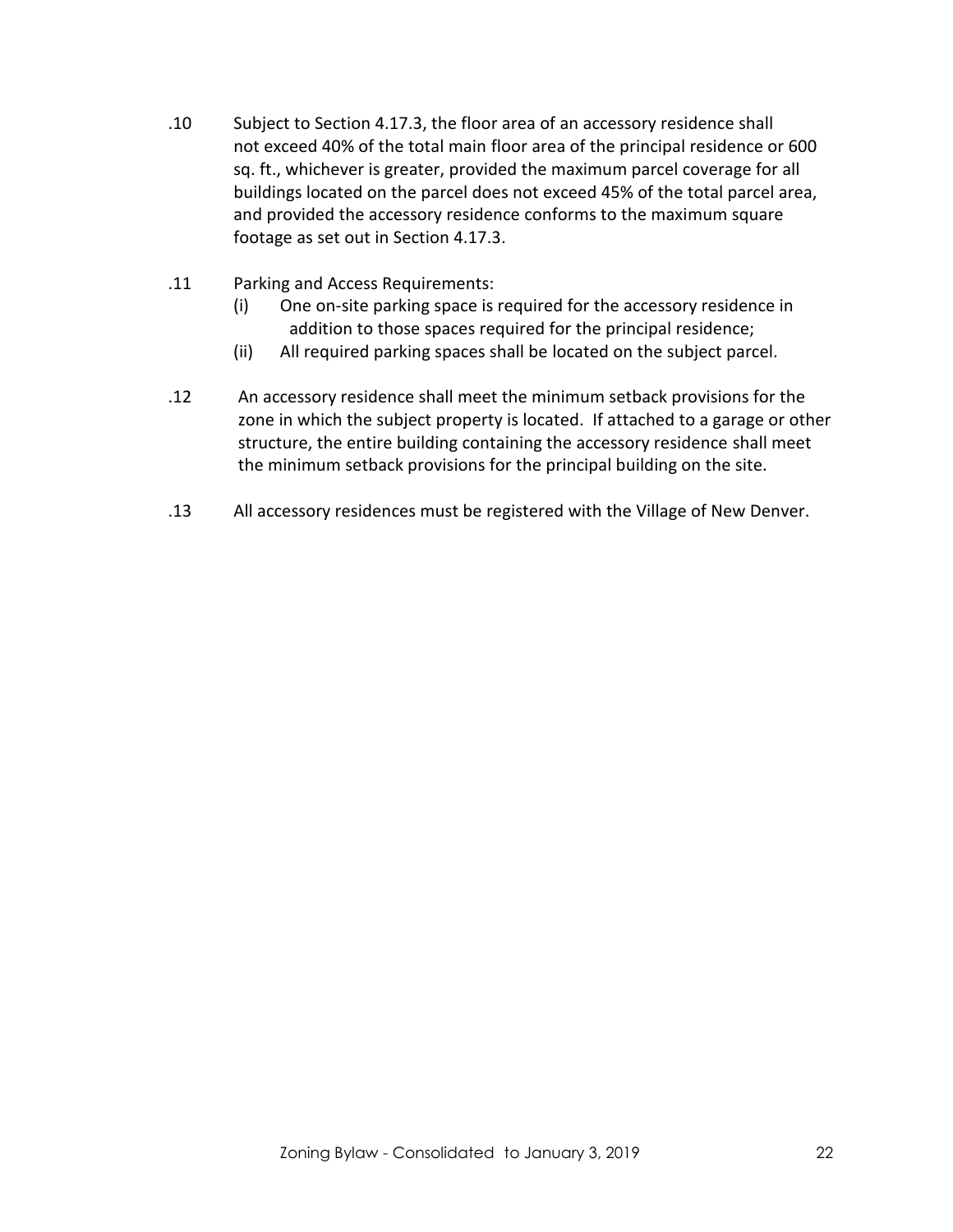# **5.1 Establishment of Zones**

For the purposes of the Bylaw, the area within the boundary of the Village of New Denver shall be divided into zones as described in Table 5.1:

| <b>COLUMN I</b><br><b>ZONE</b> | <b>COLUMN II</b><br><b>ZONE ELABORATION</b> |
|--------------------------------|---------------------------------------------|
| R1                             | Single and Two-Family Residential           |
| R <sub>2</sub>                 | Low Density Multi-Family Residential        |
| C <sub>1</sub>                 | Core Commercial                             |
| C <sub>2</sub>                 | Local Commercial                            |
| C <sub>3</sub>                 | <b>Residential Commercial</b>               |
| P                              | Parks                                       |
| P1                             | Parks and Open Space                        |
| P <sub>2</sub>                 | <b>Public and Institutional</b>             |
| E1                             | <b>Environmental Reserve</b>                |

#### **TABLE 5.1 - ZONES**

# **5.2 Zone Title**

The correct name of each zone provided for this Bylaw is set out in Column I of Table 5.1. The inclusion of the names contained in Column II of Table 5.1 is for convenience only.

# **5.3 Location of Zones**

The location of each zone is established on Schedule B, the Zoning Map, of this Bylaw.

# **5.4 Zone Boundaries**

- .1 Where a zone boundary is shown on Schedule B, the Zoning Map, as following a highway or rail right-of-way or water course, the centre line of the right-ofway or water course shall be the zone boundary.
- .2 Where a zone boundary does not follow a legally defined line( and where the distances are not specifically indicated, the location of the zoning boundary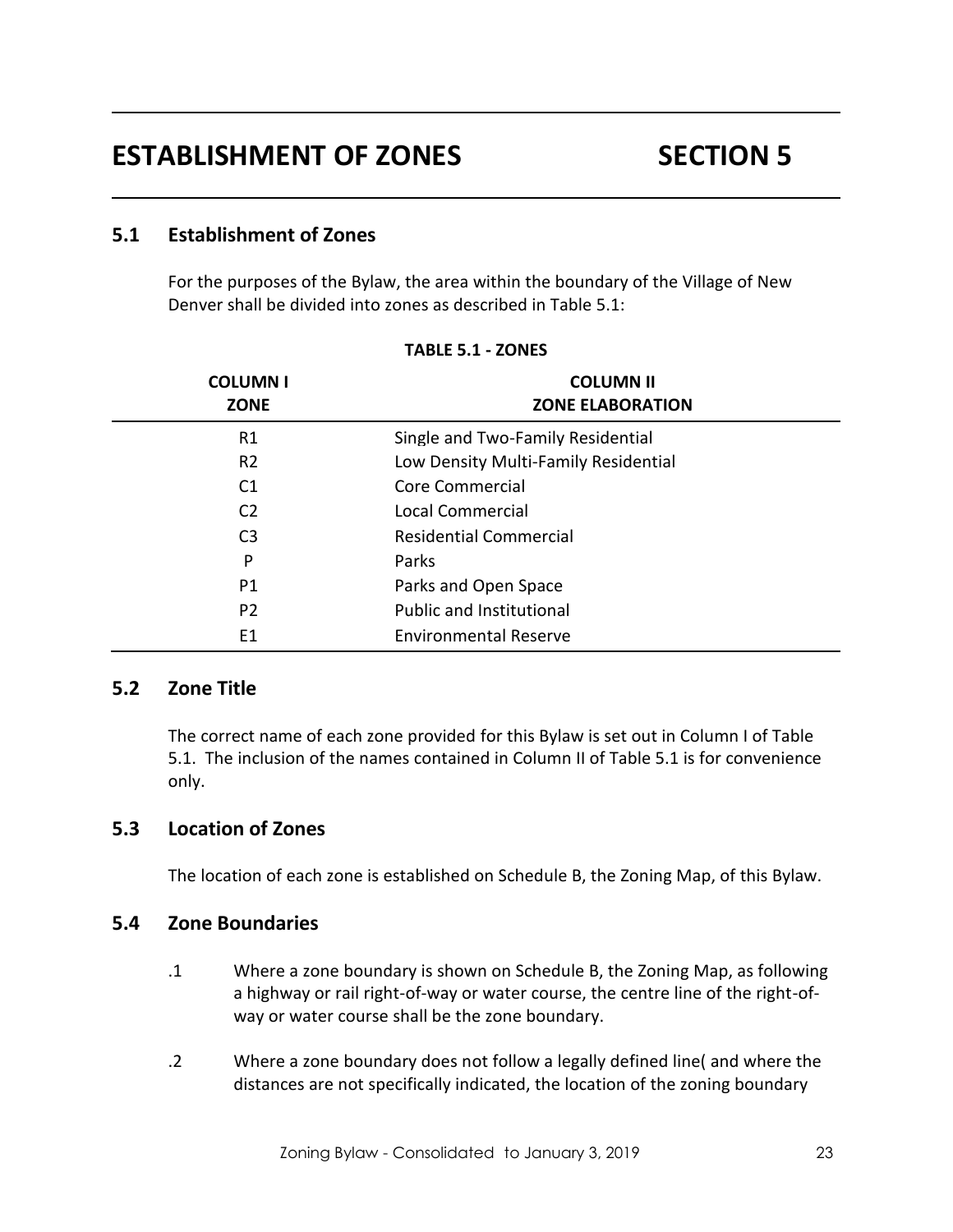shall be determined by scaling from the Zoning Map shown on Schedule B of this Bylaw.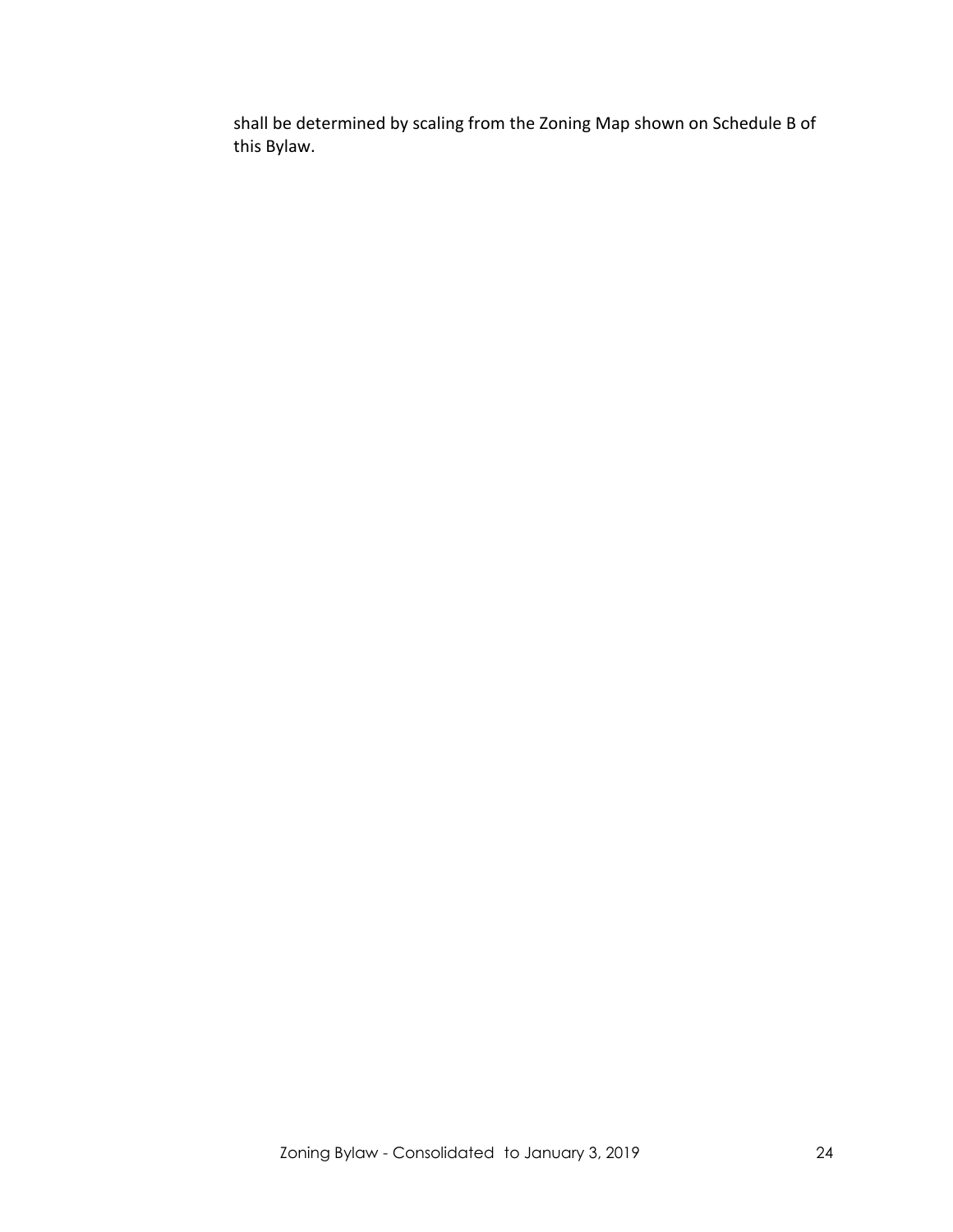# **R1 - SINGLE AND TWO SECTION 6 FAMILY RESIDENTIAL**

# **6.1 Permitted Uses**

The following uses and no other shall be permitted in a R1 zone:

- (a) single family dwelling; including a single family dwelling used for short term rental for tourist accommodation that does not exceed four (4) weeks per year;
- (b) two-family dwelling; including a two-family dwelling used for short term rental for tourist accommodation that does not exceed four (4) weeks per year;

(d) park;

- (e) playground;
- (f) home occupation;
- (g) public utility;
- (h) secondary suite;
- (i) bed and breakfast;
- (j) accessory residence;
- (k) accessory use.

# **6.2 Regulations**

On a parcel located in an area zoned R1, no building or structure shall be constructed, located or altered, and no plan of subdivision approved which contravenes the regulations set out below:

#### .1 **Minimum Parcel Area**

The parcel area for the following uses shall not be less than:

| (a) Single-family Dwelling | 510 m <sup>2</sup> (5,489.6 sq. ft.); |
|----------------------------|---------------------------------------|
| (b) Two-family Dwelling    | 765 m <sup>2</sup> (8,234.5 sq. ft.); |
| (c) Other permitted Uses   | 765 m <sup>2</sup> (8,234.5 sq. ft.). |

#### .2 **Minimum Parcel Frontage**

The minimum parcel frontage is 15 m (49.2 ft.).

#### .3 **Exemptions from Minimum Parcel Area and Minimum Parcel Frontage**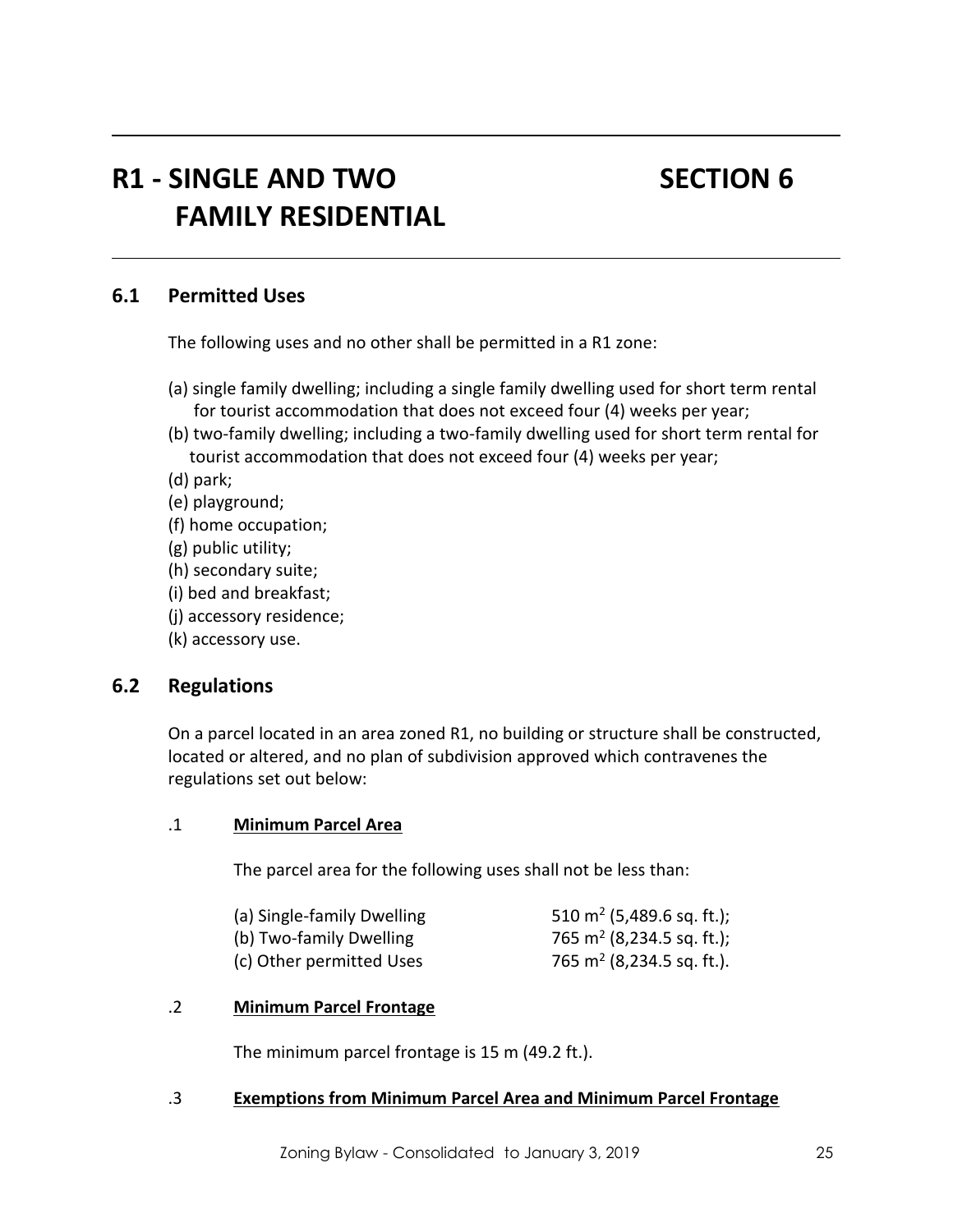The minimum parcel area and parcel frontage requirements do not apply where the land is used solely for parks, playgrounds or public utility uses.

## .4 **Principal Buildings Per Parcel**

A parcel in a R1 zone is limited to a maximum of one principal building per parcel.

# .5 **Accessory Residences Per Parcel**

A parcel in a R1 zone is limited to a maximum of one accessory residence per parcel.

### .6 **Minimum Setbacks from Parcel Lines**

The minimum setbacks from parcel lines are as follows:

- (a) 4.5 m (14.8 ft.) from the front parcel line;
- (b) 1.5 m (4.9 ft.) from a rear parcel line;
- (c) 3.0 m (9.8 ft.) from an exterior side parcel line;
- (d) 1.5 m (4.9 ft.) from an interior side parcel line.

#### .7 **Maximum Height**

- (a) The maximum height of principal buildings is 8.5 m (27.9 ft.) or two storeys, whichever is the lesser.
- (b) The maximum height for accessory buildings and structures is 5.0 m (16.4 ft.).

#### .8 **Minimum Building Width**

The minimum building width is 5.5 m (18 ft.)

#### .9 **Maximum Surface Parcel Coverage**

The maximum surface parcel coverage is 45% of the parcel area.

#### .10 **Boarders and Lodgers**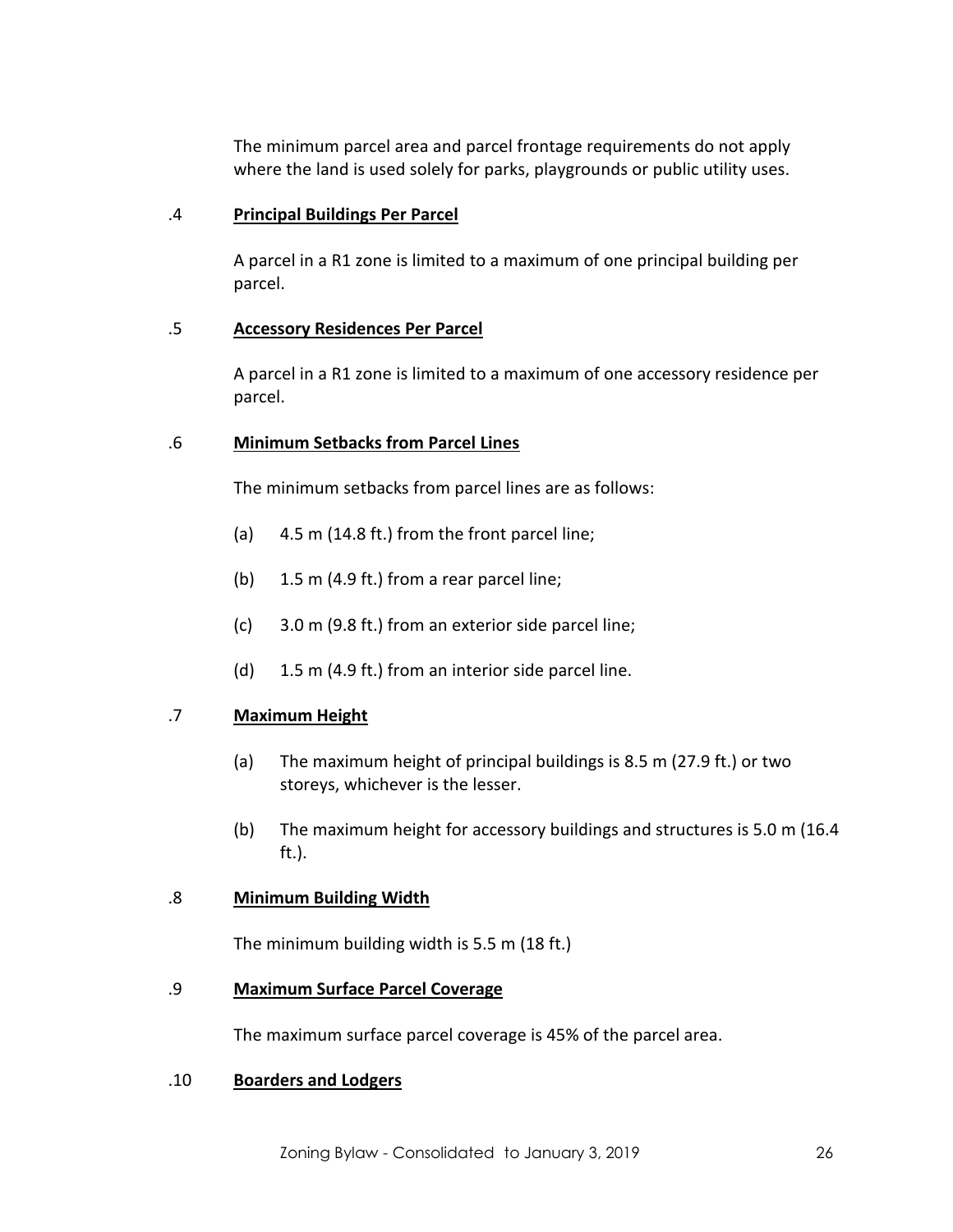Not more than two paying guests, boarders or lodgers are permitted in each separated dwelling unit.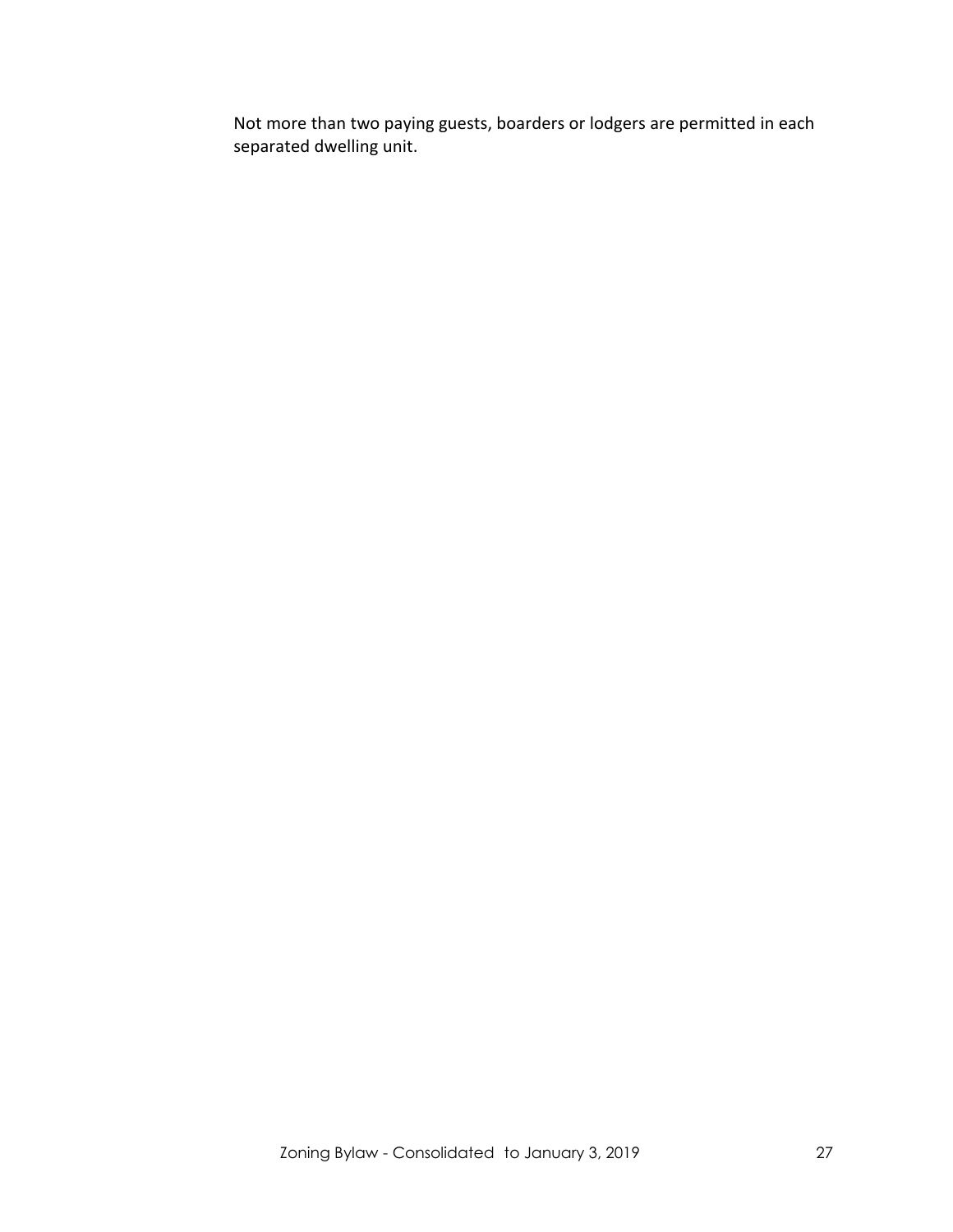# **R2 - LOW DENSITY SECTION 7 MULTI-FAMILY RESIDENTIAL**

# **7.1 Permitted Uses**

The following uses and no others shall be permitted in a R2 Zone:

- (a) multi-family dwelling;
- (b) single-family dwelling; including a single family dwelling used for short term rental for tourist accommodation that does not exceed four (4) weeks per year;
- (c) two-family dwelling; including a two-family dwelling used for short term rental for tourist accommodation that does not exceed four (4) weeks per year;
- (d) park;
- (e) playground;
- (f) home occupation;
- (g) public utility;
- (h) secondary suite;
- (i) senior citizen home;
- (j) bed and breakfast;
- (k) accessory use;
- (l) accessory residence.

# **7.2 Regulations**

On a parcel located in an area zoned R2, no building or structure shall be constructed, located or altered, and no plan of subdivision approved which contravenes the regulations set out below:

#### .1 **Minimum Parcel Area**

The parcel area for the following uses shall not be less than:

| 510 m <sup>2</sup> (5,489.6 sq. ft.);  |  |
|----------------------------------------|--|
| 765 m <sup>2</sup> (8,234.5 sq. ft.);  |  |
| 1,100 m <sup>2</sup> (11,840 sq. ft.); |  |
| 1,100 m <sup>2</sup> (11,840 sq. ft.); |  |
| 1,100 $m2$ (11,840 sq. ft.).           |  |
|                                        |  |

#### .2 **Multi-Family Dwelling Regulations**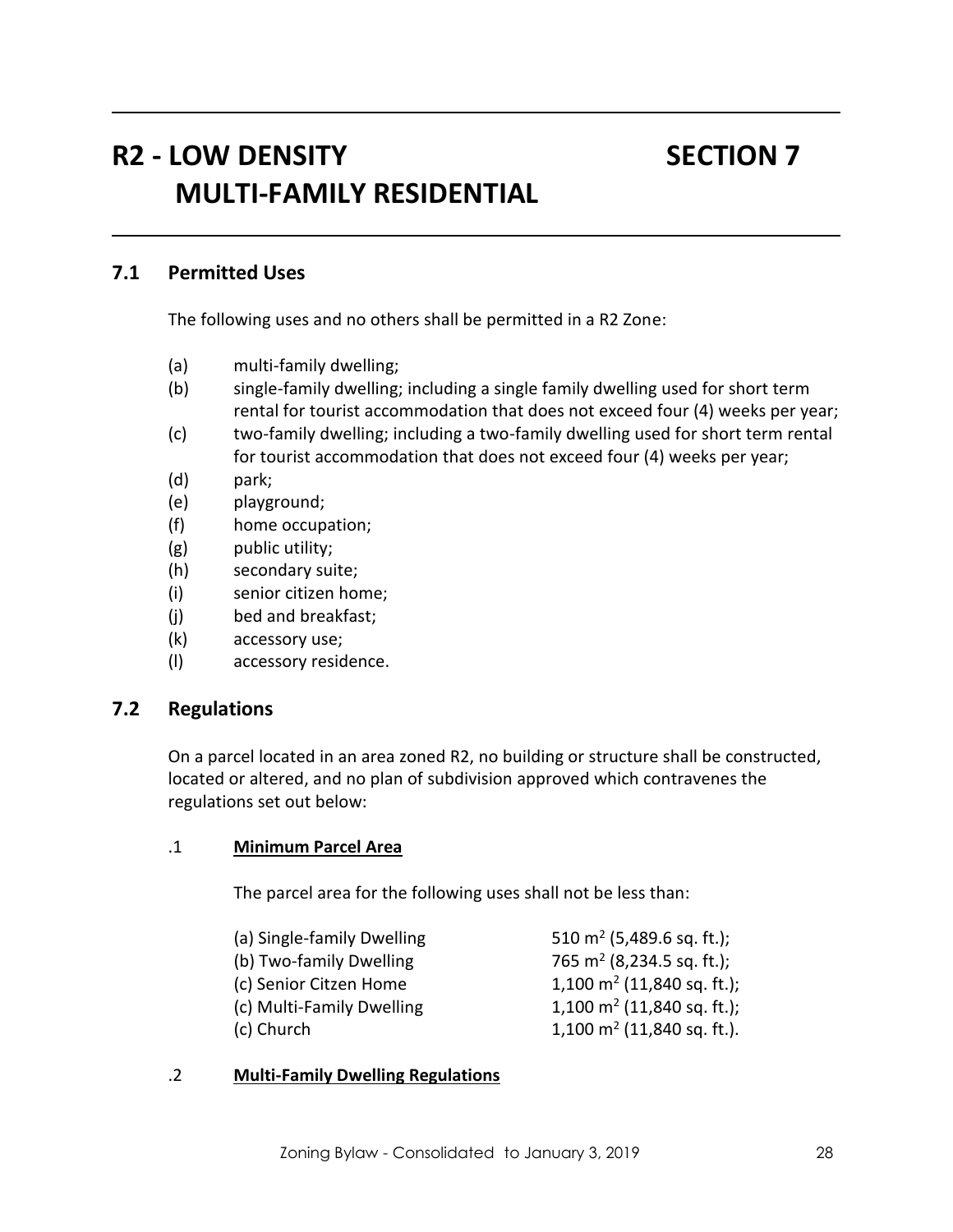- (a) A Multi-Family Dwelling shall not exceed a maximum surface parcel coverage of 45% of the parcel area.
- (b) A Multi-Family Dwelling shall not have less than 220  $m^2$  (2,368.1 sq. ft.) of parcel area for each dwelling unit.

### .3 **Minimum Parcel Frontage**

The minimum parcel frontage is 15 m (49.2 ft.).

### .4 **Exemptions from Minimum Parcel Area and Minimum Parcel Frontage**

The minimum parcel area and parcel frontage requirements do not apply where the land is used solely for parks, playgrounds or public utility uses.

#### .5 **Principal Buildings Per Parcel**

A parcel in a R2 zone is limited to a maximum of one principal building per parcel.

#### .6 **Accessory Residences Per Parcel**

A parcel in a R2 zone is limited to a maximum of one accessory residence per parcel, provided there is only one single family principal dwelling unit located on the parcel, and shall not be permitted otherwise.

# .7 **Minimum Setbacks from Parcel Lines**

- (1) The minimum setbacks from parcel lines for Multi-Family Dwellings and Senior Citizens Homes are as follows:
	- (a) 4.5 m (14.8 ft.) from a front parcel line;
	- (b) 1.5 m (4.9 ft.) from a rear parcel line;
	- (c) 4.5 m (14.8 ft.) from an exterior side parcel line;
	- (d) 1.5 m (4.9 ft.) from an interior side parcel line.
- (2) The minimum setbacks for other buildings and structures permitted in a R2 zone are as follows:
	- (a) 4.5 m (14.8 ft.) from a front parcel line;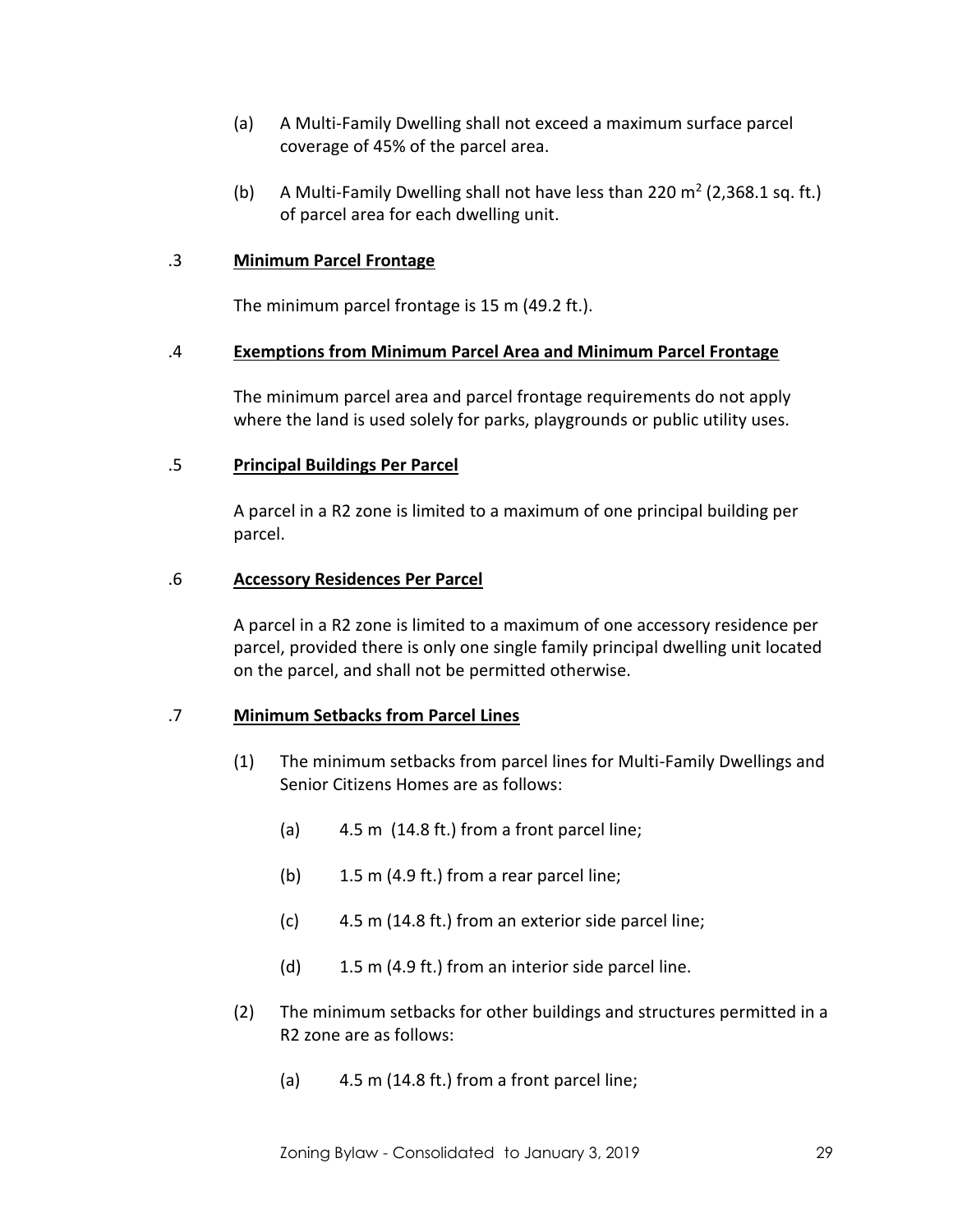- (b) 1.5 m (4.9 ft.) from a rear parcel line;
- (c) 3.0 m (9.8 ft.) from an exterior side parcel line;
- (d) 1.5 m (4.9 ft.) from an interior side parcel line.

#### .8 **Maximum Height**

- (a) The maximum height of principal buildings is 8.5 m (27.9 ft.) or two storeys, whichever is the lesser.
- (b) The maximum height for accessory buildings and structures is 5.0 m (16.4 ft.)

#### .9 **Minimum Building Width**

The minimum building width is 5.5 m (18 ft.).

#### .10 **Maximum Surface Parcel Coverage**

- (a) Principal buildings shall not cover more than 45% of the parcel area.
- (b) Accessory buildings or structures shall not cover more than 15% of the parcel area.

#### .11 **Boarders and Lodgers**

Not more than two paying guests, boarders, or lodgers are permitted in each separate dwelling unit.

#### .12 **Parking Area Regulations in a R2 Zone**

- (1) Off-street parking areas, unless completely enclosed within a building or underground, shall not be used for the parking or storing of:
	- (a) commercial vehicles exceeding a Gross Vehicle Weight rating of 2,800 kg (6,172.9 lb.);
	- (b) contractor's equipment;
	- (c) travel trailers, boat trailers, or boats, which exceed 8 m (26.2 ft.) in length.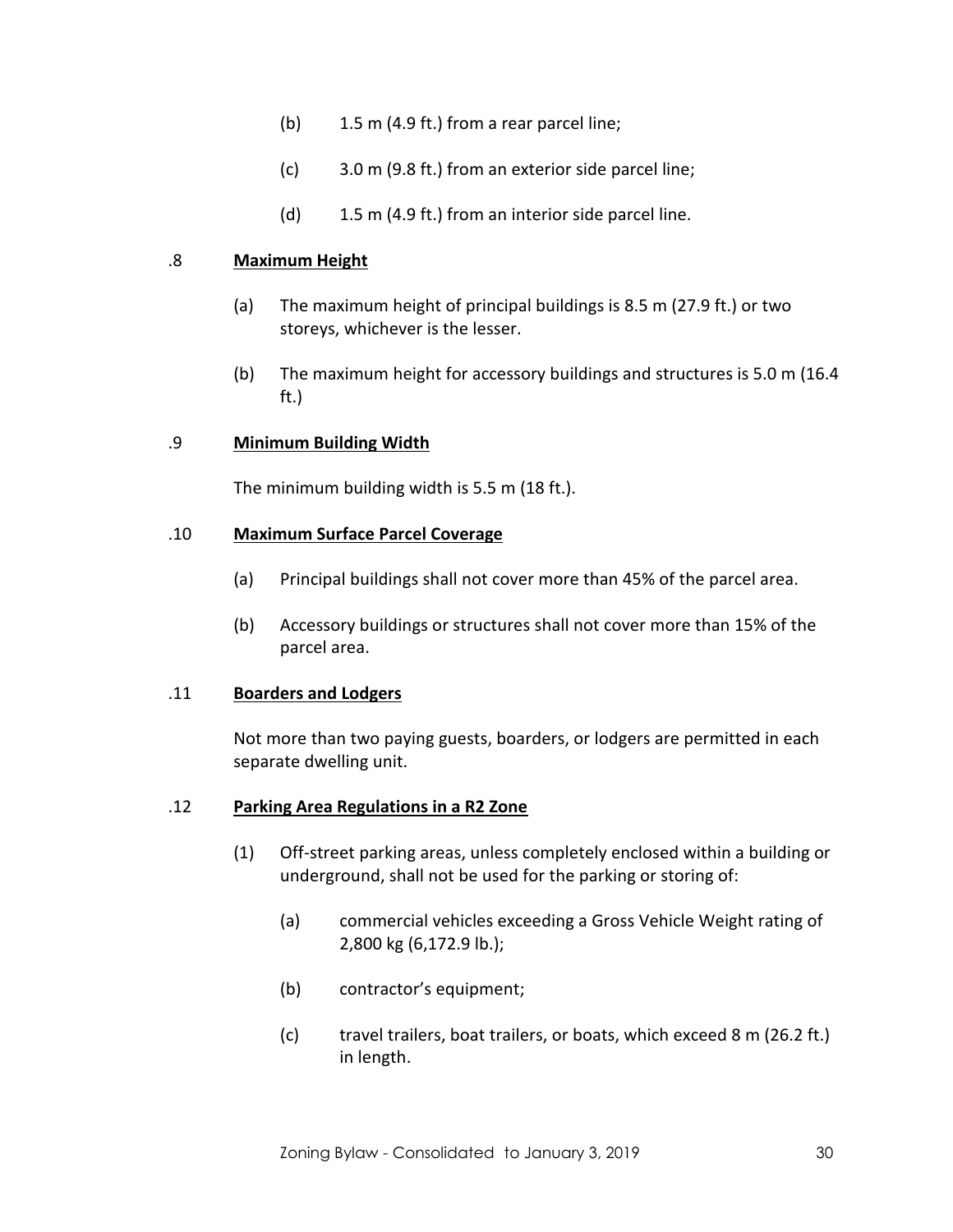- (2) Off-street parking areas not concealed within a building or underground and containing more than four parking spaces shall be bounded by a landscape screen of not less than 0.9 m (3.0 ft.) in height at the time of planting and maintained in a healthy growing condition and in a neat and orderly appearance.
- (3) Off-street parking areas shall be sited such that the surface of such use at ground level, or a driveway for such use, is not within an arc of 3 m (9.8 ft.) in radius measured from the nearest surface of a window to a habitable room.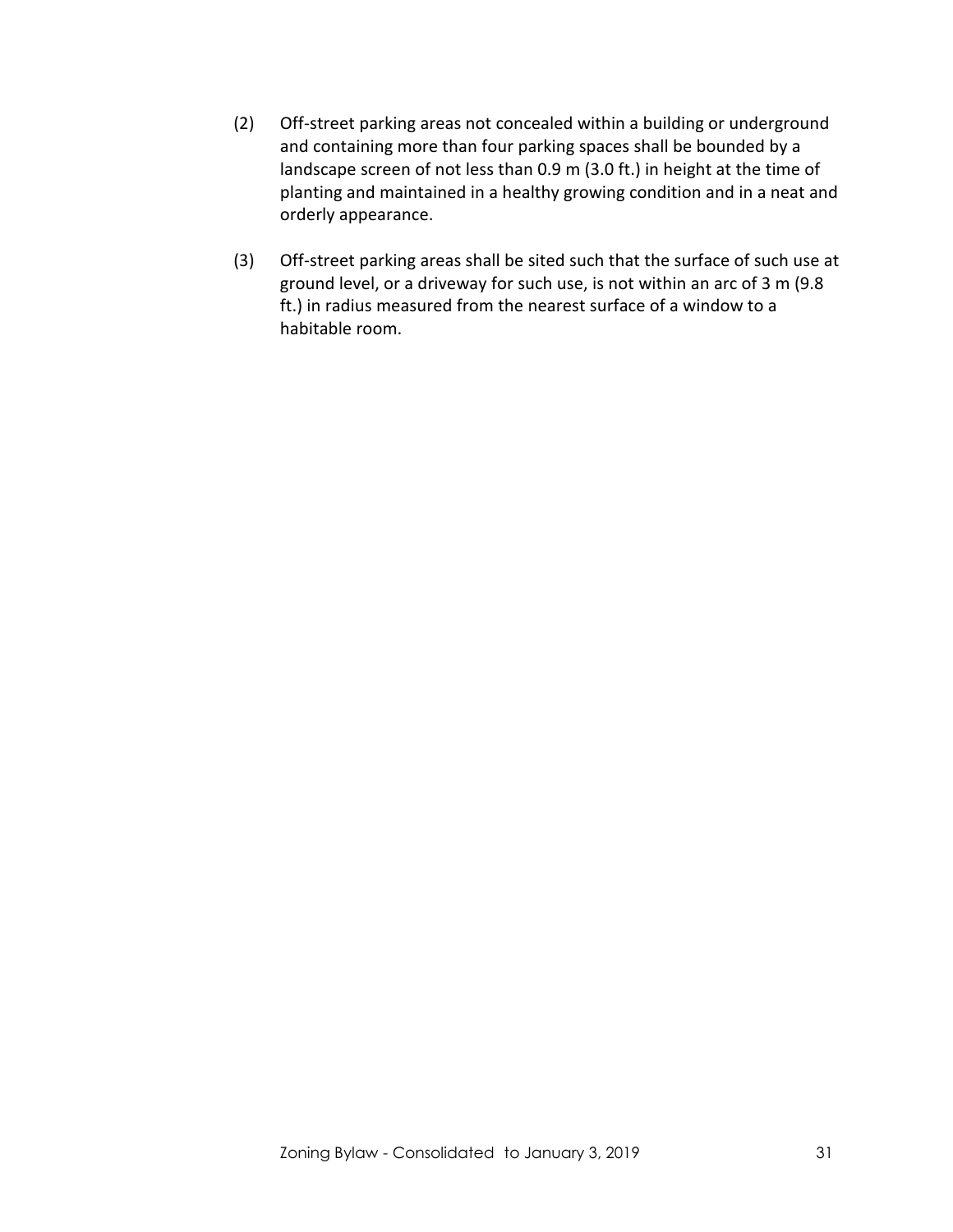# **C1 - CORE COMMERCIAL SECTION 8**

# **8.1 Permitted Uses**

The following uses and no others shall be permitted in a C1 zone:

- (a) automobile show room and sales lot;
- (b) automotive, boat, and equipment sales, service and repair;
- (c) bakery;
- (d) boat show room and sales lot;
- (e) business and professional office;
- (f) bus terminal for loading and unloading;
- (g) civic use;
- (h) community hall, clubs and lodges, church, library, and other similar uses;
- (i) convenience store;
- (j) daycare;
- (k) financial institution;
- (l) gasoline service station;
- (m) guest house;
- (n) home occupation;
- (o) hotel;
- (p) medical and dental office;
- (q) motel;
- (r) nursery;
- (s) outdoor recreation equipment rental;
- (t) personal service establishment;
- (u) post office;
- (v) printing and publishing;
- (w) recreation and place of amusement;
- (x) restaurant;
- (y) retail store;
- (z) single-family dwelling and two-family dwelling; including a single or twofamily dwelling used for short term rental for tourist accommodation that does not exceed four (4) weeks per year;
- (aa) theatre excluding drive-in;
- (bb) undertaking establishment;
- (cc) video rental store;
- (dd) bed and breakfast;
- (ee) public utility building and structures, with no exterior storage of any kind and no garage for the storage, repair, and maintenance of equipment;
- (ff) residential dwelling in conjunction with a commercial use;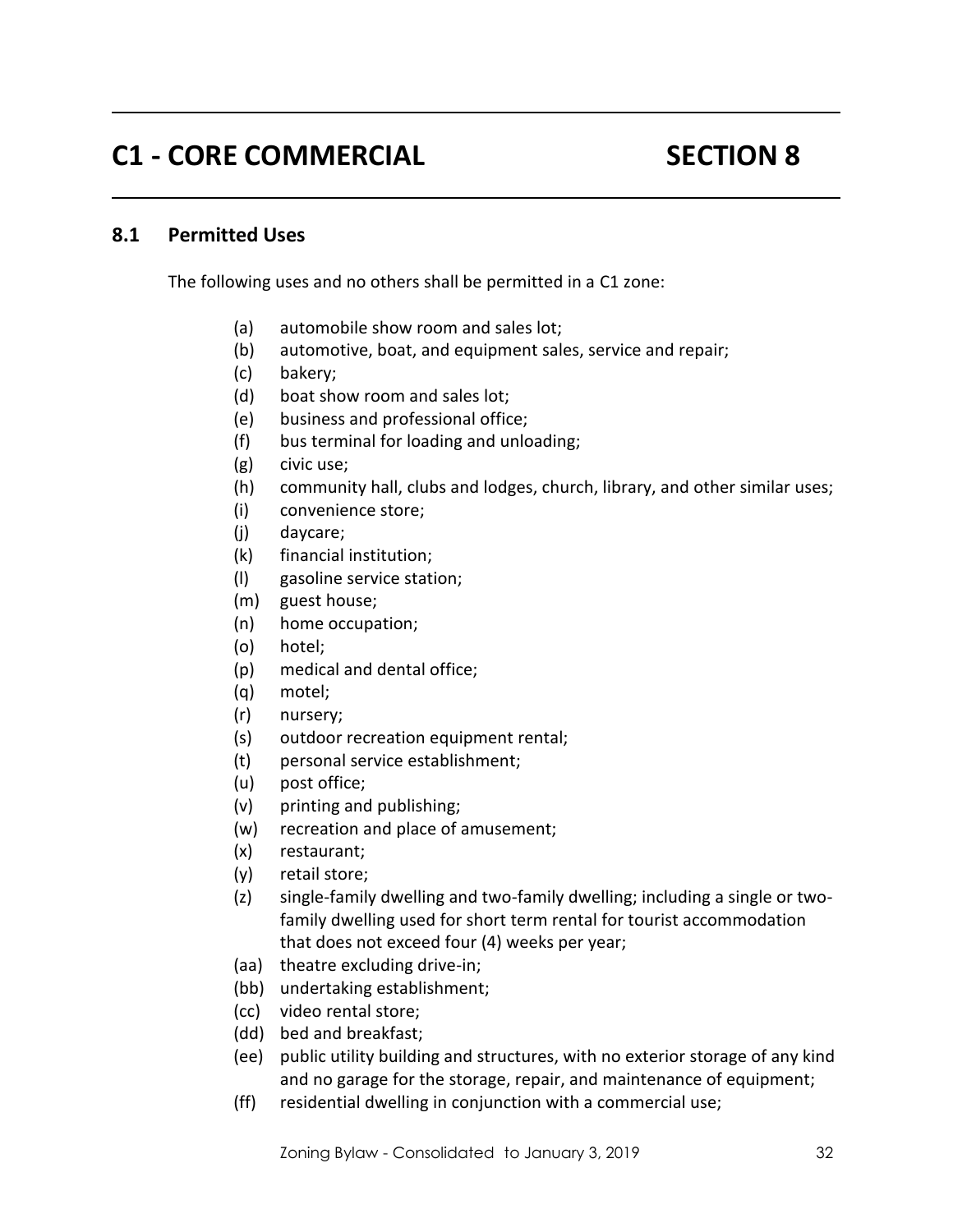- (gg) accessory use
- (hh) multi-family dwelling.

# **8.2 Regulations**

On a parcel located in an area zoned C1, no building or structure shall be constructed, located or altered, and no plan of subdivision approved which contravenes the regulations set out below:

# .1 **Residential Dwelling in Conjunction with a Commercial Use**

Dwelling units shall:

- (a) be contained in the same building;
- (b) be located above or behind the commercial use;
- (c) have separate entrances from the outside.

### .2 **Minimum Parcel Area**

(1) The parcel area for the following uses shall be not less than:

(a) Hotel or Motel:  $1,100 \text{ m}^2$  (11,840.4 sq. ft.);

(b) Gasoline Service Station:  $1,100$  m<sup>2</sup> (11,840.4 sq. ft.);

(c) Two-Family Dwelling: 765 m<sup>2</sup> (8324.5 sq. ft.);

(d) For any uses except Hotel, Motel, Gasoline Service Station, or Two-Family Dwelling: 510 m<sup>2</sup> (5,489.6 sq. ft.);

(2) The minimum parcel size for any uses except Hotel, Motel, Gasoline Service Station, Single-Family Dwelling or Two-Family Dwelling may be reduced to 255 m<sup>2</sup> (2,744.9 sq. ft.) provided the owner meets Provincial regulations for sewage disposal and all other regulations.

#### .3 **Exemption from Minimum Parcel Area**

The minimum parcel area requirements do not apply where the land is used solely for a public utility use.

#### .4 **Minimum Parcel Frontage**

The minimum parcel frontage on a highway is 15 m (49.2 ft.).

#### .5 **Buildings Per Parcel**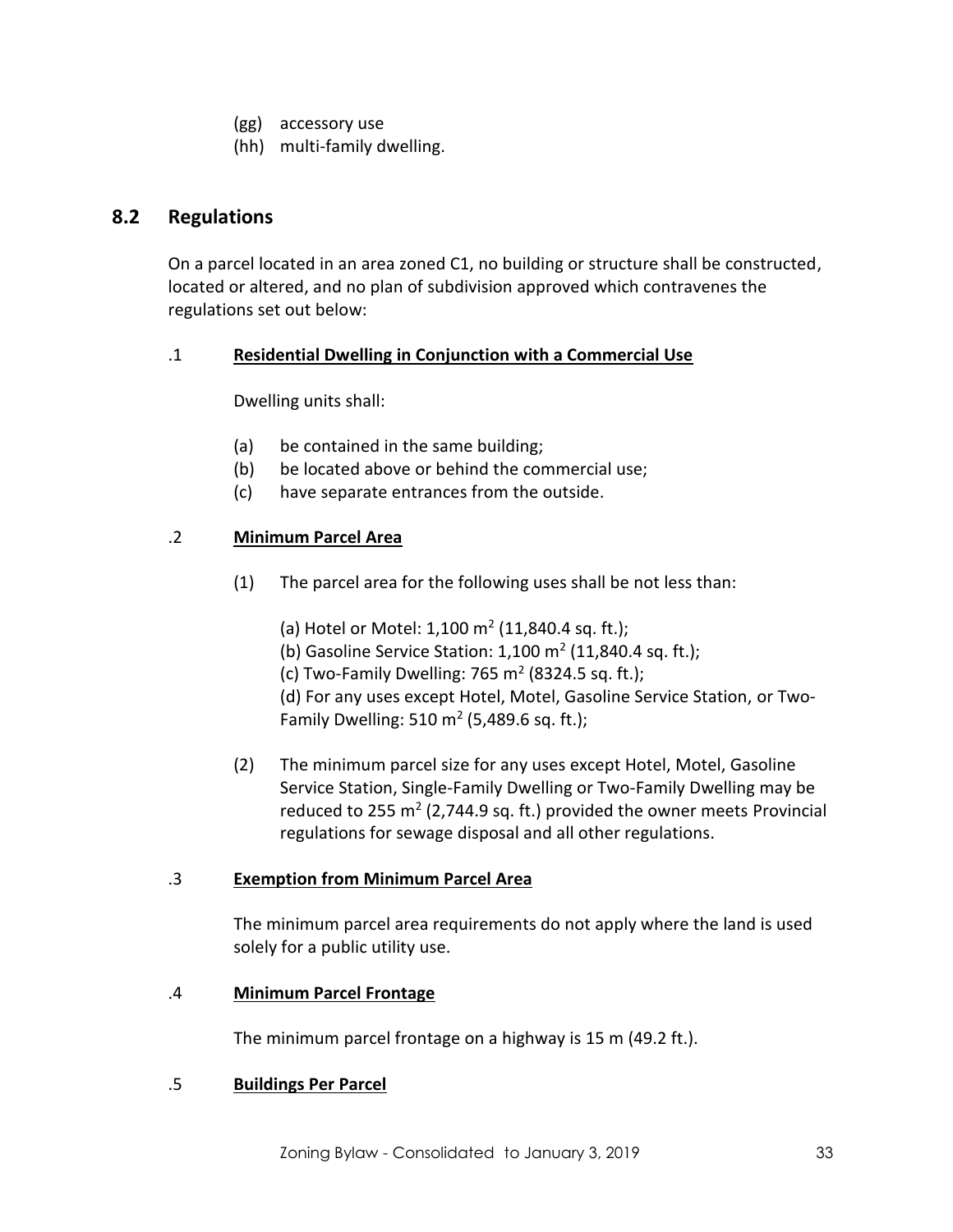Shall not be limited except in the case of a single-family or a two-family dwelling use which shall be limited to one principal building.

## .6 **Minimum Setbacks from Parcel Lines**

- (1) The minimum setbacks from parcel lines for Single-Family and Two-Family Dwellings are as follows:
	- (a) 4.5 m (14.8 ft.) from a front parcel line;
	- (b) 3.0 m (9.8 ft.) from a rear parcel line;
	- (c) 3.0 m (9.8 ft.) from an exterior side parcel line;
	- (d) 3.0 m (9.8 ft.) from an interior side parcel line that abuts a side lane; or
	- (e) 1.5 m (4.9 ft.) from any other interior side parcel line.
- (2) The minimum setbacks for all other permitted uses are as follows:
	- (a) 0.0 m (0 ft.) from a front parcel line; or
	- (b) 4.5 m (14.8 ft.) from a front parcel line where the parcel abuts Highway 6 or 31A;
	- (c) 4.5 m (14.8 ft.) from a rear parcel line;
	- (d) 0.0 m (0 ft.) from an exterior side parcel line;
	- (e) 4.5 m (14.8 ft.) from an exterior side parcel line where it abuts Highway 6 or 31A;
	- (f) 0.0 m (0 ft.) from an interior side parcel line; or
	- (g) 3.0 m (9.8 ft.) from an interior side parcel line that abuts a side lane; or
	- (h) 4.5 m (14.8 ft.) from an interior side parcel line where it abuts a residential zone.

#### .7 **Minimum Building Width**

The width of a single family dwelling shall not be less than 5.5 metres (18 ft.).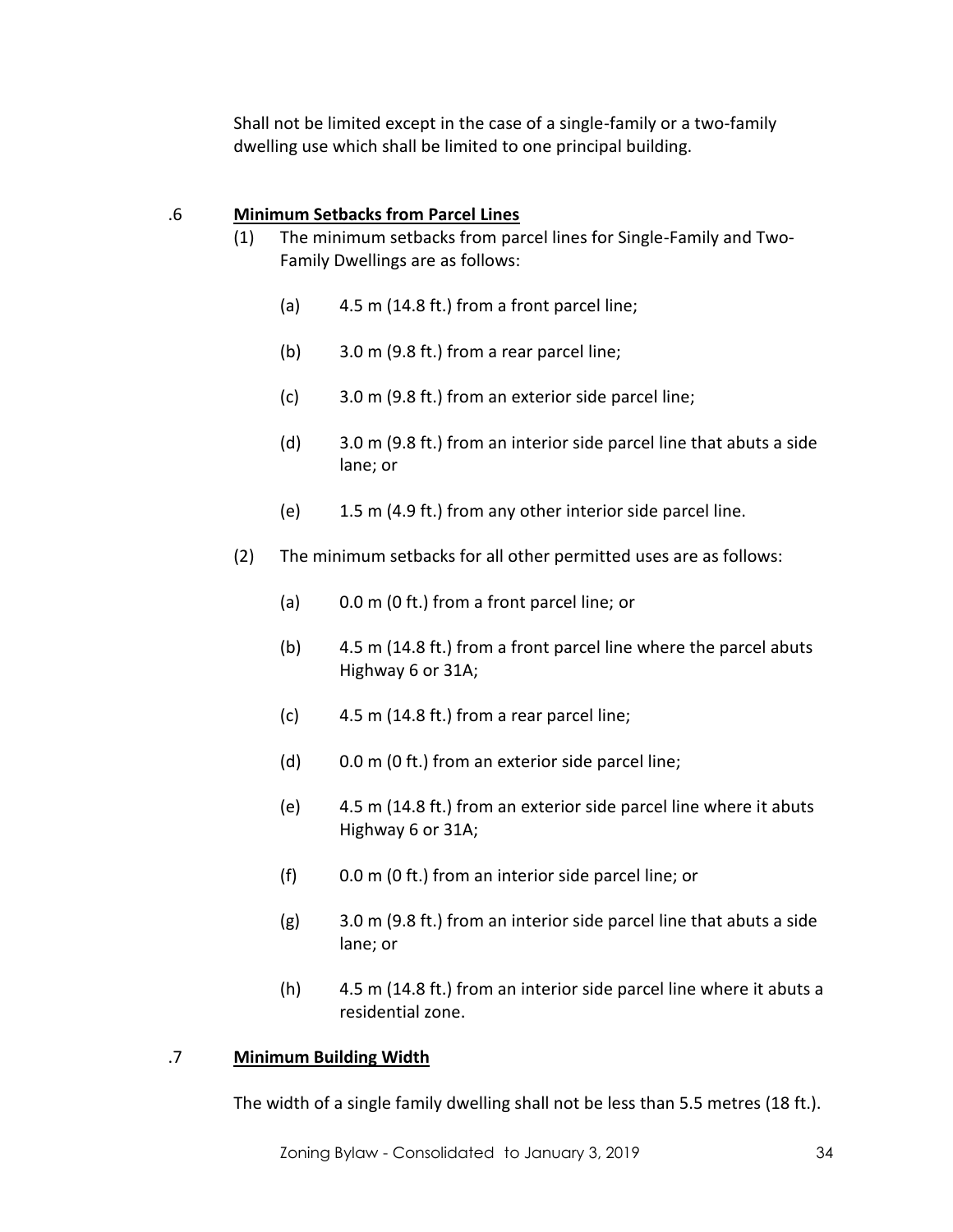### .8 **Maximum Height of Buildings and Structures**

- (a) The maximum height of principal buildings is 10.0 m (32.8 ft.) or two and a half storeys, whichever is the lesser.
- (b) The maximum height for accessory buildings and structures is 5.0 m (16.4 ft.).

### .9 **Maximum Surface Parcel Coverage**

The maximum surface parcel coverage for commercial buildings is 90% of the parcel area subject to adequate sewage disposal being available.

The maximum surface parcel coverage for single and two-family dwellings is 45% of the parcel area.

#### .10 **Landscaping**

All land which is not used for parking, walks or gardens shall be landscaped.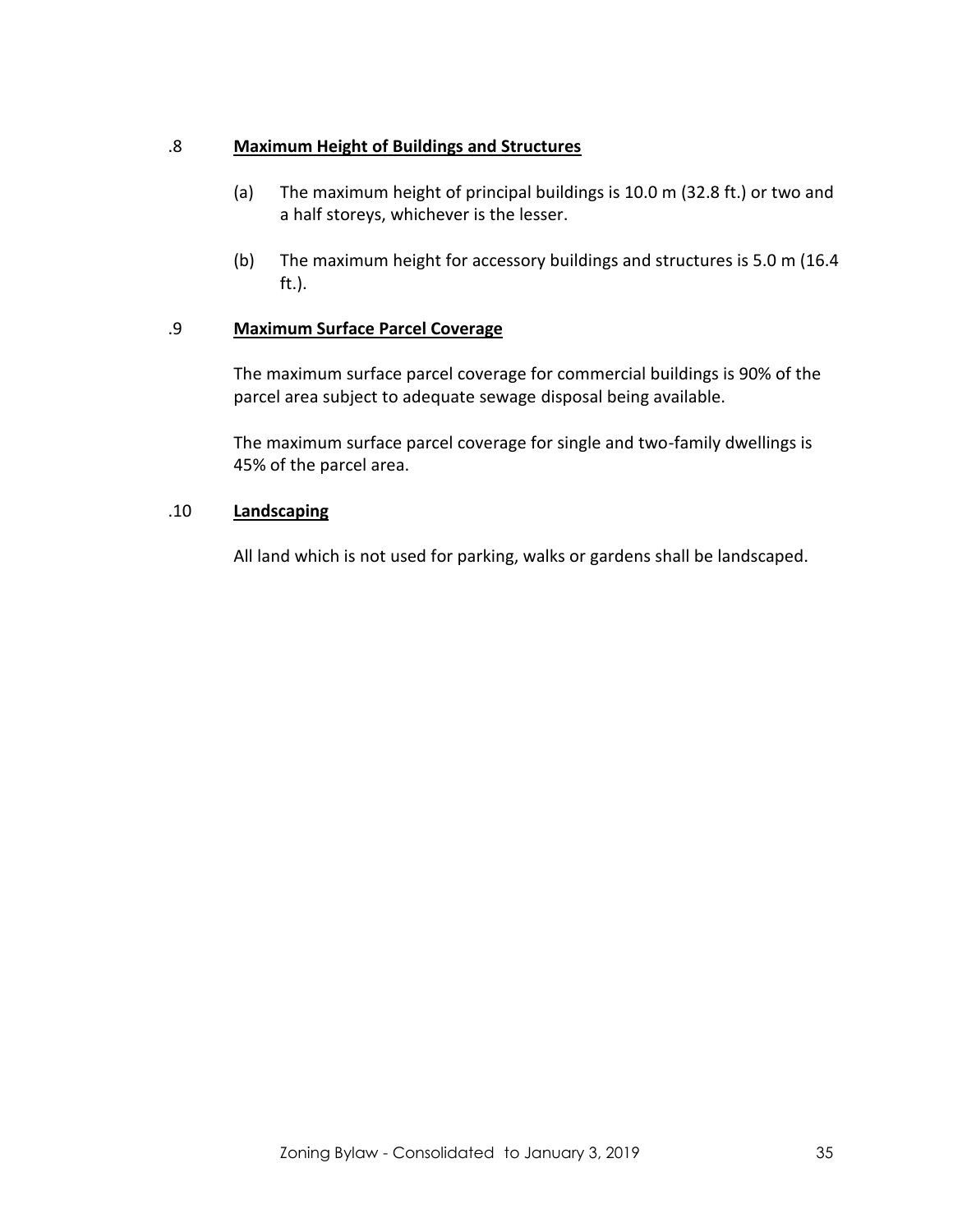# **C2 - LOCAL COMMERCIAL SECTION 9**

# **9.1 Permitted Uses**

The following uses and no others shall be permitted in a C2 zone:

- (a) bed and breakfast;
- (b) business and professional office;
- (c) daycare;
- (d) guesthouse;
- (e) medical or dental office;
- (f) outdoor recreation equipment rental;
- (g) personal service establishment;
- (h) public utility building and structures, with no exterior storage of any kind and no garage for the storage, repair, and maintenance of equipment;
- (i) single-family dwelling and two-family dwelling;
- (j) studio for arts, crafts, music, dance and photography;
- (k) woodworking shop;
- (l) sales directly associated with permitted uses;
- (m) accessory use.

# **9.2 Regulations**

On a parcel located in a n area zoned C2, no building or structure shall be constructed, located, or altered, and no plan of subdivision approved which contravenes the regulations set out below:

#### .1 **Minimum Parcel Area**

The parcel area for the following uses shall not be less than:

| (a) Single-Family Dwelling: | 510 m <sup>2</sup> (5,489.6 sq. ft.); |
|-----------------------------|---------------------------------------|
| (b) Two-Family Dwelling:    | 765 m <sup>2</sup> (8234.5 sq. ft.);  |
| (c) Other Permitted Uses:   | 765 m <sup>2</sup> (8234.5 sq. ft.).  |

#### .2 **Minimum Parcel Frontage**

The minimum parcel frontage on a highway is 15 m (49.2 ft.).

#### .3 **Buildings Per Parcel**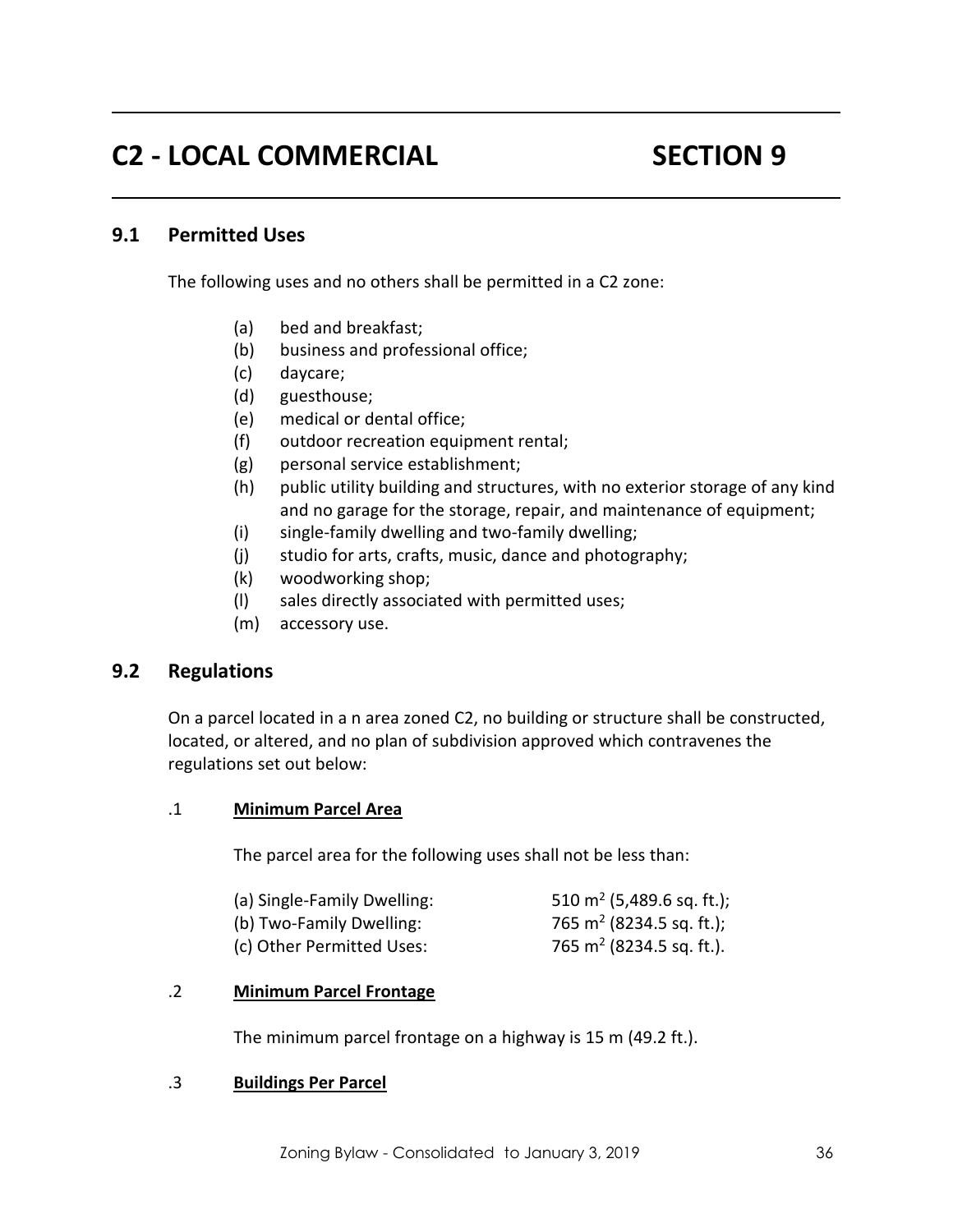The number of buildings per parcel shall not be limited, except in the case of a single-family or a two-family dwelling use which shall be limited to one principal building.

#### .4 **Minimum Setbacks from Parcel Lines**

- (1) The minimum setbacks from parcel lines for Single-Family and Two-Family Dwellings are as follows:
	- (a) 4.5 m (14.8 ft.) from a front parcel line;
	- (b) 1.5 m (4.9 ft.) from a rear parcel line;
	- (c) 3.0 m (9.8 ft.) from an exterior side parcel line;
	- (d) 1.5 m (4.9 ft.) from an interior side parcel line.
- (2) The minimum setbacks from parcel lines for all other permitted uses are as follows:
	- (a)  $4.5 \text{ m}$  (14.8 ft.) from a front parcel line;
	- (b) 3.0 m (9.8 ft.) from a rear parcel line;
	- (c) 3.0 m (9.8 ft.) from an exterior side parcel line;
	- (d) 3.0 m (9.8 ft.) from an interior side parcel line that abuts a side lane; or
	- (e) 1.5 m (4.9 ft.) from any other interior side parcel line.

# .5 **Minimum Building Width**

The minimum building width is 5.5 m (18 ft.).

#### .6 **Maximum Height**

- (a) The maximum height of principal buildings is 8.5 m (27.9 ft.) or two storeys, whichever is the lesser.
- (b) The maximum height for accessory buildings and structures is 5.0 m (16.4 ft.).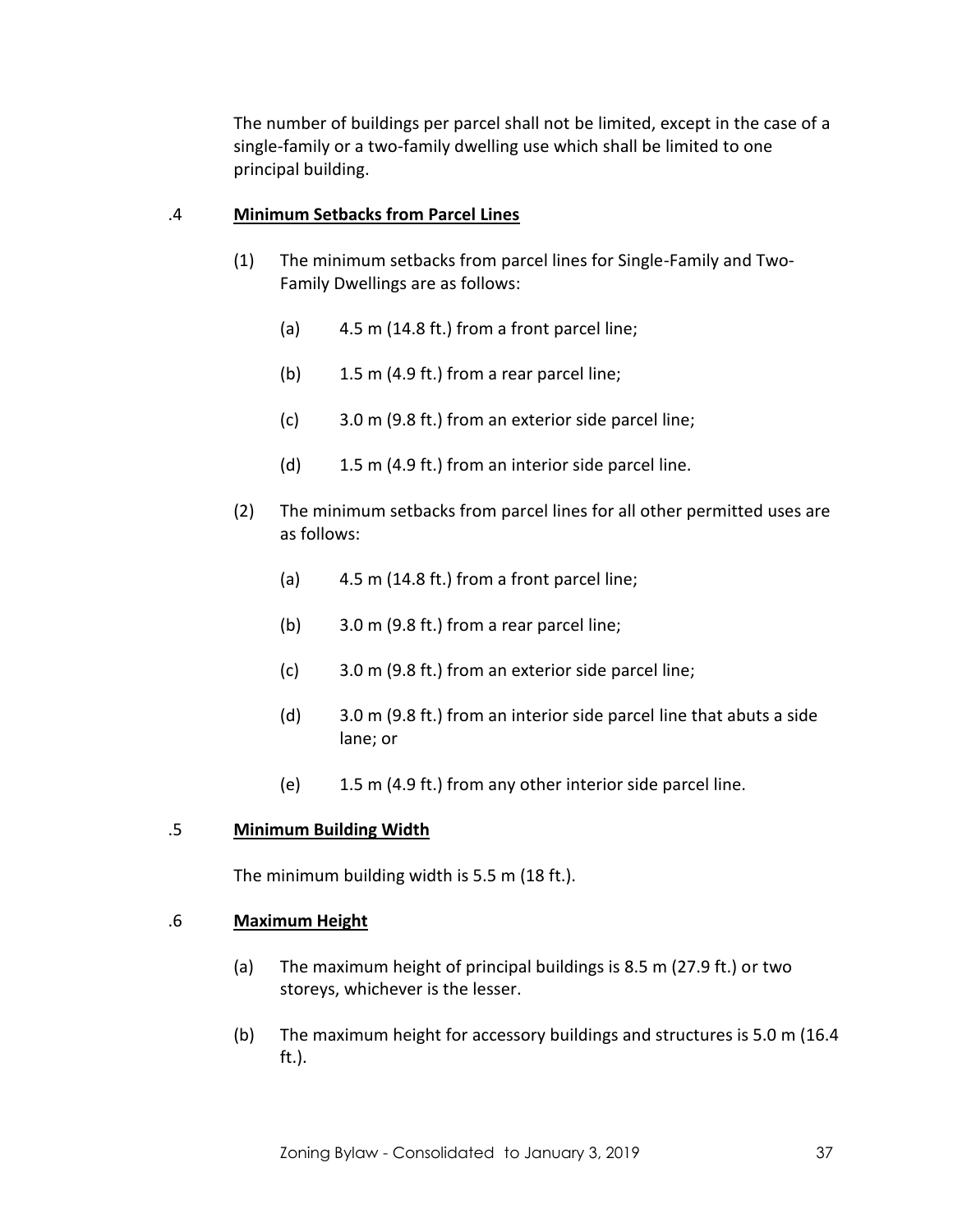# .7 **Maximum Surface Parcel Coverage**

The maximum surface parcel coverage is 60% of the parcel area subject to adequate sewage disposal being available.

# .8 **Landscaping**

All land which is not used for parking, walks or gardens shall be landscaped.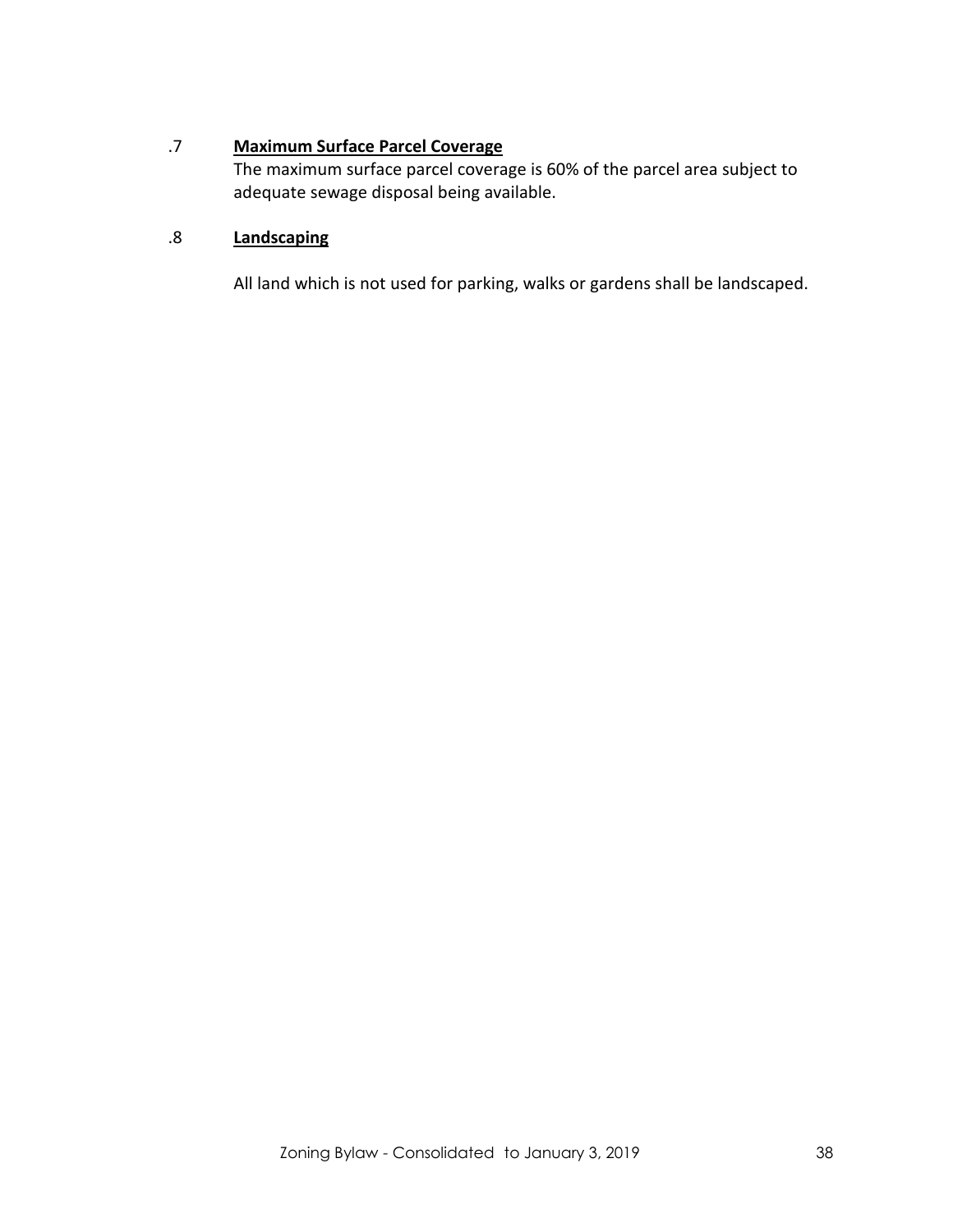# **C3 - RESIDENTIAL COMMERCIAL SECTION 10**

# **10.1 Permitted Uses**

The following uses and no other shall be permitted in a C3zone:

- (a) single family dwelling;
- (b) single family dwelling for weekly or monthly rental for tourist accommodation;
- (c) two-family dwelling;
- (d) church not greater than 185.8 sq. m. (2,000 sq. ft.) in gross floor area;
- (e) park;
- (f) playground;
- (g) home occupation;
- (h) public utility;
- (i) secondary suite;
- (j) bed and breakfast;
- (k) accessory use.

# **10.2 Regulations**

On a parcel located in an area zoned C3, no building or structure shall be constructed, located or altered, and no plan of subdivision approved which contravenes the regulations set out below:

#### .1 **Minimum Parcel Area**

The parcel area for the following uses shall be not less than:

- (a) Single-family Dwelling 510 sq. m. (5,489.6 sq. ft.)
- (b) Two-family Dwelling 765 sq. m. (8,234.5 sq. ft.)
- (c) Other permitted uses 765 sq. m. (8,234.5 sq. ft.)

#### .2 **Minimum Parcel Frontage**

The minimum parcel frontage is 15 m (49.2 ft.)

#### .3 **Exemptions from Minimum Parcel Area and Minimum Parcel Frontage**

The minimum parcel area and parcel frontage requirements do not apply where the land is used solely for parks, playgrounds or public utility uses.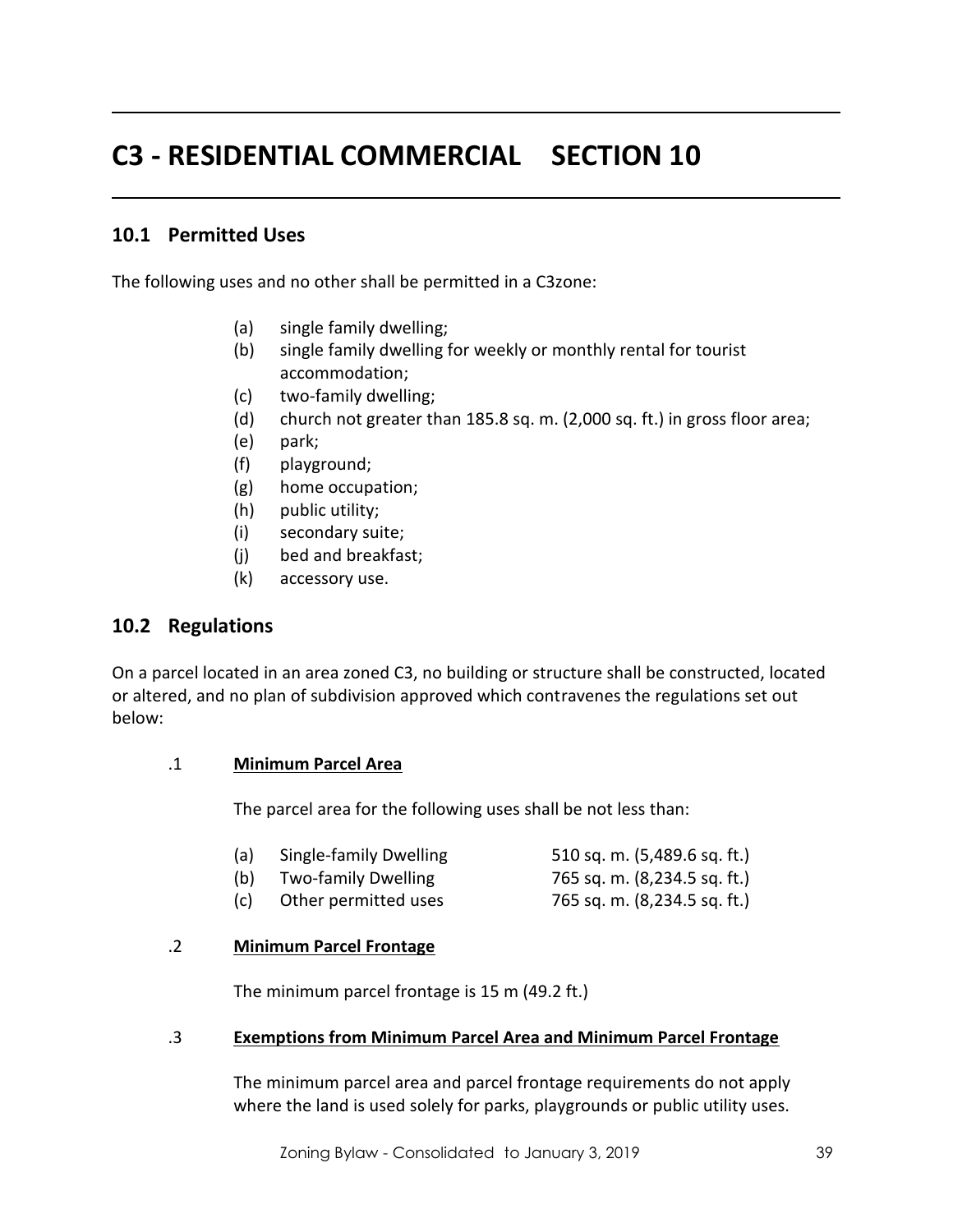### .4 **Principal Buildings Per Parcel**

A parcel in a C3 zone is limited to a maximum of one principal building per parcel.

### .5 **Minimum Setbacks from Parcel Lines**

The minimum setbacks from parcel lines are as follows:

- (a) 4.5 m (14.8 ft.) from the front parcel line;
- (b) 1.5 m (4.9 ft.) from a rear parcel line;
- (c) 3.0 m (9.8 ft.) from an exterior side parcel line;
- (d) 1.5 m (4.9 ft.) from an interior side parcel line.

### .6 **Maximum Height**

- (a) The maximum height of principal buildings is 8.5 m (27.9 ft) or two storeys, whichever is the lesser.
- (b) The maximum height for accessory buildings and structures is 5.0 m (16.4 ft.).

#### .7 **Minimum Building Width**

The minimum building width is 5.5 m (18 ft.).

#### .8 **Maximum Surface Parcel Coverage**

The maximum surface parcel coverage is 45% of the parcel area.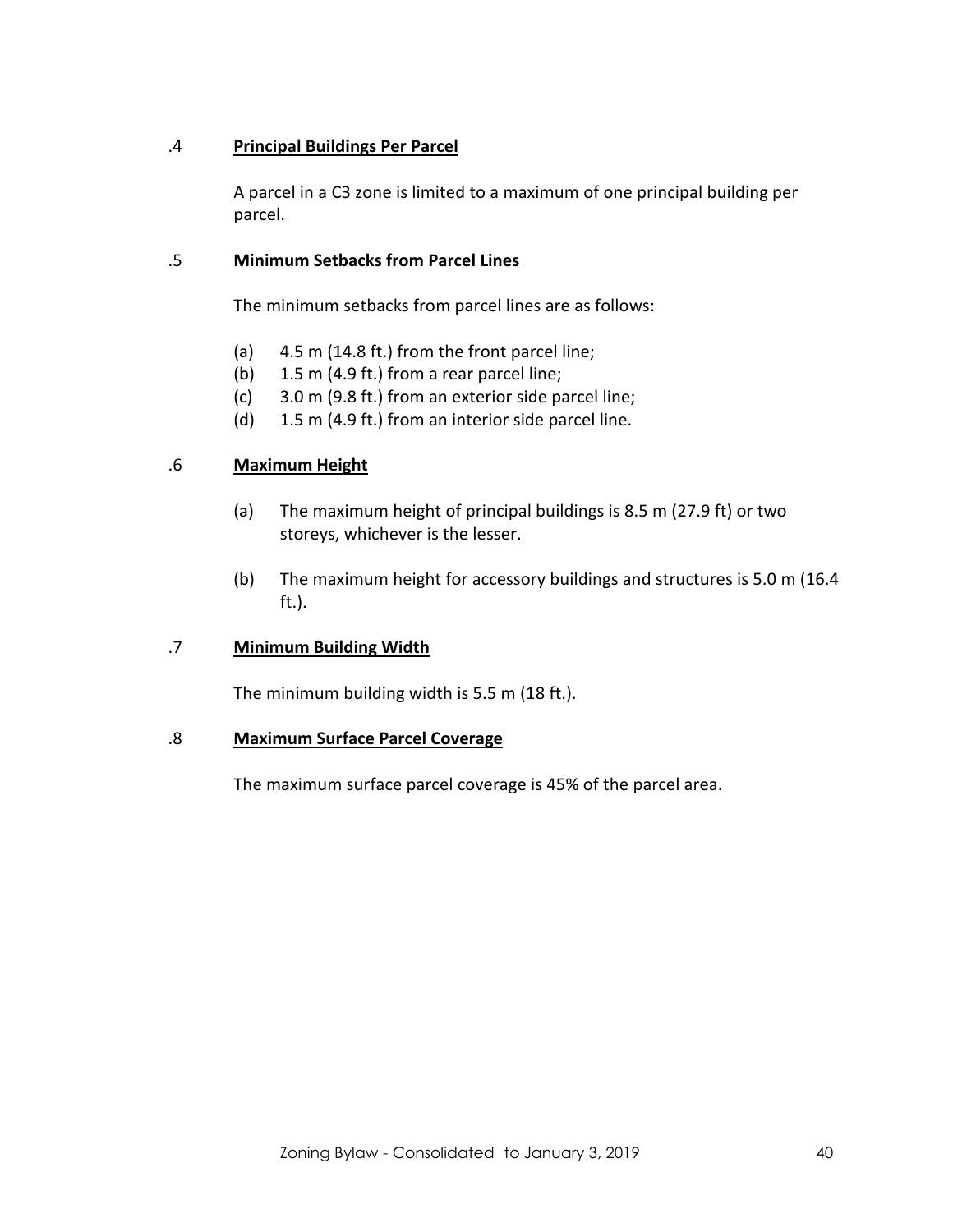# **P** - **PARKS** SECTION 11

# **11.1 Permitted Uses**

The following uses and no others shall be permitted in a P zone:

- (a) arena;
- (b) campground;
- (c) daycare;
- (d) marina;
- (e) outdoor recreation equipment rental;
- (f) park, playground and public recreation;
- (g) public utility building and structure, with no exterior storage of any kind and no garage for the storage, repair, and maintenance of equipment;
- (h) public dock, pier, wharf and raft;
- (i) residential dwelling in conjunction with a tourist commercial use;
- (j) restaurant;
- (k) accessory use.

# **11.2 Regulations**

On a parcel located in an area zoned P, no building or structure shall be constructed, located or altered, and no plan of subdivision approved which contravenes the regulations set out below:

#### .1 **Residential Dwelling in Conjunction with a Tourist Commercial Use**

One dwelling unit in conjunction with the uses permitted in Section 11.1 for the accommodation of owner, operator, or an employee of the establishment, is permitted.

#### .2 **Minimum Parcel Area and Minimum Parcel Frontage**

- (1) The minimum parcel area is  $1,100 \text{ m}^2$  (11,840.4 sq. ft.).
- (2) The minimum frontage on a highway is 15 m (49.2 ft.).
- (3) The minimum parcel area requirements do not apply where the land is used solely for parks, playgrounds, public recreation or a public utility use.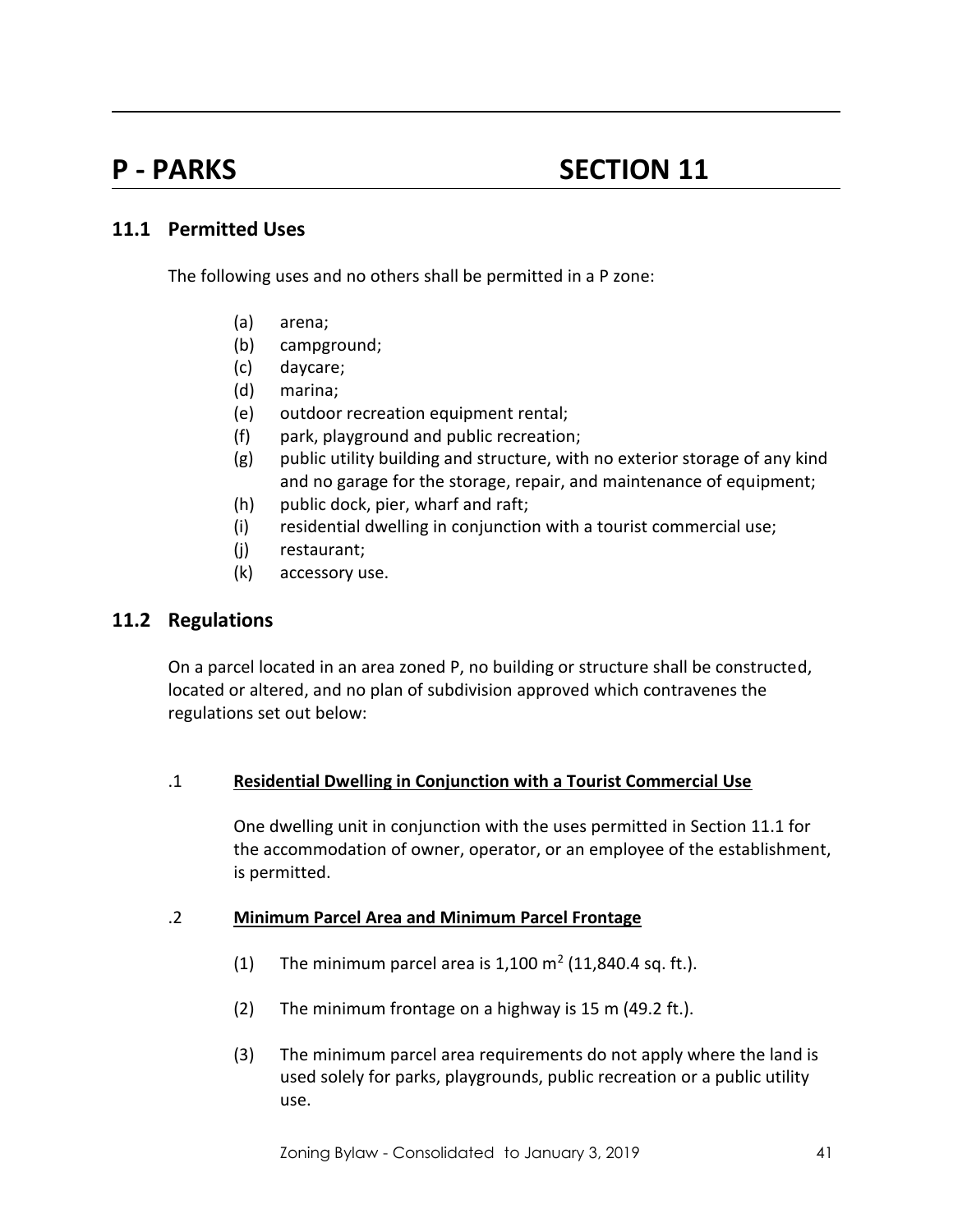### .3 **Buildings Per Parcel**

There shall be no restrictions on the number of buildings per parcel.

### .4 **Minimum Setbacks from Parcel Lines**

The minimum setbacks from parcel lines are as follows:

- (a) 7.5 m (24.6 ft.) from a front parcel line;
- (b) 7.5 m (24.6 ft.) from a rear parcel line;
- (c) 7.5 m (24.6 ft.) from an interior side parcel line;
- (d) 7.5 m (24.6 ft.) from an exterior side parcel line.

### .4 **Maximum Height**

- (a) The maximum height of principal buildings is 8.5 m (27.9 ft.) or two storeys, whichever is the lesser.
- (b) The maximum height for accessory buildings and structures is 10.0 m (16.4 ft.).

#### .5 **Maximum Surface Parcel Coverage**

The maximum surface parcel coverage is 45% of the parcel area.

#### .6 **Landscaping**

All land which is not used for parking or exterior storage and which is not screened shall be landscaped.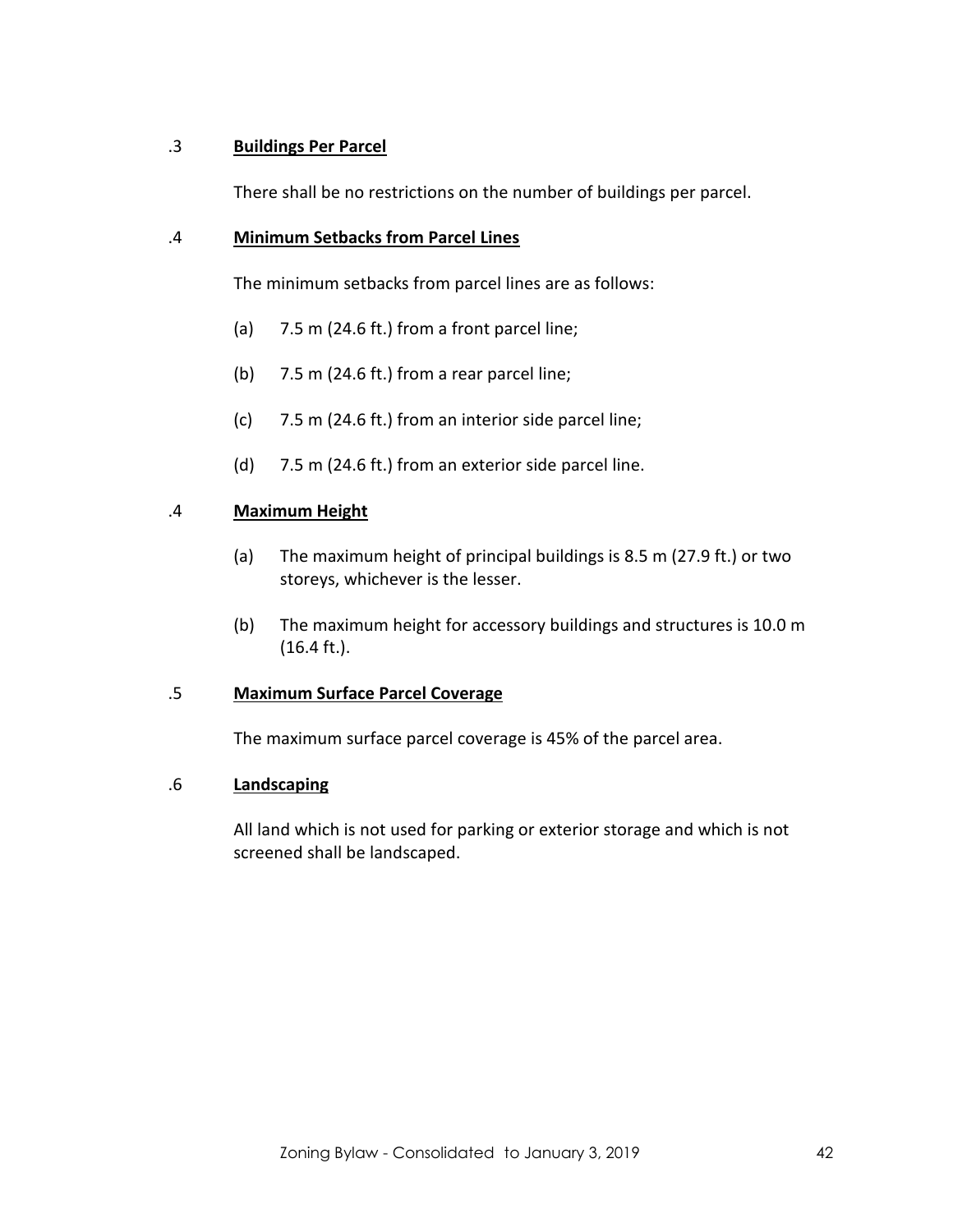# **P1 - PARKS AND OPEN SPACE SECTION 12**

# **12.1 Permitted Uses**

The following uses and no others shall be permitted in a P1 zone:

- (a) campground;
- (b) park;
- (c) public dock, pier, wharf;
- (d) public utility building and structure, with no exterior storage of any kind and no garage for the storage, repair, and maintenance of equipment;
- (e) open space;
- (f) accessory use.

### **12.2 Regulations**

On a parcel located in an area zoned P1, no building or structure shall be constructed, located or altered, and no plan of subdivision approved which contravenes the regulations set out below:

#### .1 **Minimum Parcel Area**

There is no minimum parcel area required for uses in a P1 zone.

#### .2 **Minimum Parcel Frontage**

There is no minimum parcel frontage required for uses in a P1 zone.

#### .3 **Buildings Per Parcel**

There shall be no restrictions on the number of buildings per parcel.

#### .4 **Minimum Setbacks from Parcel Lines**

The minimum setbacks from parcel lines for uses in a P1 zone are as follows:

- (a) 7.5 m (24.6 ft.) from the front parcel line;
- (b) 7.5 m (24.6 ft.) from the rear parcel line;
- (c) 7.5 m (24.6 ft.) from the interior side parcel line;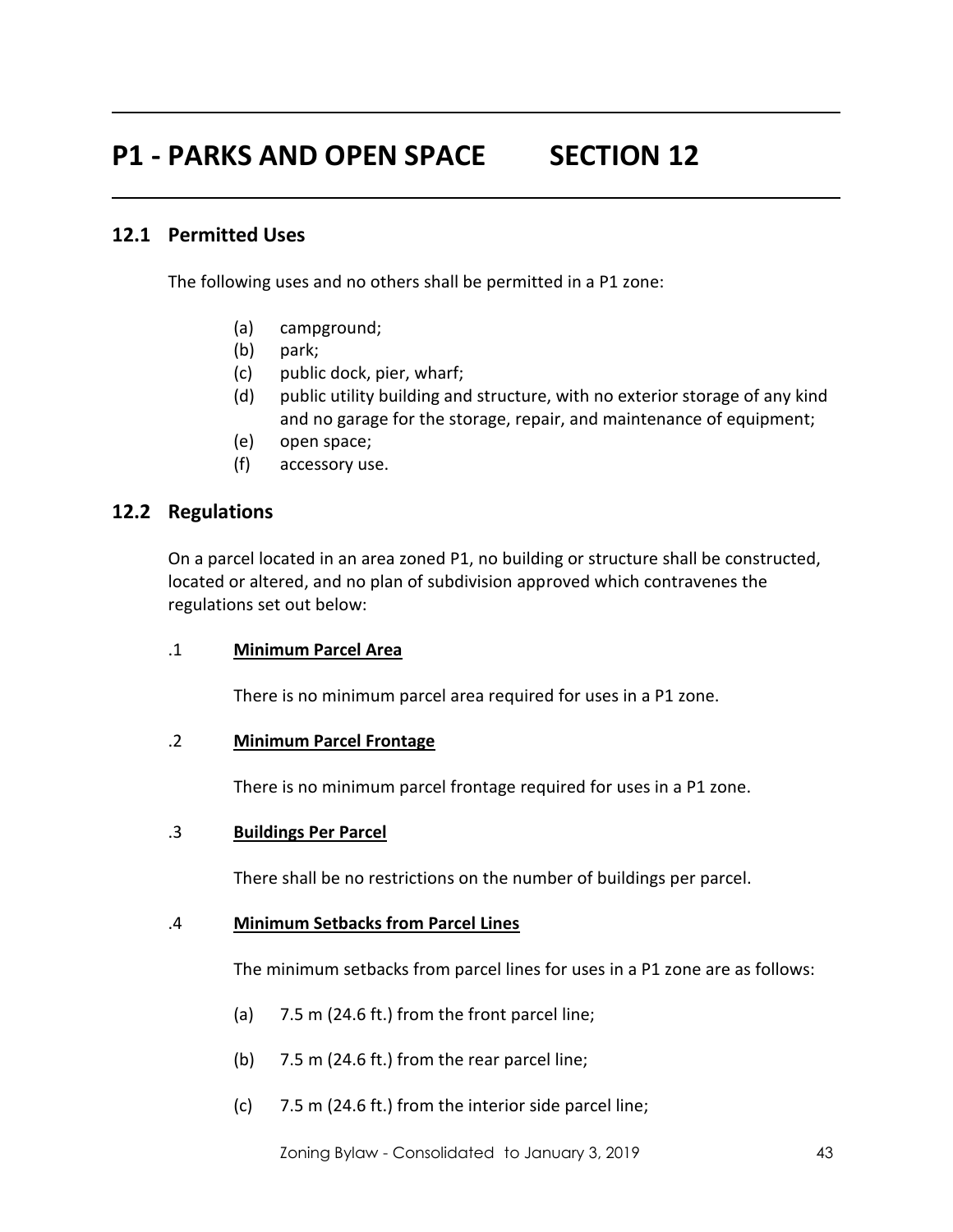(d) 7.5 m (24.6 ft.) from the exterior side parcel line.

# .5 **Maximum Height**

- (a) The maximum height of principal buildings is 8.5 m (27.9 ft.) or two storeys, whichever is the lesser.
- (b) The maximum height for accessory buildings and structures is 5.0 m (16.4 ft.).

#### .6 **Maximum Height Exemptions**

The following structures are exempt from the height limitations specified in this zone:

- (a) baseball backstop;
- (b) playground equipment.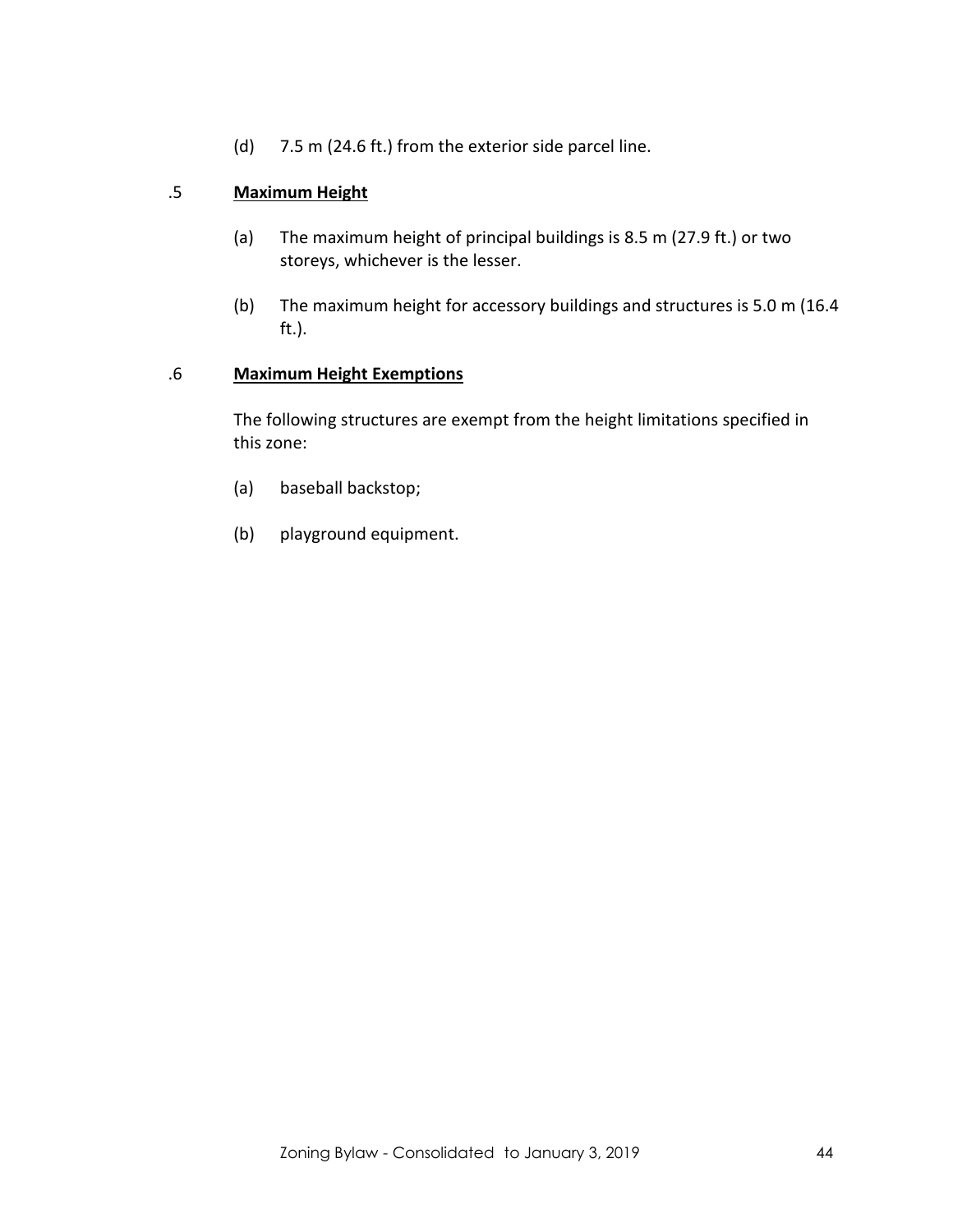# P2 - PUBLIC AND SECTION 13 **INSTITUTIONAL**

## **13.1 Permitted Uses**

The following uses and no others shall be permitted in a P2 zone:

- (a) church;
- (b) civic use;
- (c) community hall;
- (d) daycare;
- (e) hospital;
- (f) museum, heritage site, memorial centre;
- (g) public utility;
- (h) school;
- (i) accessory use.

#### **13.2 Regulations**

On a parcel located in an area zoned P2, no building or structure shall be constructed, located or altered, and no plan of subdivision approved which contravenes the regulations set out below:

#### .1 **Minimum Parcel Area**

The minimum parcel area is 700 m<sup>2</sup> (7,534.8 sq. ft.).

#### .2 **Minimum Parcel Frontage**

The minimum frontage on a highway is 15 m (49.2 ft.).

#### .3 **Exemptions from Minimum Parcel Area**

The minimum parcel area requirements do not apply where the land is used solely for a public utility use.

#### .4 **Buildings Per Parcel**

There shall be no restrictions on the number of buildings per parcel.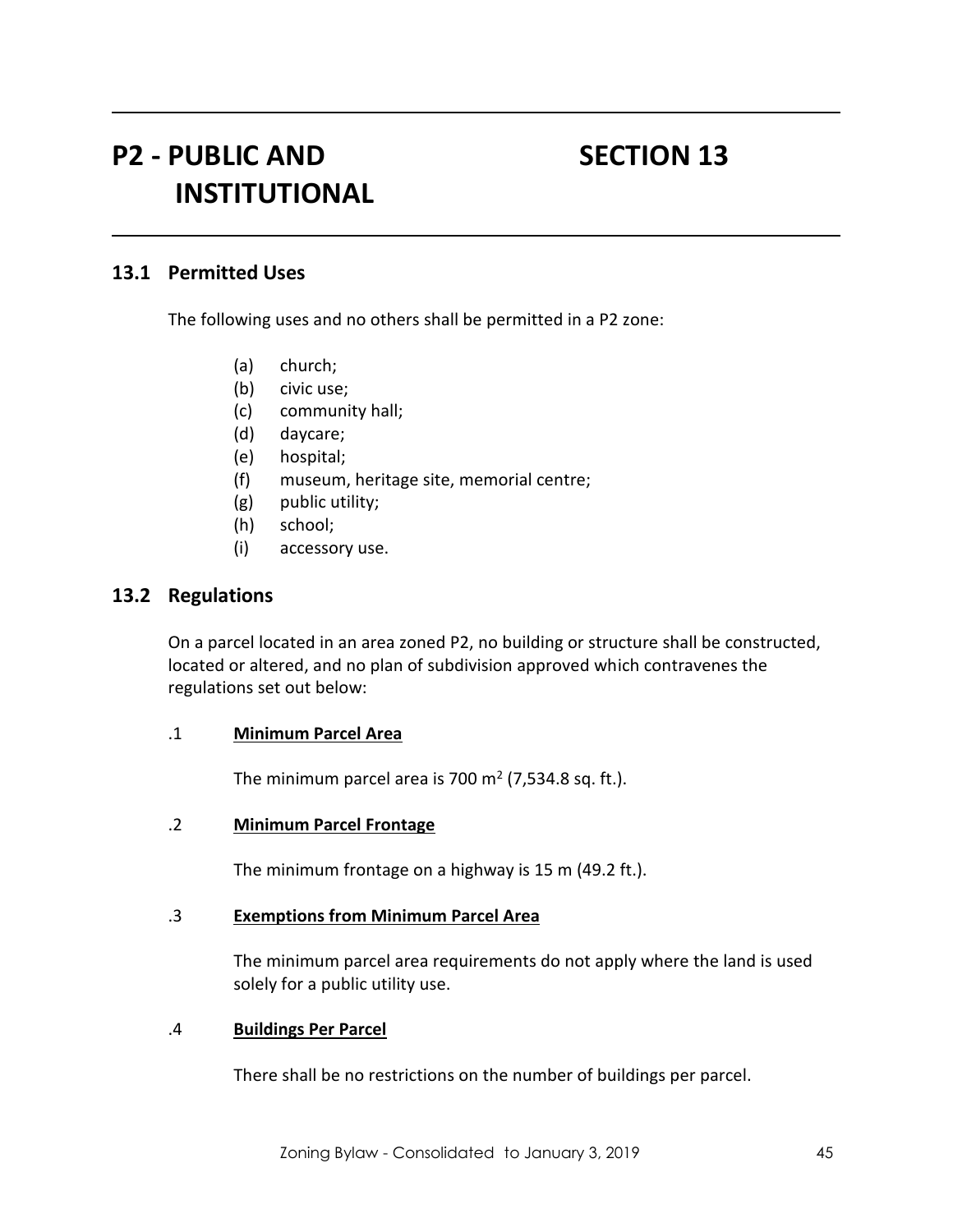### .5 **Minimum Setbacks from Parcel Lines**

The minimum setbacks from parcel lines for uses in a P2 zone are as follows:

- (a) 6.0 m (19.7 ft.) from the front parcel line;
- (b) 6.0 m (19.7 ft.) from the rear parcel line;
- (c) 1.5 m (4.9 ft.) from the interior side parcel line;
- (d) 3.0 m (9.8 ft.) from the exterior side parcel line.

### .6 **Maximum Height**

The maximum height is 13.0 m (42.6 ft.) for principal buildings and 13.0 (42.6 ft.) for accessory buildings and structures.

### .7 **Maximum Surface Parcel Coverage**

The maximum surface parcel coverage is 60% of the parcel area subject to adequate sewage disposal being available.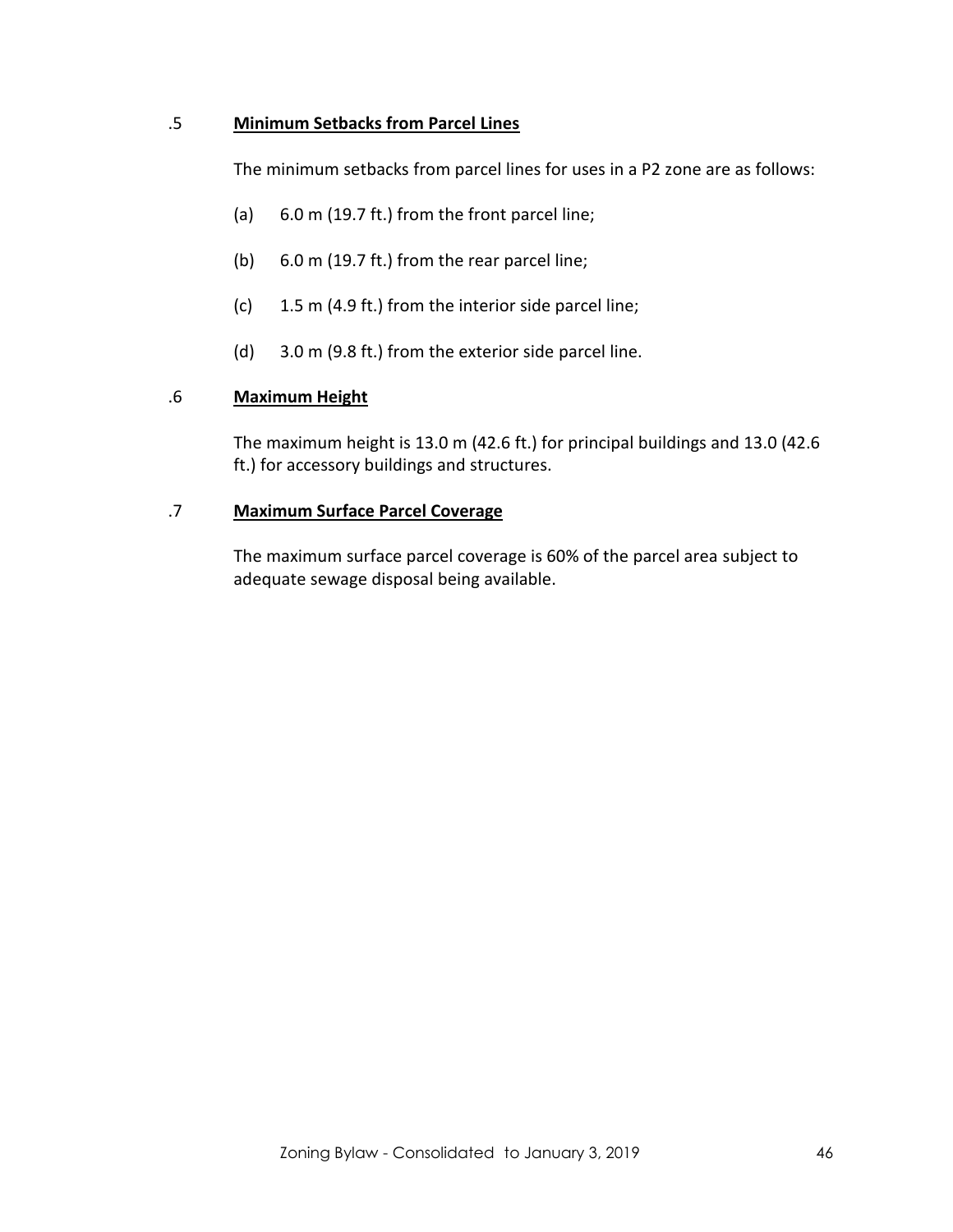# **E1 - ENVIRONMENTAL RESERVE SECTION 14**

The intent of zoning lands designated as E1 is to protect the Village=s water source.

# **14.1 Permitted Uses**

The following uses and no others shall be permitted in an E1 zone:

- (a) municipal water supply;
- (b) park;
- (c) accessory use.

### **14.2 Regulations**

On a parcel located in an area zoned E1, no building or structure shall be constructed, located or altered, and no plan of subdivision approved which contravenes the regulations set out below:

#### .1 **Minimum Parcel Area**

There is no minimum parcel area required for uses in an E1 zone.

#### .2 **Minimum Parcel Frontage**

There is no minimum parcel frontage required for uses in an E1 zone.

#### .3 **Buildings Per Parcel**

There shall be no restrictions on the number of buildings per parcel.

#### .4 **Minimum Setbacks from Parcel Lines**

The minimum setbacks from parcel lines are as follows:

- (a) 4.5 m (14.8 ft.) from the front parcel line;
- (b) 1.5 m (4.9 ft.) from a rear parcel line;
- (c) 3.0 m (9.8 ft.) from an exterior side parcel line;
- (d) 1.5 m (4.9 ft.) from an interior side parcel line.

Zoning Bylaw - Consolidated to January 3, 2019 47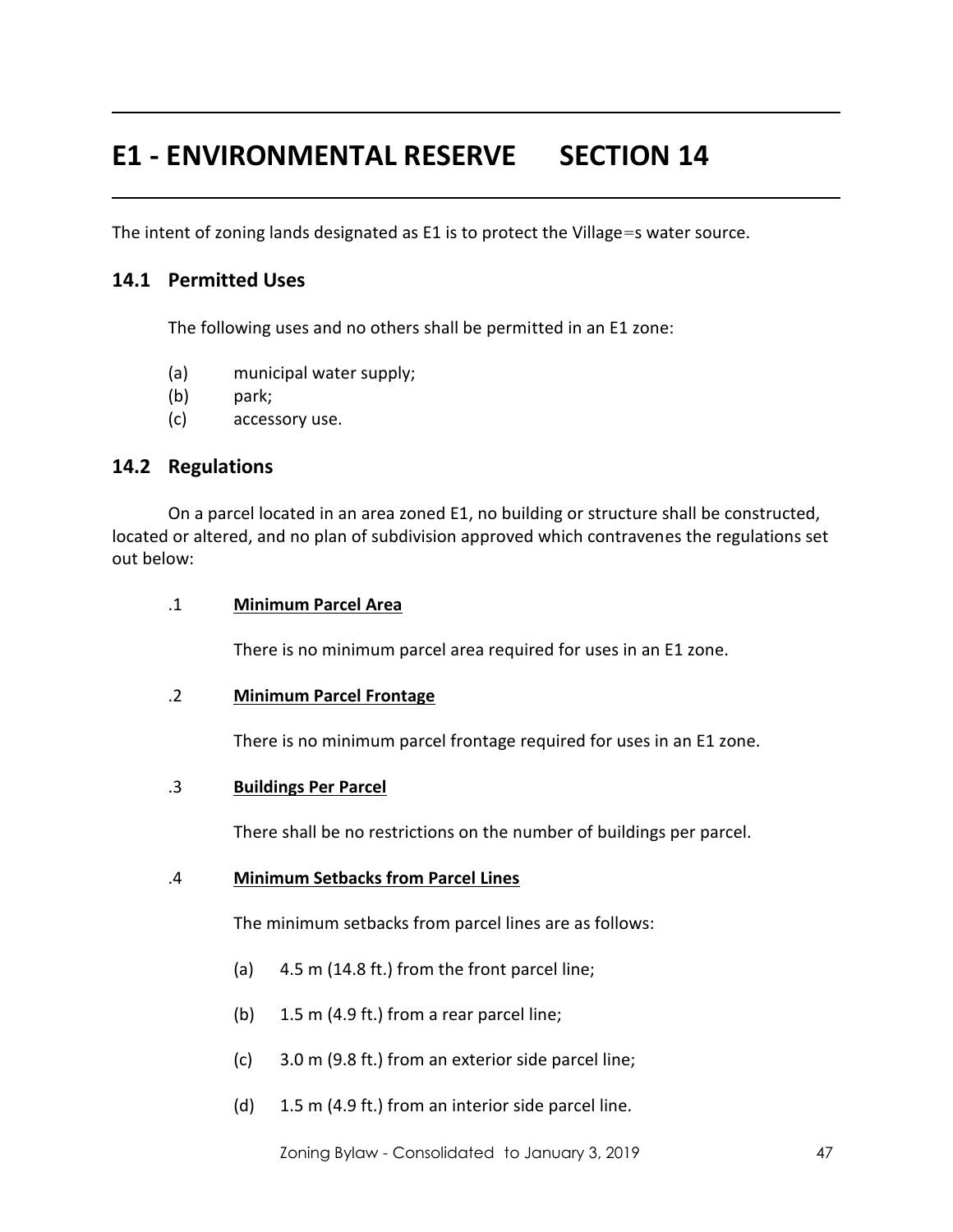# .5 **Maximum Height**

- (a) The maximum height of principal buildings is 8.5 m (27.9 ft.) or two storeys, whichever is the lesser.
- (b) The maximum height for accessory buildings and structures is 5.0 m (16.4 ft.).

# .6 **Maximum Surface Parcel Coverage**

The maximum surface parcel coverage is 45% of the parcel area.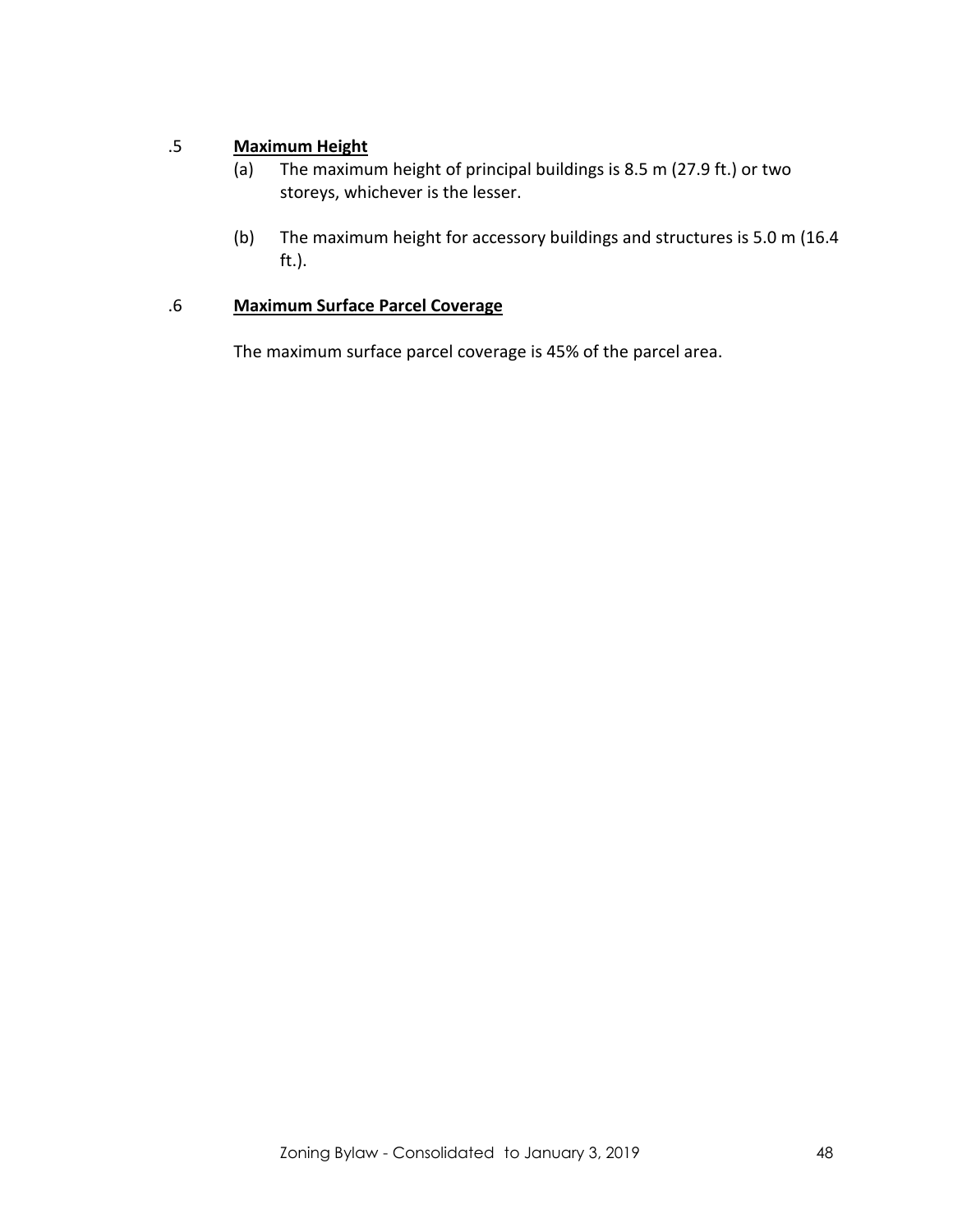# **OFF-STREET PARKING SECTION 15 AND LOADING**

# **15.1 Application of Regulations**

Space for the off-street parking and loading of motor vehicles in respect of a use permitted under this Bylaw shall be provided and maintained in accordance with the regulations of this section.

### **15.2 Location of Parking Spaces**

- .1 Except for uses in the C1 and C2 zones, off-street parking spaces shall be located on the same parcel as the use they serve.
- .2 In the C1 and C2 zones, off-street parking spaces may be located on another parcel within 150 m (492 ft.) of the building or use the spaces serve under the condition that legal assurances, satisfactory to the Village of New Denver are established to ensure that the parcel or portion of the parcel is used only for parking that serves the building or use.
- .3 All parking areas shall have each space sited so as to permit unobstructed access to and egress from each space at all times.

### **15.3 Dimension of Parking Spaces**

In all zones, each off-street parking space shall be provided in accordance with the following minimum specifications:

- .1 Each off-street parking space required by this Bylaw shall be not less than 2.7 m (8.9 ft.) in width and 5.5 m (18.1 ft.) in length;
- .2 Each off-street parking space shall have a vertical clearance of not less than 3.0 m (9.8 ft.);
- .3 Each off-street parking space shall be located 0.3 m (1.0 ft.) or more from a parcel line common to the street allowance.

# **15.4 Exemptions from Parking and Loading Requirements**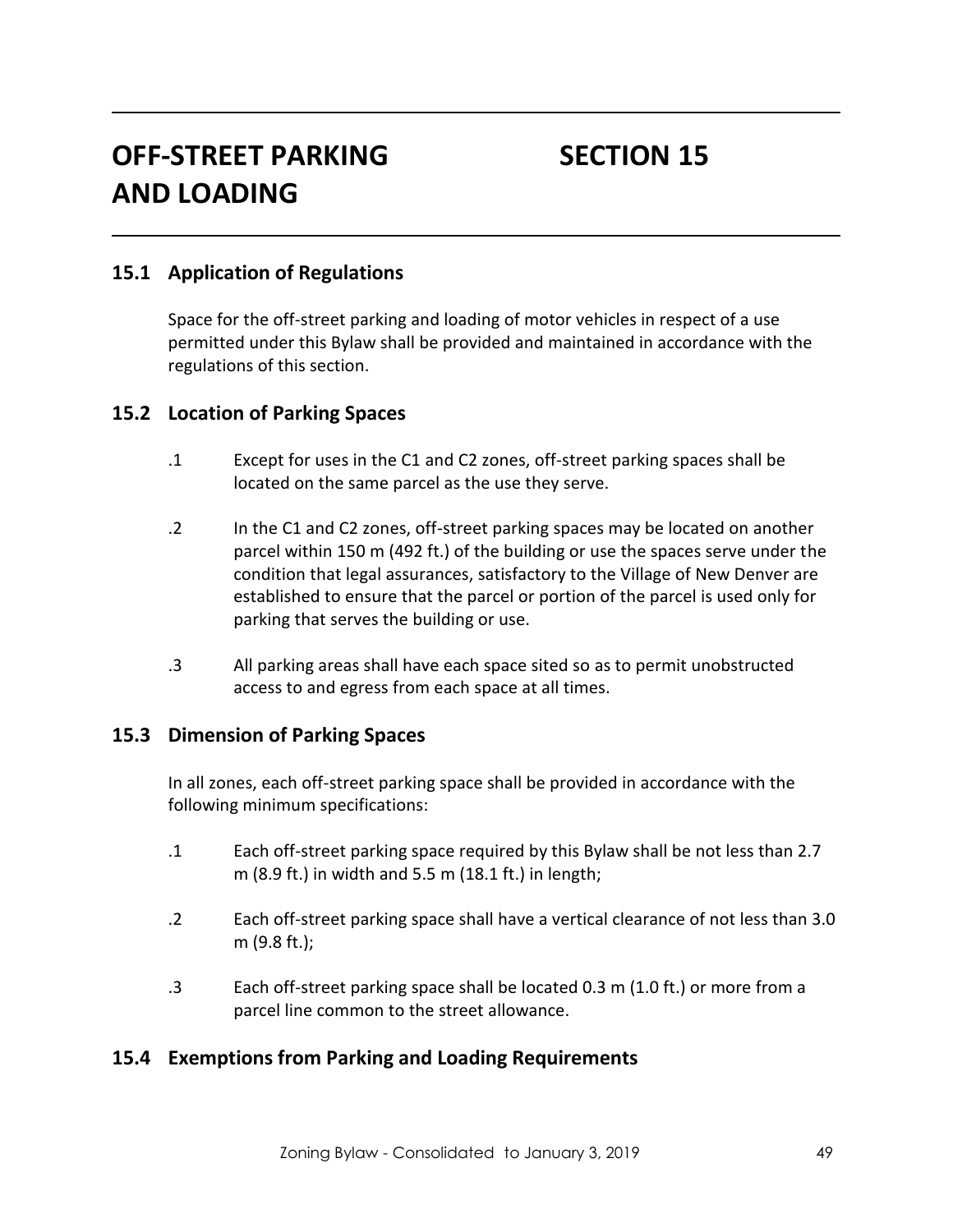The regulations contained in this section shall not apply to buildings, structures and uses existing as of the date of adoption of this Bylaw except that:

- .1 any alteration or addition to an existing building and structure or change or addition to the existing use is governed by the Local Government Act;
- .2 the number of off-street parking or loading spaces provided prior to the date of adoption of this Bylaw shall not be reduced below the applicable off-street parking requirements of this section.

# **15.5 Access to Highways**

.1 All parking areas shall have access and egress to a highway or lane via not more than two driveways of not less than 3 m (9.8 ft.) or more than 7.5 m (24.6 ft.) wide each, provided that one additional driveway may be added for each 375  $m<sup>2</sup>$  (4,036.5 sq. ft.) of parking area in excess of 750 m<sup>2</sup> (8,073 sq. ft.).

# **15.6 Surfacing of Off-Street Parking and Loading Spaces**

All area used for parking and loading shall be surfaced with pavement, concrete, gravel or other dust-free material.

# **15.7 Calculating the Number of Required Off-Street Parking and Loading Spaces**

The number of required off-street parking and loading spaces shall be calculated as follows:

- .1 The number of off-street parking spaces required for a use, building or parcel abutting Highway 6 or Highway 31A or having an access on to Highway 6 or Highway 31A is calculated according to the Off-Street Parking Table 13.1 of this section in which Column I sets out the use of a building or parcel and Column II sets out the number of required parking spaces.
- .2 The number of off-street parking spaces required for a use, building or parcel not abutting Highway 6 or Highway 31A or not having access on to Highway 6 or Highway 31A is calculated according to the Off-Street Parking Table 13.2 of this section in which Column I sets out the use of a building or parcel and Column II sets out the number of required parking spaces.
- .3 Where the calculation of the required off-street parking spaces results in a fraction, one parking space shall be provided in respect of that fraction.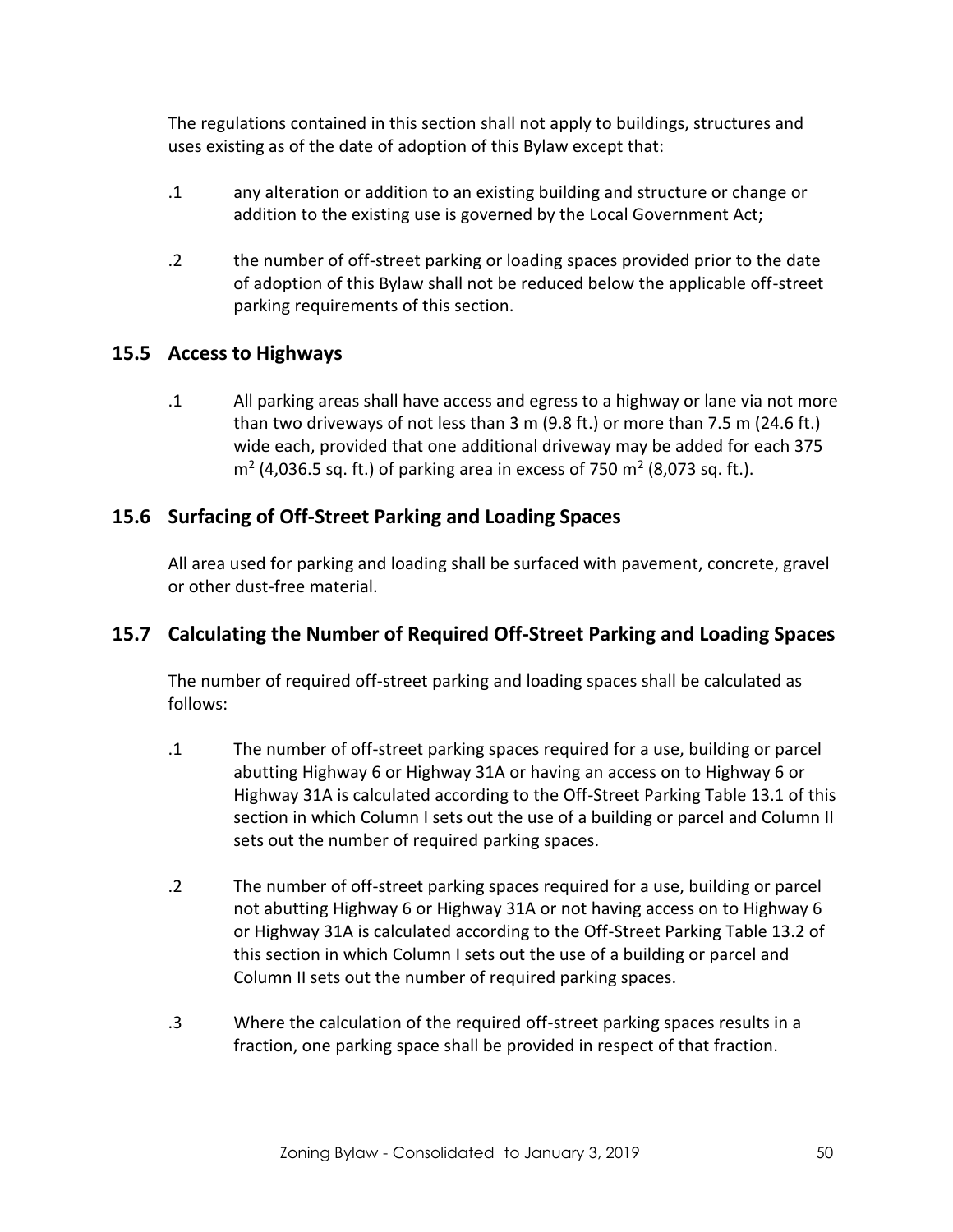.4 Where a building contains more than one function, the required number of spaces shall be the sum of the requirements for each function.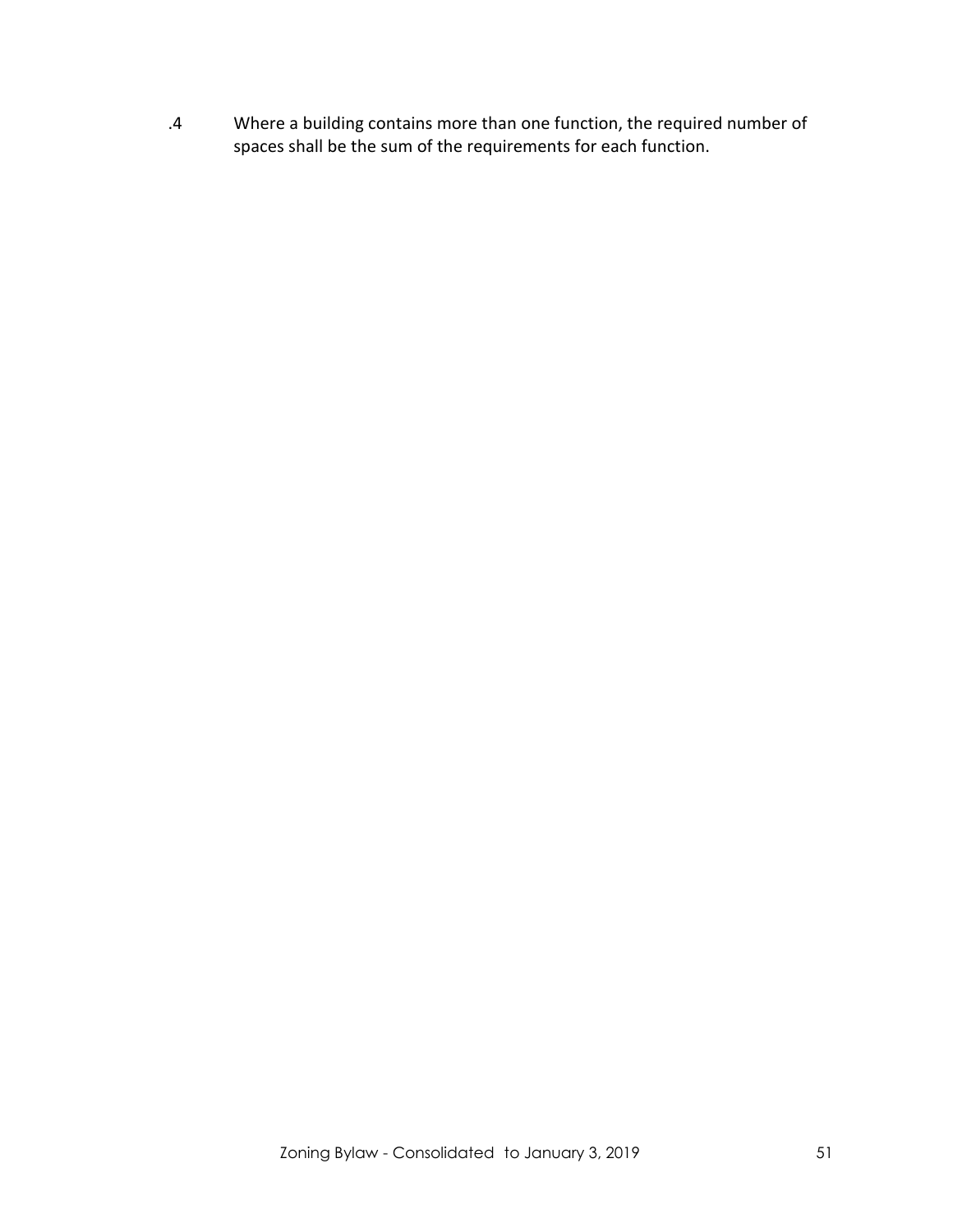.5 Where seating accommodation is the basis for a unit of measurement under this section and consists of benches, pews, booths or similar seating accommodation, each 0.5 m (1.6 ft.) of length of such seating shall be deemed to be one seat.

# **TABLE 15.1 REQUIRED OFF-STREET PARKING SPACES FOR BUILDINGS OR PARCELS ABUTTING HIGHWAY 6 OR HIGHWAY 31A OR HAVING AN ACCESS ON TO HIGHWAY 6 OR 31A**

| <b>COLUMN1</b><br>(USE)               | <b>COLUMN II</b><br>(REQUIRED NUMBER OF PARKING SPACES) |
|---------------------------------------|---------------------------------------------------------|
| <b>Accessory Residence</b>            | 1 per accessory residence                               |
| Auto Sales and Repair                 | 1 per 70 $m^2$ of GFA + 1 per service bay               |
| Animal Hospital/Kennel                | 1 per 30 $m2$ of GFA                                    |
| Auction (Indoor)                      | 1 per 10 $m2$ of auction floor                          |
| <b>Bowling Alley</b>                  | 2 per alley                                             |
| <b>Boat Sales</b>                     | 1 per 40 $m2$ of GFA and 1 per 400 $m2$ of display area |
| <b>Building Material Supply</b>       | 1 per 40 $m2$ of GFA                                    |
| Campground/Overnight Trailer          | 1 per campsite                                          |
| Club/Lodge                            | 1 per 4 seats                                           |
| College                               | 5 per classroom                                         |
| <b>Convenience Store</b>              | 1 per 15 $m2$ of GFA or 4 whichever is greater          |
| Cultural Facility (Art Gallery, Etc.) | 1 per 40 $m2$ of GFA                                    |
| <b>Financial Institution</b>          | 1 per 20 $m2$ of GFA                                    |
| <b>Funeral Parlour</b>                | 1 per 5 seats                                           |
| <b>Gas Station</b>                    | $1 + 2$ per service bay                                 |
| <b>Golf Course</b>                    | 150 stalls                                              |
| <b>Golf Driving Range</b>             | 1 per tee $+2$                                          |
| <b>Guest House</b>                    | 1 per unit                                              |
| <b>Health Salon</b>                   | 1 per 10 $m2$ of GFA                                    |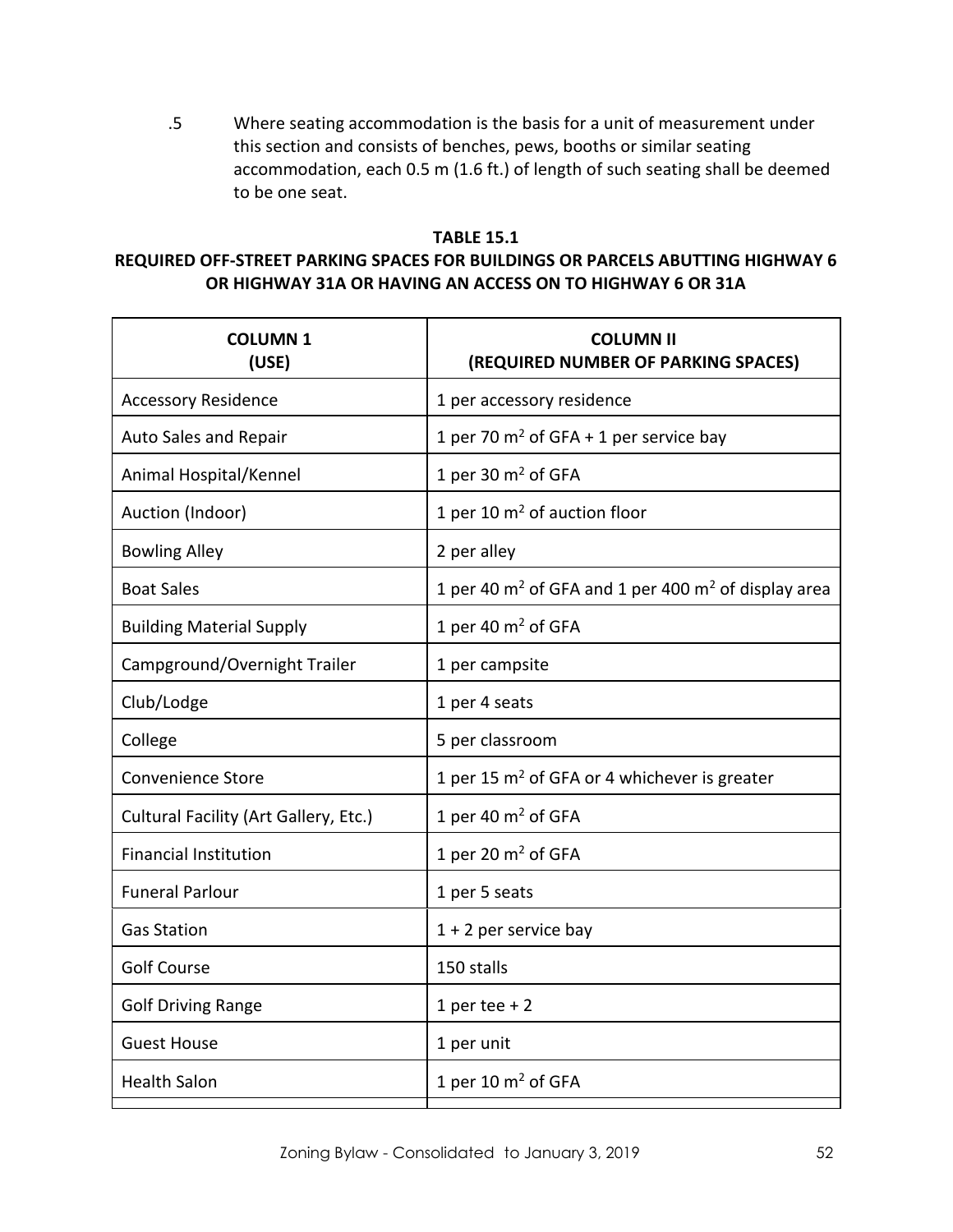| 0.75 per bed                   |
|--------------------------------|
| 1 per guest room               |
| 1 per 40 $m2$ of GFA           |
| 1 per 40m <sup>2</sup> of GFA  |
| 1 per 3 washing machines       |
| 1 per unit                     |
| 1 per 100 $m2$ of display area |
| $3 + 1$ per 2 boat spaces      |
| 1 per 15 $m2$ of GFA           |
| 2 stalls per doctor or dentist |
| 1 per 30 $m2$ of GFA           |
| 1 per 30 $m2$ of GFA           |
| 1 per 15 $m2$ of GFA           |
| 1 per 30 $m2$ of GFA           |
| 1 per 20 $m2$ of waiting room  |
| 1 per dwelling unit            |
| 1 per 10 $m2$ of ice area      |
| 1 per 4 seats                  |
| 2 per classroom                |
| 5 per classroom                |
| 1 per 30 $m2$ of GFA           |
| 1 per 4 dwelling units         |
| 1 per 4 seats                  |
| 1 per 4 persons at capacity    |
| 1.5 per bay                    |
| 1 per 30 $m2$ of GFA           |
|                                |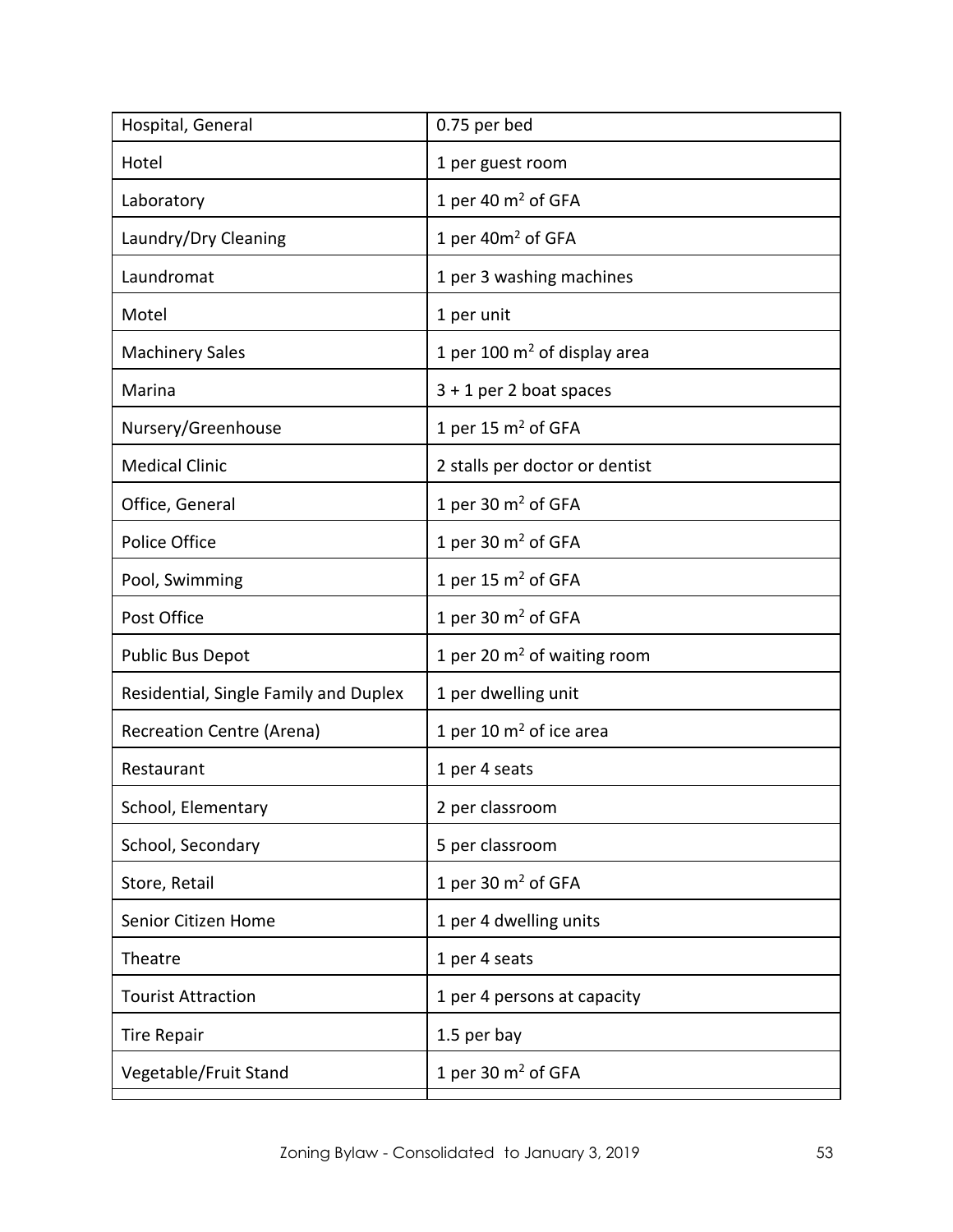Warehouse  $\int 1$  per 180 m<sup>2</sup> of GFA

# **TABLE 15.2**

# **REQUIRED OFF-STREET PARKING SPACES FOR BUILDINGS OR PARCELS NOT ABUTTING HIGHWAY 6 OR HIGHWAY 31A OR NOT HAVING AN ACCESS ON TO HIGHWAY 6 OR 31A**

| (REQUIRED NUMBER OF PARKING SPACES) |
|-------------------------------------|
| 1 per accessory residence           |
| 50 stalls                           |
| 1 per 4 seats                       |
| 1 per classroom                     |
| 1 per 40 $m2$                       |
| 1 per daycare                       |
| 2 per hole                          |
| 1 per tee $+2$                      |
| 1 per unit                          |
| 1 per guest room                    |
| 1 per unit                          |
| $3 + 1$ per 2 boat spaces           |
| 1 per office establishment          |
| 1 per 30 $m2$ of gross floor area   |
| 1 per 30 $m2$ of gross floor area   |
| 1 per 20 $m2$ of waiting room       |
| 1 per dwelling unit                 |
| 1 per dwelling unit                 |
| 1 per restaurant                    |
| 1 per classroom                     |
| 1 per classroom                     |
|                                     |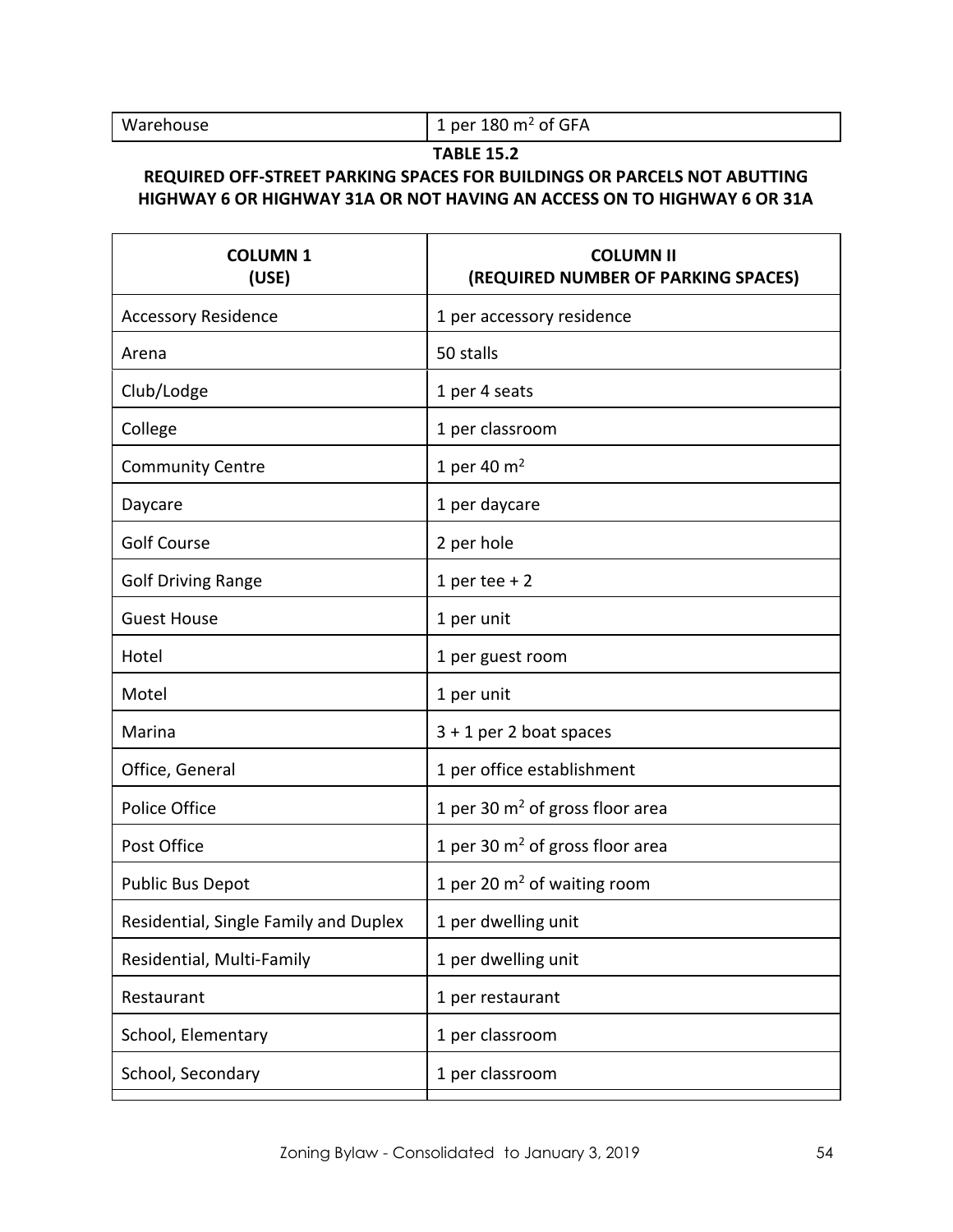| Senior Citizen Home       | 1 per 4 dwelling units         |
|---------------------------|--------------------------------|
| All Other Commercial Uses | 1 per commercial establishment |

# **15.8 Off-Street Loading Spaces**

- .1 Off-Street loading spaces for uses abutting Highway 6 or Highway 31A or having an access to Highway 6 or Highway 31A shall be provided in accordance with the following regulations:
	- (a) The number of off-street loading spaces required for any use is calculated according to Table 13.3 of this Bylaw in which Column 1 classifies the type of use and Column II sets out the number of off-street loading spaces required:

### **TABLE 15.3**

# **OFF-STREET LOADING SPACES REQUIRED FOR USES ABUTTING HIGHWAY 6 OR HIGHWAY 31A, OR HAVING AN ACCESS ONTO HIGHWAY 6 OR HIGHWAY 31A**

| <b>COLUMNI</b><br>(USE)               | <b>COLUMN II</b><br>(OFF-STREET LOADING SPACES REQUIRED) |
|---------------------------------------|----------------------------------------------------------|
| Commercial Uses with a Floor Area of: |                                                          |
| 0 to 2000 $m^2$                       | 1 space                                                  |
| more than 2000 $m2$                   | 2 spaces                                                 |

- (b) Off-street parking spaces shall not be credited as off-street loading spaces.
- (c) Each off-street loading space shall not be less than 10 m (32.8 ft.) in length, 3 m (9.8 ft.) in width, and provide no less than 4 m (13.1 ft.) of vertical clearance.
- (d) Each off-street loading space shall be located to the rear or side of the principal building.
- (e) Each off-street loading space shall have vehicular access to a highway or lane.
- .2 Off-Street loading spaces for uses not abutting Highway 6 or Highway 31A or not having an access on to Highway 6 or Highway 31A shall be provided in accordance with the following regulations: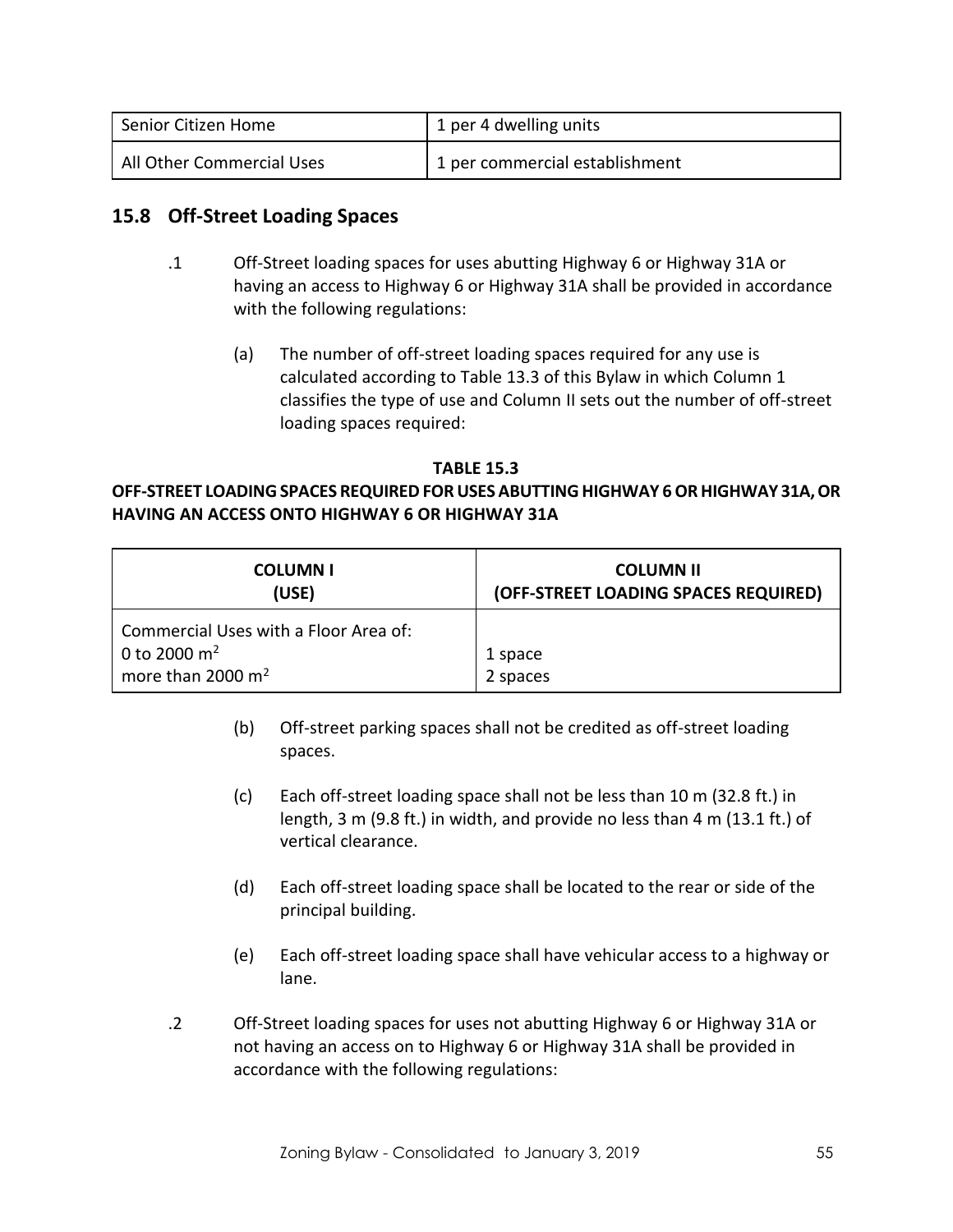(a) Off-Street loading spaces are not required.